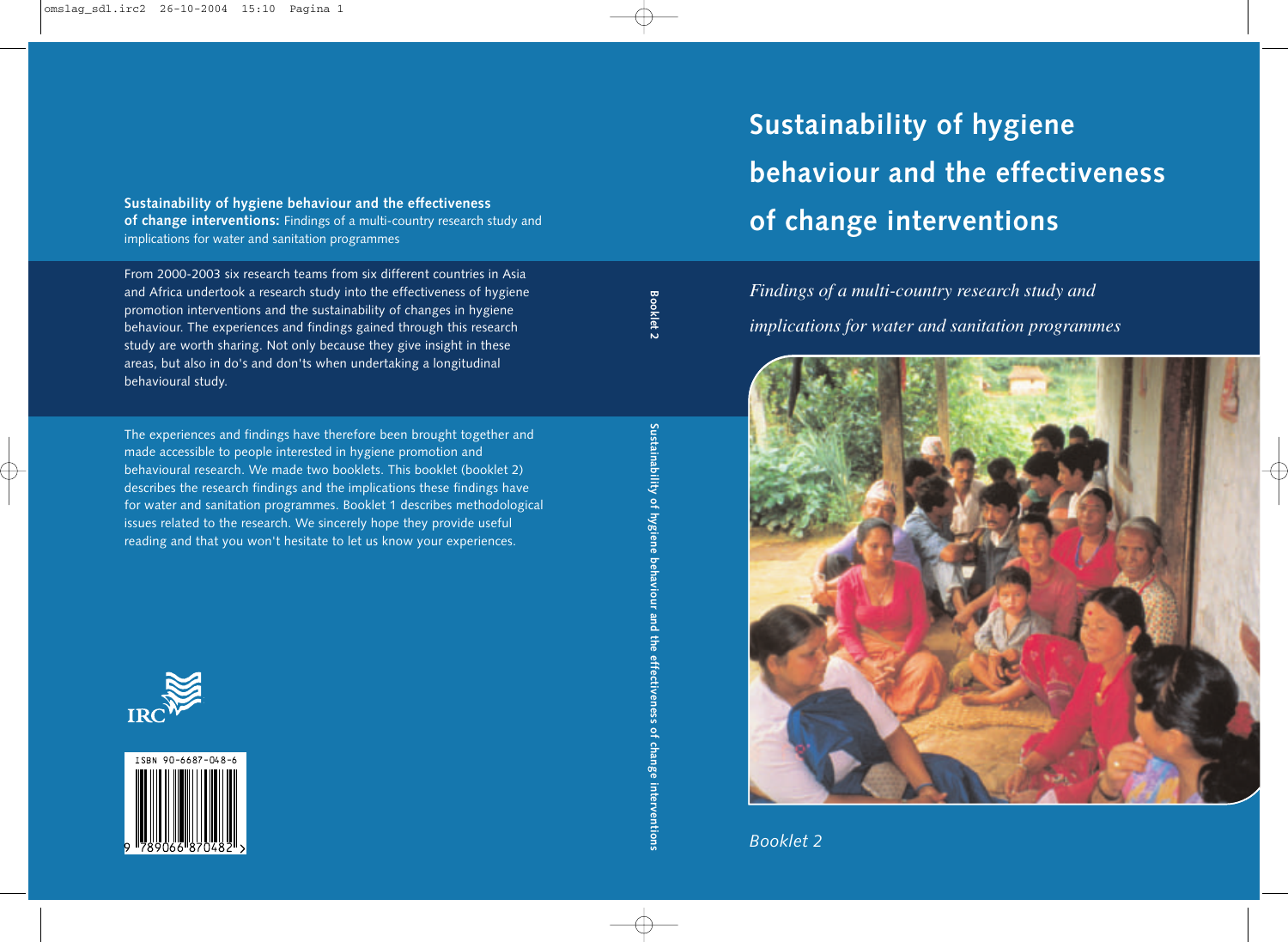# **Sustainability of hygiene behaviour and the effectiveness of change interventions**

*Booklet 2*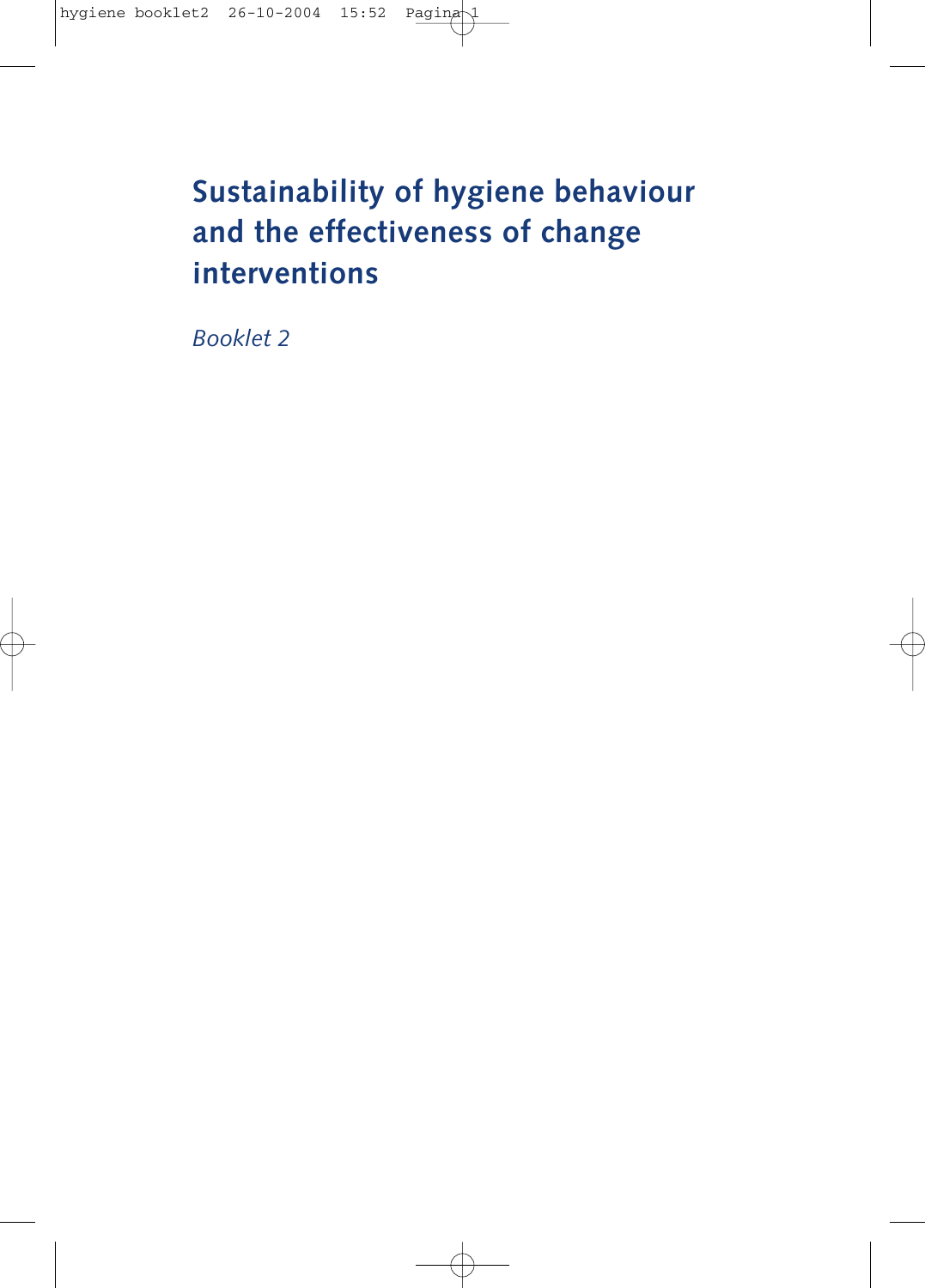Copyright © IRC International Water and Sanitation Centre (2004)

IRC enjoys copyright under Protocol 2 of the Universal Copyright Convention. Nevertheless, permission is hereby granted for reproduction and adaptation of this material, in whole or in part, for educational, scientific or development-related purposes, except those involving commercial sale, provided that (a) full citation of the source is given and (b) notification is given in writing to IRC International Water and Sanitation Centre, P.O. Box 2869, 2601 CW, Delft, the Netherlands, Tel: +31 (0)15 2192939, Fax: +31 (0)15 2190955, e-mail: publications@irc.nl

ISBN 90-6687-048-6

Design & printing: Meester en de Jonge, Lochem, the Netherlands Illustrations: Jaap Zomerplaag

IRC International Water and Sanitation Centre P.O. Box 2869, 2601 CW, Delft, the Netherlands Tel: +31 (0)15 2192939, Fax: +31 (0)15 2190955, e-mail: publications@irc.nl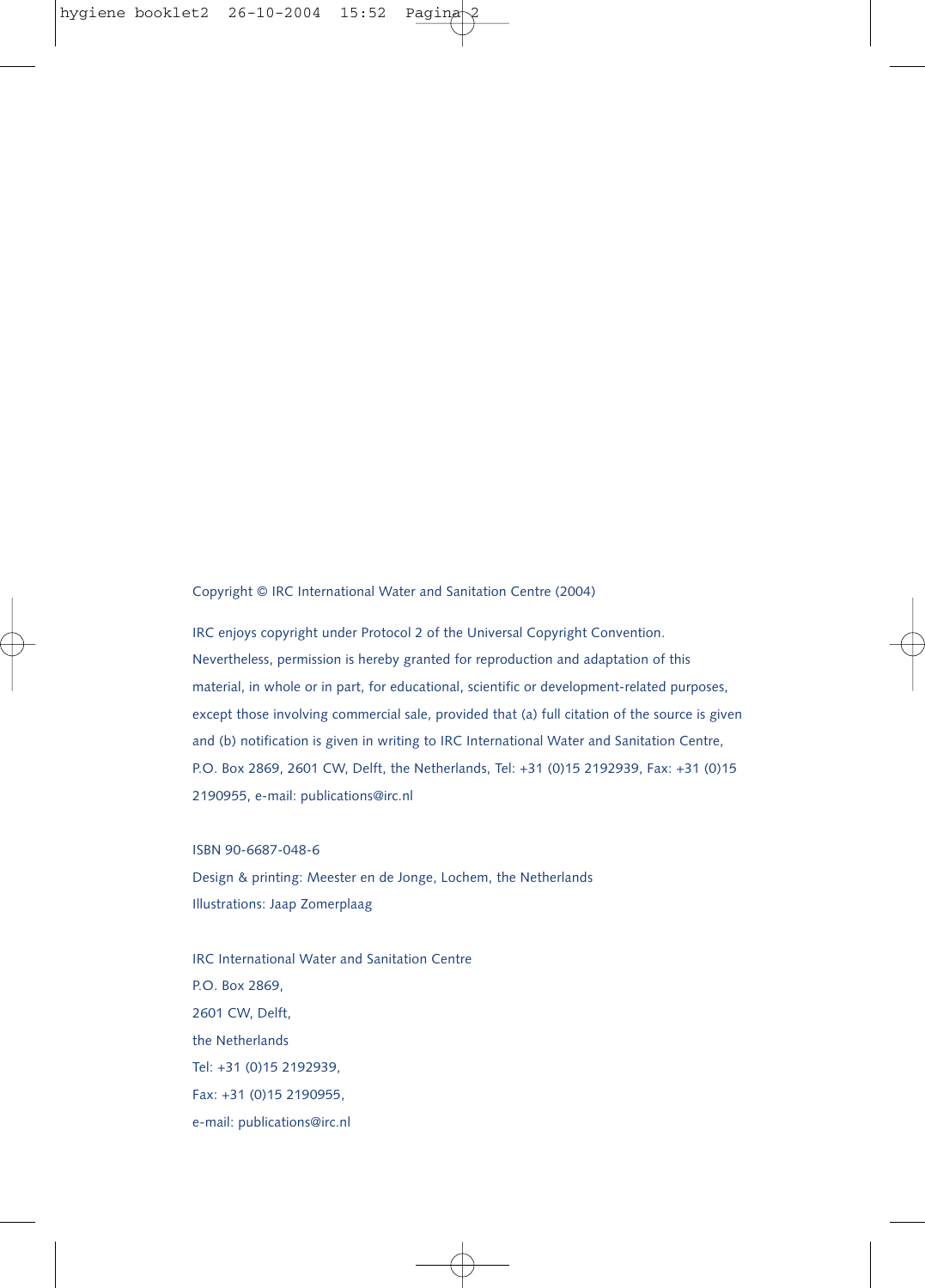## **Sustainability of hygiene behaviour and the effectiveness of change interventions**

*Findings and implications for water and sanitation programmes from a multi-country research study*

#### *Booklet 2*

#### Kathleen Shordt and Sandy Cairncross

#### **Country research teams:**

Ghana, Volta Region Community Water and Sanitation Agency (VRCWSA) Emmanuel Nyavor Joan Awunyo-Akaba

Sri Lanka, COSI Foundation for Technical Cooperation Palitha Jayaweera

India, SEUF (Socio Economic Unit Foundation) Beena Govindan Suma Zachariah

Kenya, NETWAS (Network for Water and Sanitation) Beth Karanja Vincent Njuguna

Nepal, Nepal Water for Health (NEWAH) Renuka Rai Saraswati Khanal

Uganda, WaterAid Uganda and Uganda Association for social economic Progress (USEP) Joyce Mpalanyi Brenda Nahindu

IRC International Water and Sanitation Centre, Delft March 2004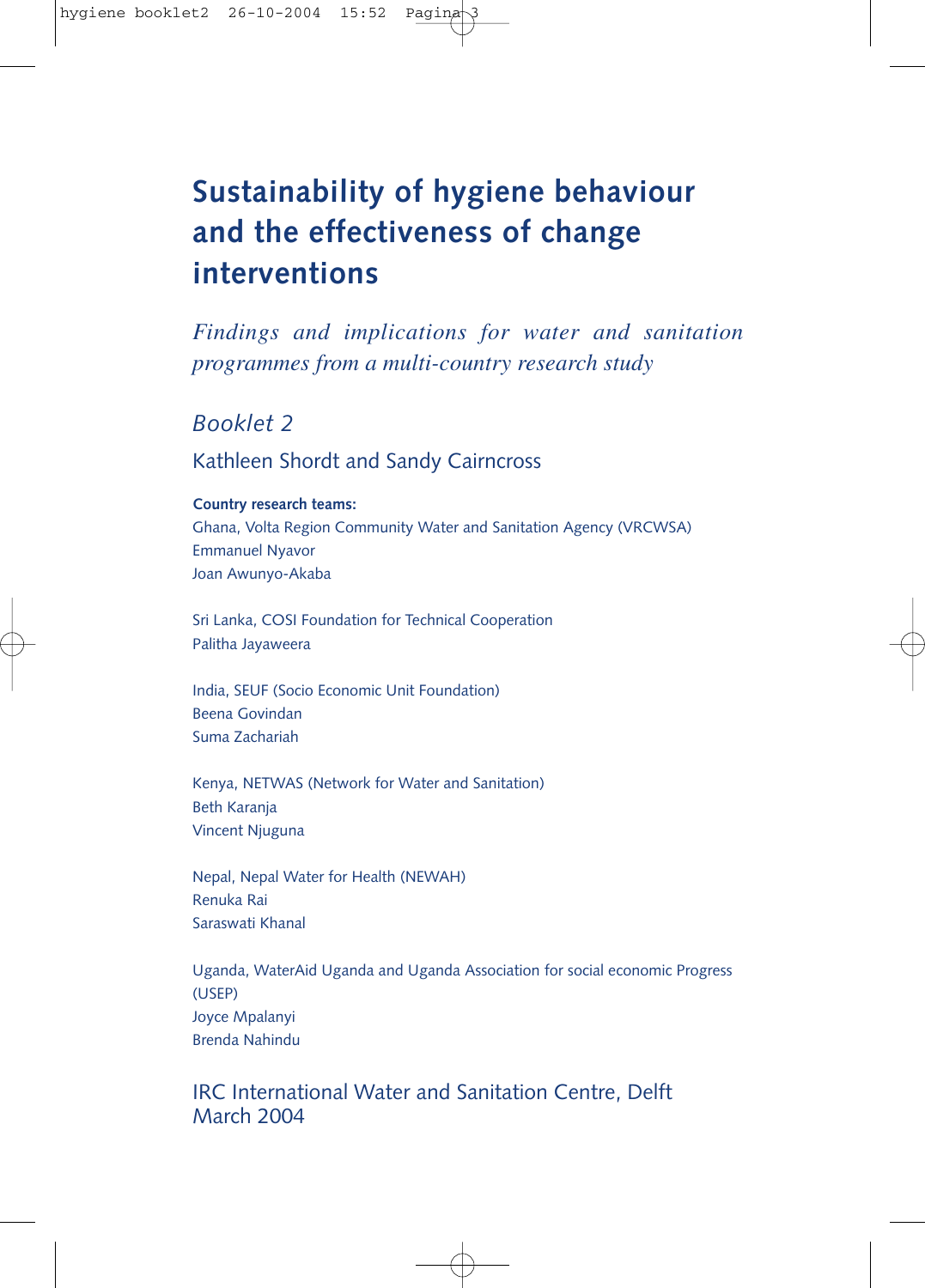hygiene booklet2 26-10-2004 15:52 Pagina 4

 $\overline{\bigoplus}$ 

 $\overrightarrow{P}$ 

 $\displaystyle \bigoplus$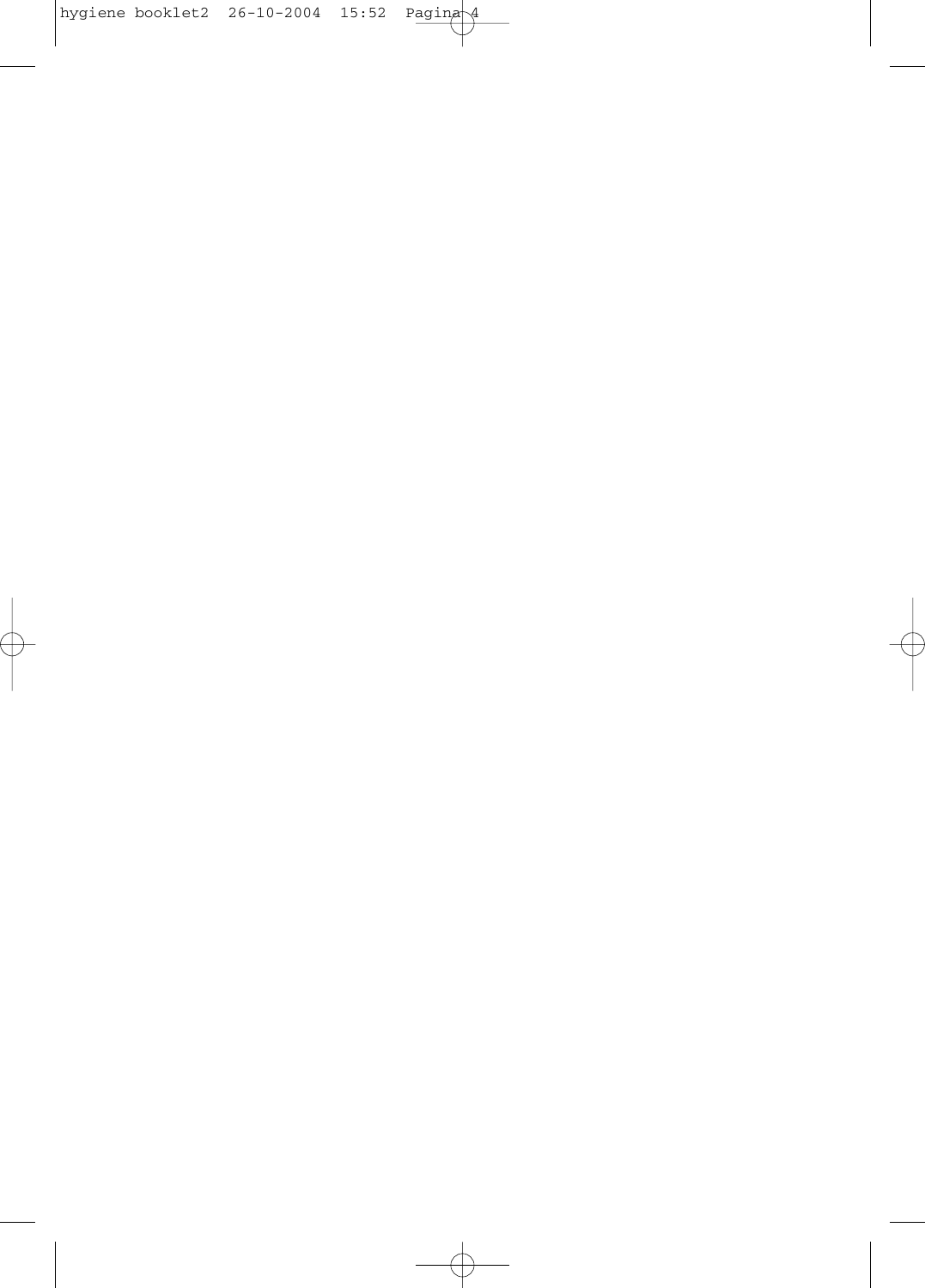#### **Preface**

### **Preface**

This booklet is one of two produced as a result of an international research project on the sustainability of changes in hygiene behaviour. The study was carried out in 6 countries by: Network for Water and Sanitation, Kenya (**NETWAS**); WaterAid Uganda (**WAU**) working in collaboration with Uganda Association for Socio-Economic Progress **(USEP)**; Volta Region Community Water Supply and Sanitation Agency, Ghana (**VRCWSA**); Nepal Water for Health (**NEWAH**); COSI Foundation for Technical Cooperation, Sri Lanka (**COSI**); and Socio-Economic Unit Foundation, Kerala, India (**SEUF**). IRC International Water and Sanitation Centre, the Netherlands, coordinated the research and technical advice was provided by IRC and by the London School of Hygiene and Tropical Medicine, United Kingdom.

The study had the following objectives:

- To assess the level of sustainability of behavioural change one to three years after a hygiene promotion intervention;
- To develop a methodology for simple, cost-effective long-term monitoring of behavioural changes;
- To gain insight into relationships between project approaches, external conditions and sustainability of changes in hygiene behaviour;
- To determine the policy and programming implications of the study findings as a basis for influencing future policy and increasing the effectiveness of programmes.

The study lasted for three years. At various points along the way interesting findings and experiences were shared with outsiders.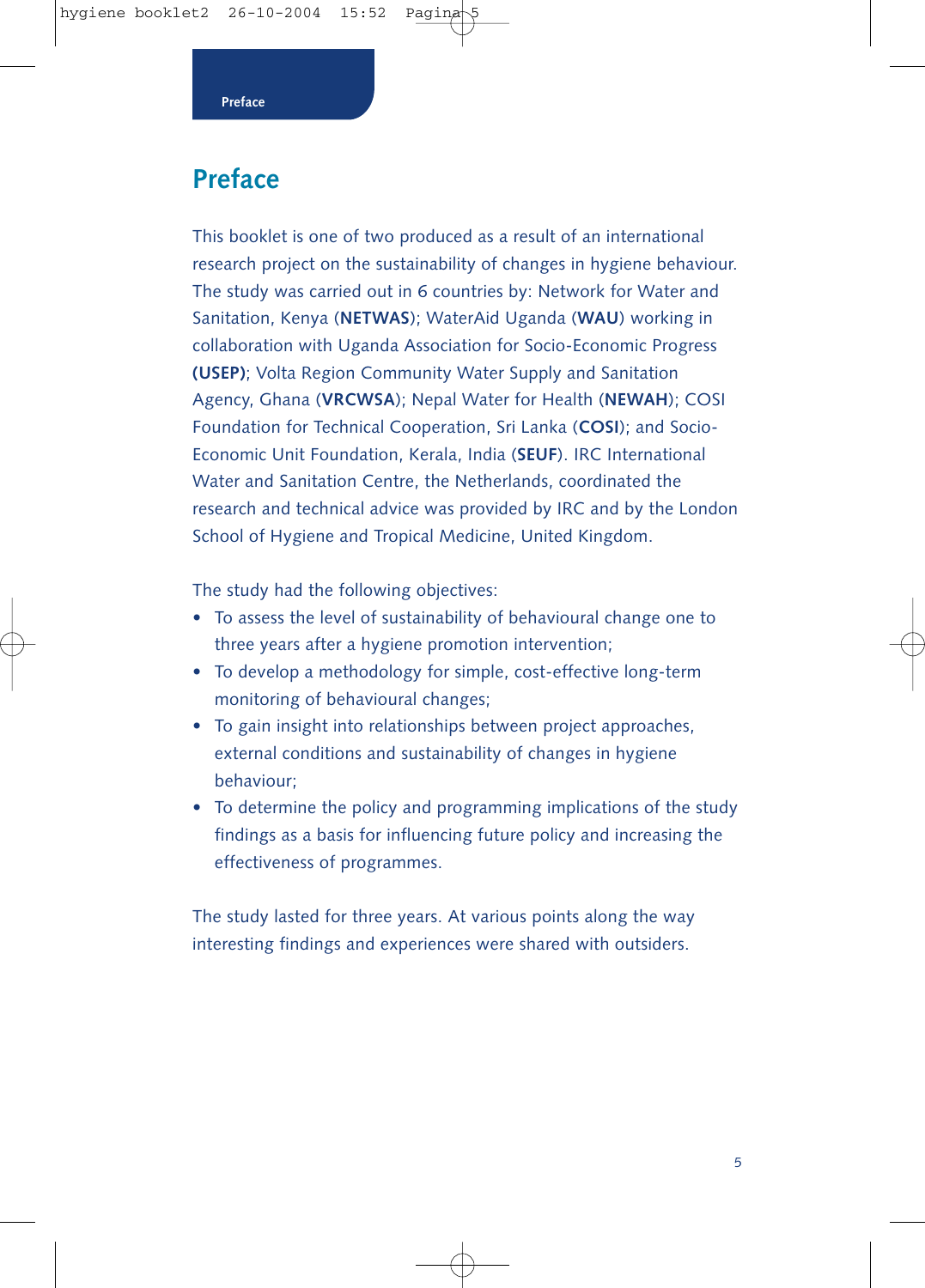Our practical research experiences and the lessons learned are recorded here in the form of two booklets rather than as a detailed, academic account. We believe this will best serve the interests of busy people requiring an easily accessible reference to the study and its outcomes.

This booklet (2) describes how the study was undertaken and its findings. Booklet 1 outlines the methodological lessons learned.

Should you wish to discuss any aspect of this work or share your own experiences, please contact us. Our contact details are at the back of the booklet.

Delft, March 2004

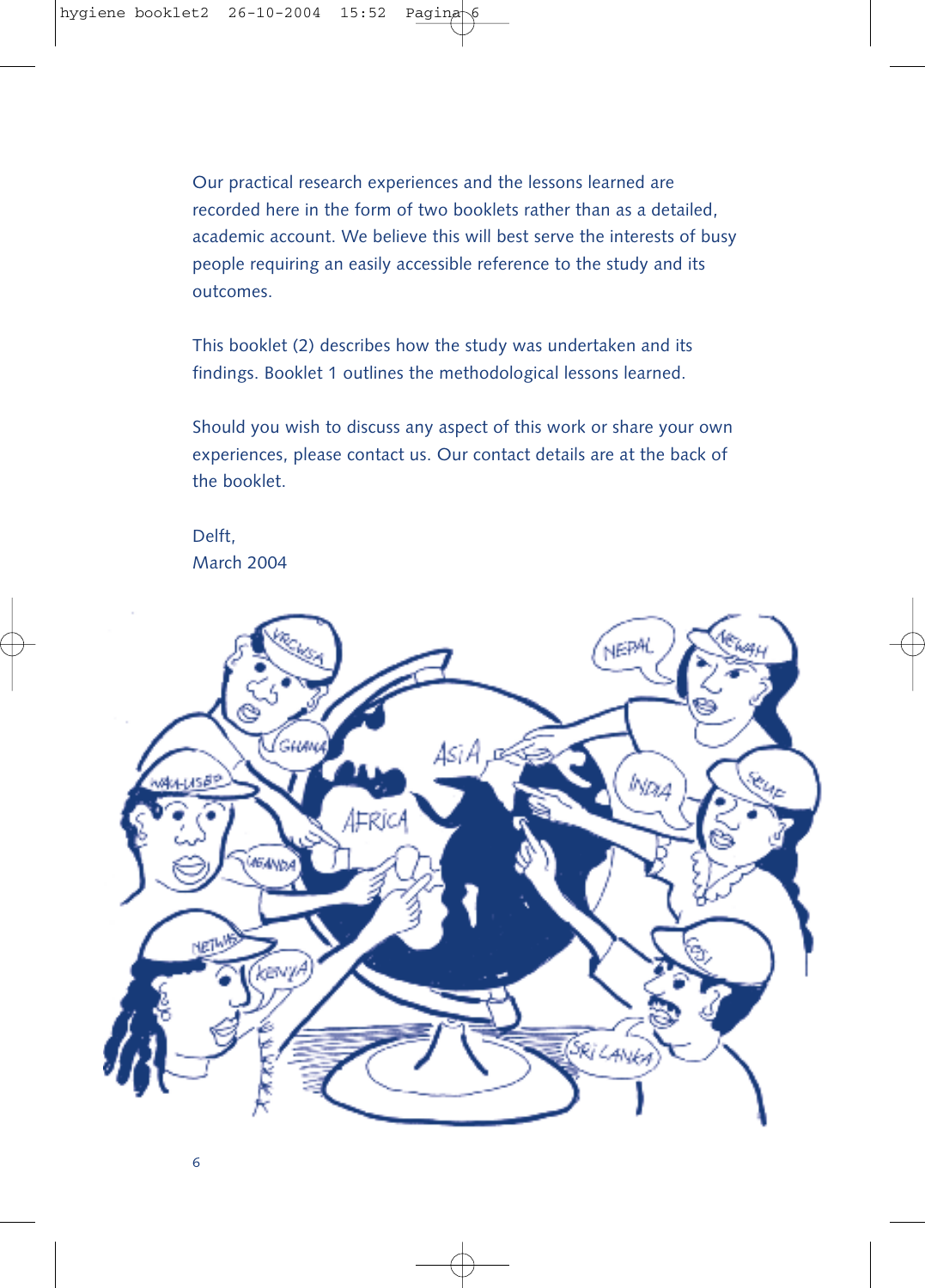**Acknowledgements**

### **Acknowledgements**

Support for the research and for the publication of these booklets was provided by the European Commission and the Netherlands Department for Development Cooperation. Their support is gratefully acknowledged.

These booklets could not have been written without our research colleagues:

- Emmanuel Nyavor from Ghana
- Joan Awunyo-Akaba from Ghana
- Palitha Jayaweera from Sri Lanka
- Beena Govindan from India
- Suma Zachariah from India
- Beth Karanja from Kenya
- Vincent Njuguna from Kenya
- Renuka Rai from Nepal
- Saraswati Khanal from Nepal
- Joyce Mpalanyi from Uganda
- Brenda Nahindu from Uganda

They gave much of their energy to the research, wrote research reports and gave us feed-back about the management of the research. For the authors it was just a matter of compiling, organising and consolidating the data and information provided by them.

We are also grateful to the directors of the organisations that participated in the research. They acknowledged the value of the research for their own programmes and allowed their staff to put in much more time than anticipated and budgeted for.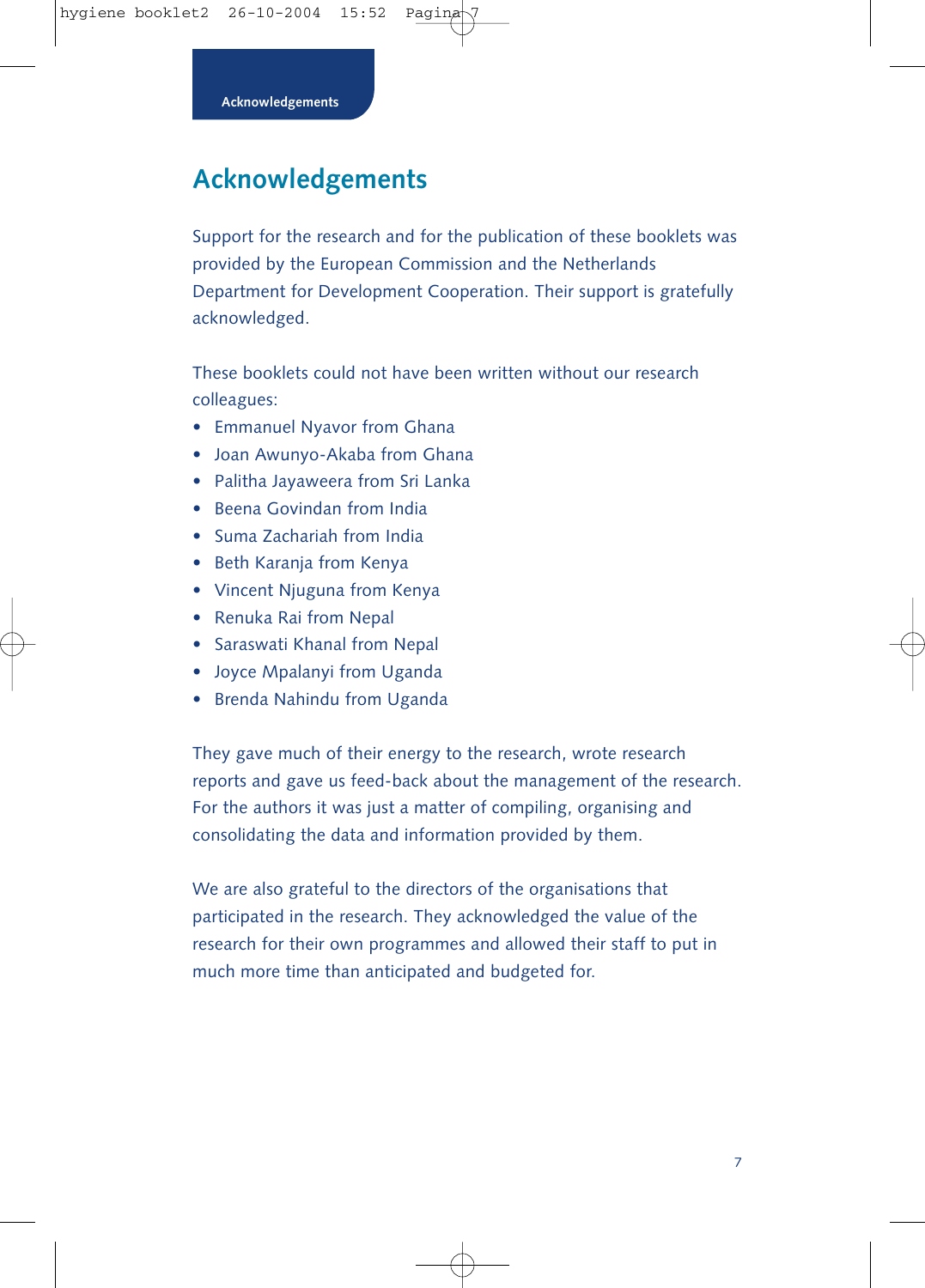hygiene booklet2 26-10-2004 15:52 Pagina 8

8

 $\oplus$ 

 $\bigoplus$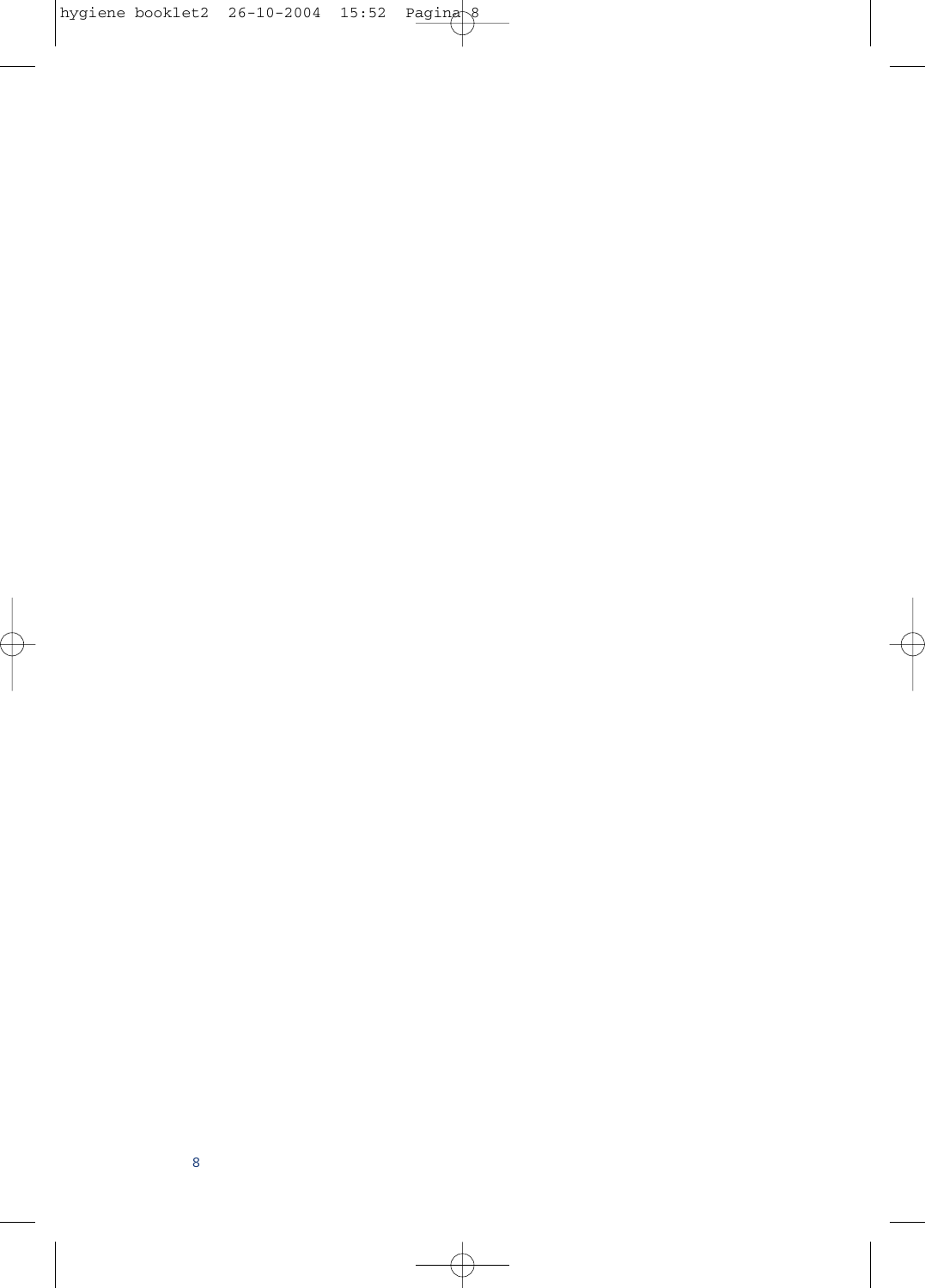**Table of contents**

### **Table of contents**

| Preface                                     | 5  |
|---------------------------------------------|----|
| Acknowledgements                            | 7  |
| Introduction                                | 11 |
| Why study hygiene behaviours                | 11 |
| Studying sustainability of behaviours       | 12 |
| Why not study health impact?                | 12 |
| Approaches to measuring hygiene behaviours  | 13 |
| Our study framework                         | 16 |
| Who are the booklets for?                   | 17 |
| How to use the booklets?                    | 17 |
| A note about statistics                     | 18 |
| <b>Behaviours we studied</b>                | 19 |
| Handwashing                                 | 19 |
| Latrine use                                 | 21 |
| Storing drinking water safely               | 22 |
| Tools to collect information                | 23 |
| Learning about hygiene activities           | 24 |
| Methodological issues                       | 25 |
| Main research activities                    | 25 |
| Analysis of data                            | 26 |
| How to write and understand the data        | 26 |
| Sampling                                    | 29 |
| Were behaviours created: evidence of impact | 31 |
| Control groups                              | 31 |
| <b>Baseline information</b>                 | 34 |
| Direct evidence                             | 35 |
| <b>External variables</b>                   | 38 |
|                                             |    |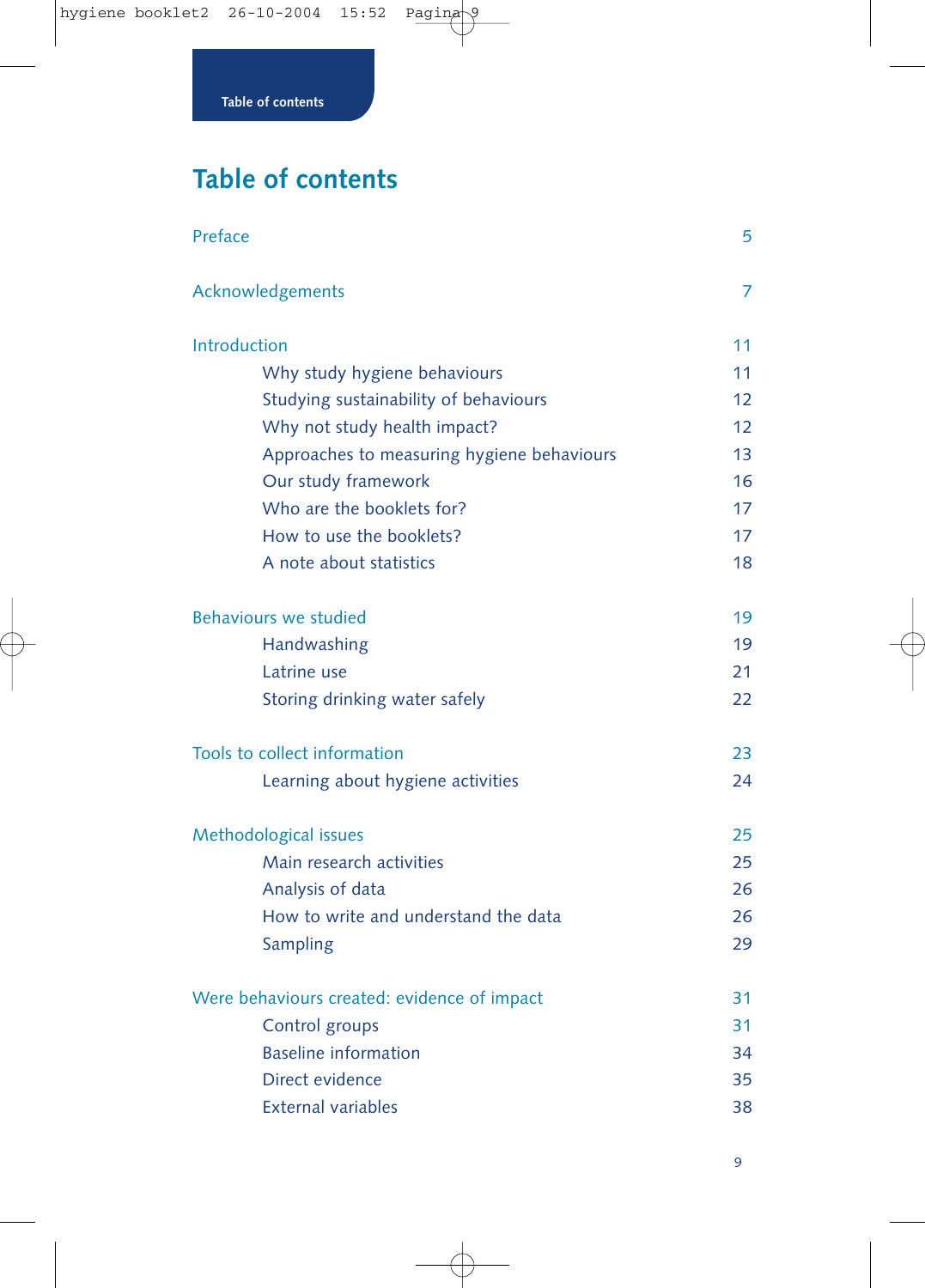| Were behaviours sustained?                                 | 43 |
|------------------------------------------------------------|----|
| Comparison of intervention end dates                       | 43 |
| Comparison of data collection rounds (study dates)         | 48 |
| <b>Conclusions</b>                                         | 50 |
| In summary                                                 | 53 |
|                                                            |    |
| <b>Appendices</b>                                          | 54 |
| Appendix 1 Testing sustainability: Do interventions ending |    |
| in 2000 do better than those ending in 1998?               | 54 |
| Appendix 2 Testing sustainability: Do behaviours fade      |    |
| between 2001 and 2002 surveys?                             | 56 |
| Appendix 3 P-value or Confidence level, Odds Ratio and     |    |
| Confidence Interval                                        | 59 |
| Appendix 4 Contacting us                                   | 63 |
| References                                                 | 67 |

 $\oplus$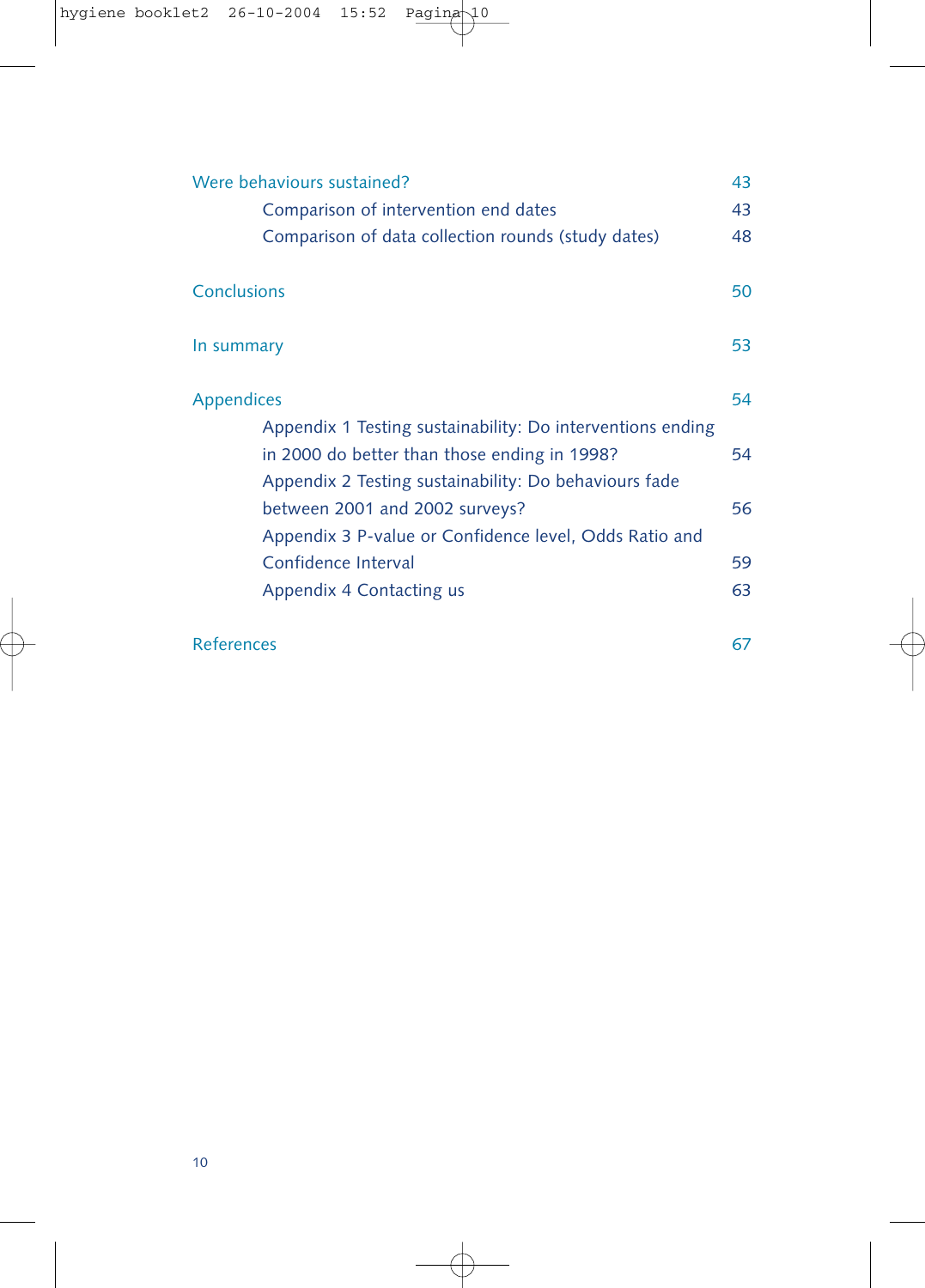#### **Introduction**

### **Introduction**

#### **Why study hygiene behaviour?**

Diarrhoea, worm infestation and eye and skin infections are diseases related to water and sanitation. About three million children die from diarrhoea each year. Each of the three common worms (roundworms, whipworms and hookworms) is estimated to infect more than 500 million people. Roughly 6 million people have become blind from trachoma, an eye disease $^!$ . Good hygiene can help prevent much of this, saving lives and preventing illness. For example, it is estimated that washing hands with soap can reduce the risk of diarrhoea by more than 40%. Programmes to promote handwashing might save a million lives each year $\degree$ .

Simple hygiene behaviours – that is what people do, their practices for cleanliness – are key to improving health. Hygiene promotion is therefore recognised nowadays as an essential part of water and sanitation programmes if the maximum health benefits are to be gained from provision of improved facilities.

The challenge within programmes is to ensure that the necessary new, improved hygienic behaviours are developed and sustained and it follows that we need to assess the results of hygiene promotion efforts if we want to:

- Learn how to do it better. For example, the results of a study in a few communities can be useful in improving these activities in other communities that come into the programme later on.
- Dr D.A.P. Bundy, Welcome Trust Research Centre for Parasitic Infections, Department of Biology, Imperial College, Prince Consort Road, London SW7 2BB, UK; and Dr E.S. Cooper, Tropical Metabolism Research Unit, Faculty of Medicine, University of the West Indies, Kingston, Jamaica.
- 2 Curtis, V., and Cairncross, S. (2003).'Effect of washing hands with soap on diarrhoea risk in the community: a systematic review. In: *The Lancet infectious diseases*, vol. 3, no. 5, p. 275-281.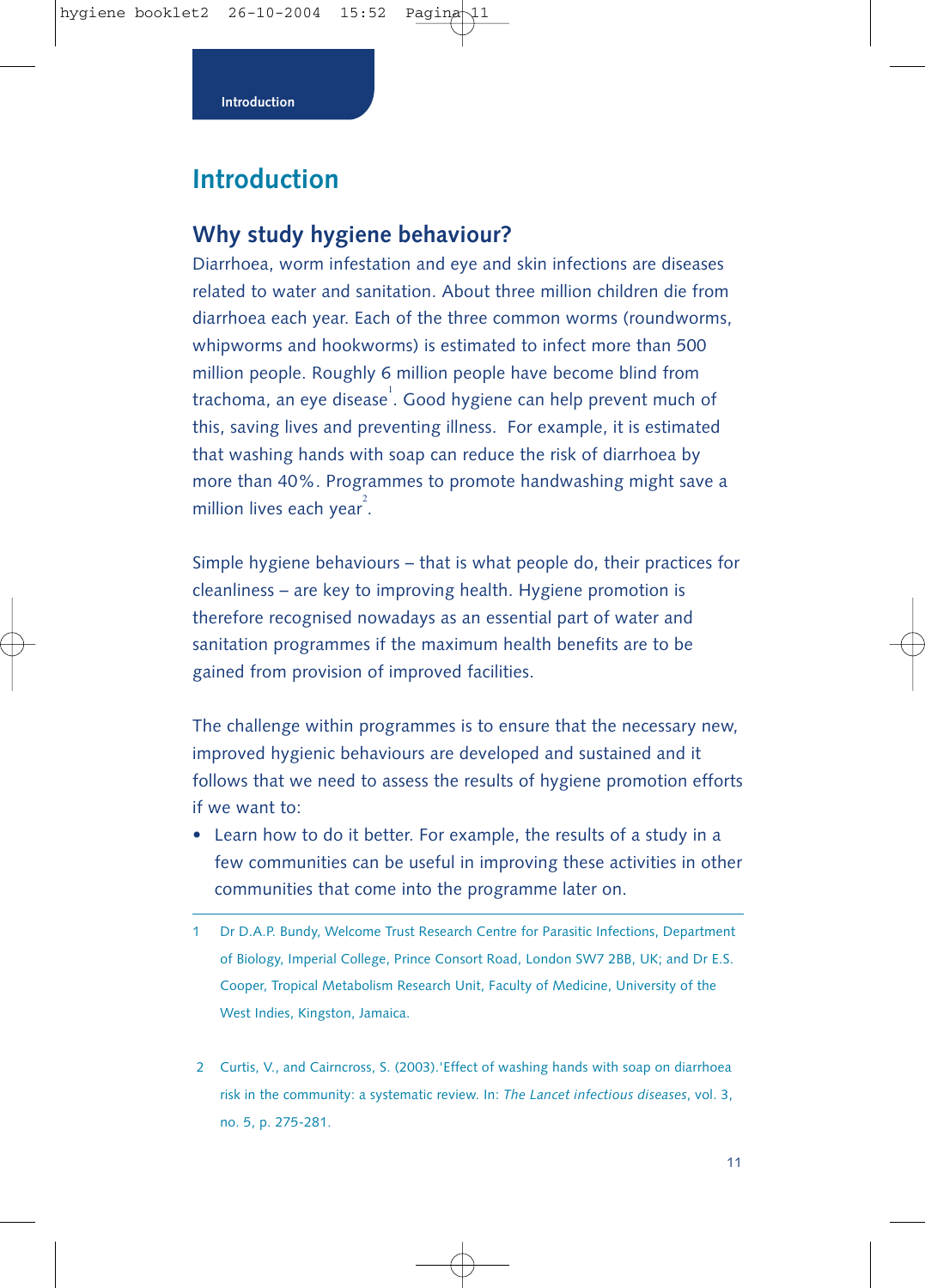• Justify investments in hygiene promotion to funding bodies. A study showing improvement in behaviours can be used to advocate for hygiene promotion. This can be very useful if a programme tends to focus too much on construction and not enough on what people actually do, that is, their behaviours.

#### **Studying sustainability of behaviours**

From research we already know that hygiene behaviours do change as a result of hygiene promotion<sup>3</sup>. What is still largely unknown is which factors are more likely to determine change and the extent to which changes in behaviour are sustained over time. Do people retain newly acquired behaviour or do they slide back into 'old habits' when they are no longer in contact with or supported by programme staff?

This international study was undertaken to help fill this knowledge gap. In the accompanying volume we describe various methodological aspects of the work. This booklet is about the outcomes. It explains the research strategy and findings, and how these findings can be interpreted to inform best practice in hygiene promotion and education.

#### **Why not study health impact?**

Some people think that the effectiveness of hygiene and water/sanitation projects is best evaluated by studying changes in health or looking for a decrease in the prevalence of diarrhoea. Certainly one objective of these programmes is to improve health but studying health impact is not easy and does not usually lead to clear results.

A review of the published and unpublished results of the best health impact studies of the Water Decade stated that these health studies are not useful tools for project evaluation or for improving

<sup>3</sup> Kanki, B. et al. (2004). 'An approach to studying hygiene behaviour in Burkina Faso'. In: Cairncross, S. Kochar, V.J. (eds). *Studying hygiene behaviour; methods, issues and experiences*. Delhi, India, Sage Publications. p. 189-201.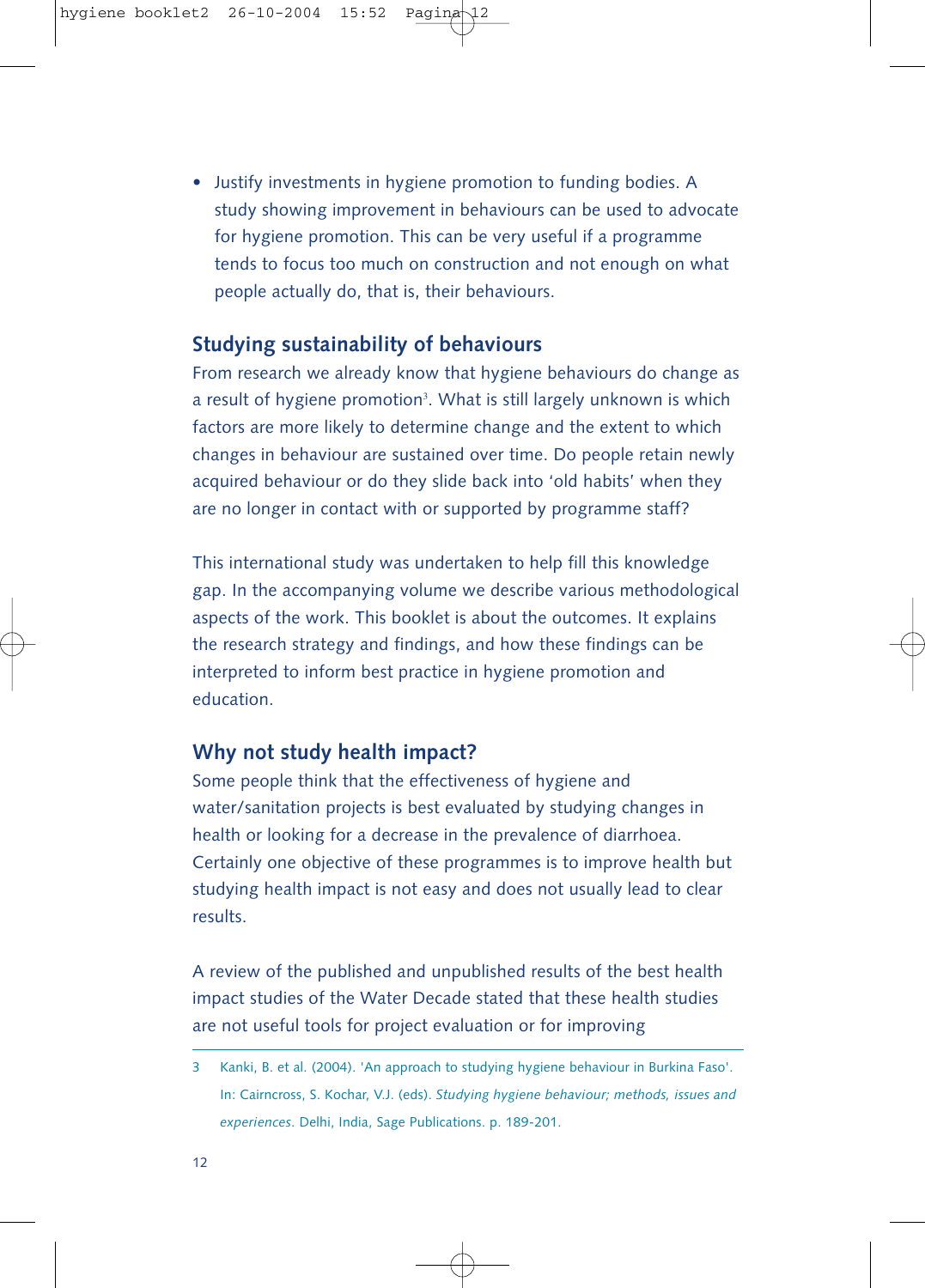#### **Introduction**

interventions. The results are unpredictable and unreliable<sup>4</sup>. For example, information about diarrhoea from clinic records is often inaccurate. It is also difficult to collect accurate information by asking mothers, who may not remember episodes of illness in their children or may have another understanding of what diarrhoea is. In addition, disease patterns are affected by many factors other than hygiene, making a health impact study tricky to interpret. Such studies are also very expensive and they usually do not provide enough insight into how to improve interventions.

On the other hand we know that, if people begin practising safe hygiene, their health will usually be better protected. Therefore studying improvements in hygiene practices will also inform about improvements in health. Collecting information about behaviours is also usually easier than getting accurate information about health. For these reasons we opted for a behavioural study rather than looking at health impacts.

#### **Approaches to measuring hygiene behaviours**

There are basically two approaches to evaluating hygiene behaviour:

**• The summative or survey oriented approach** aims to assess, often at the request of a funding agency, whether (or to what extent) project targets have been achieved. It is the more traditional, quantitative approach where a researcher or a research assistant visits communities and households to collect information. The collection can be done in various ways, for example, asking questions from a questionnaire, carrying out group discussions, making observations, pocket voting. The results are written onto data sheets and then analysed in a central office. The information is used in the central office or by project managers.

4 Cairncross S. (1990). 'Health impacts in developing countries: new evidence and new prospects'. In: *J. Inst. Water & Environ. Man,* vol. 4, no 6, p. 571-577.

World Bank (1976). *Measurement of the health benefits of investments in water supply.* (Report; no. PUN 20). Washington, DC, USA, The World Bank.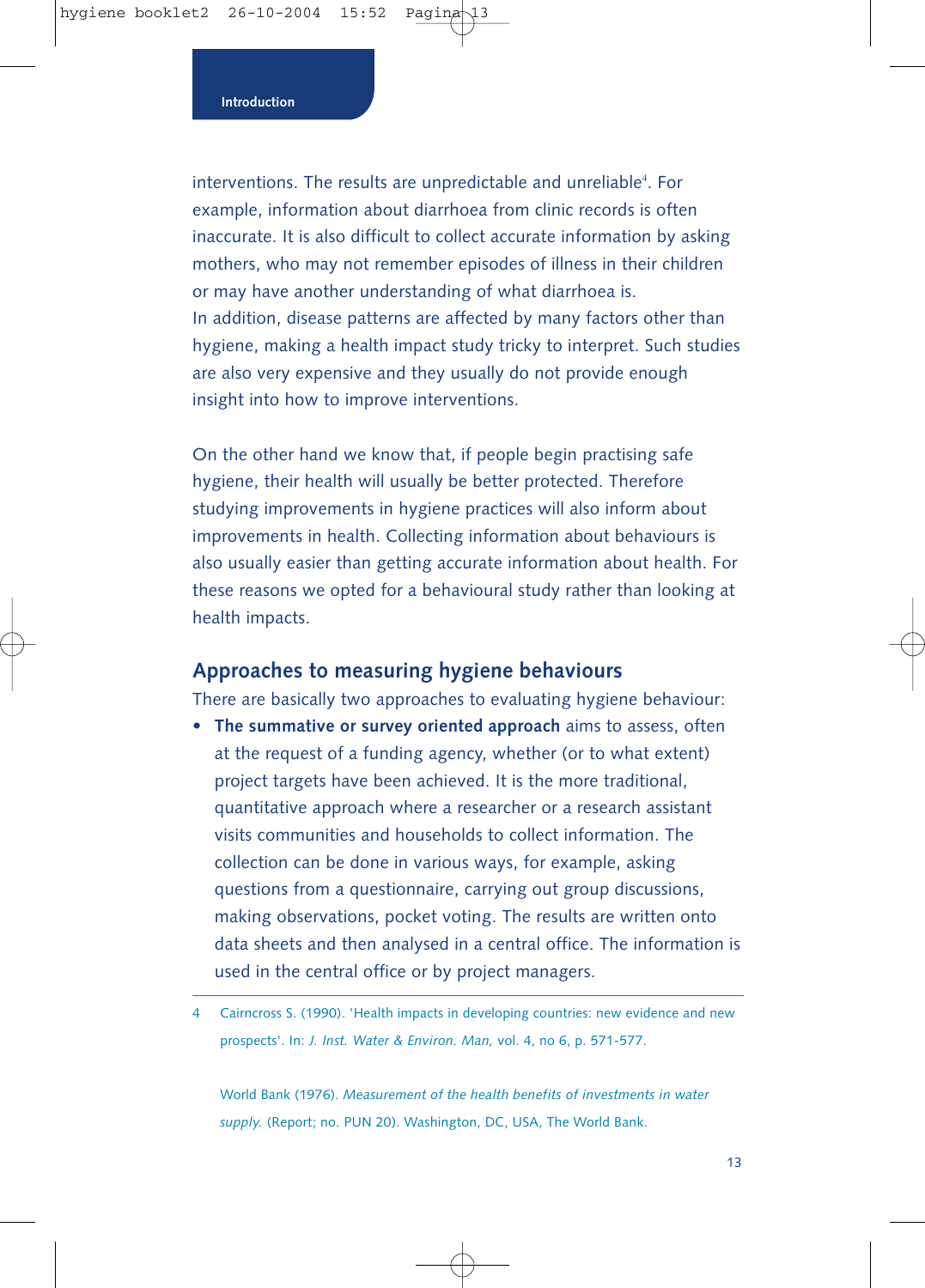In general, the benefits of this approach are that it is well-known, it is quick to enter the information on data processing sheets and the information can be collected by a research assistant with only a few days training. On the downside the answers to questions may not always be accurate and the information is not always given back to the community. We also sometimes hear that community members are 'over-surveyed' and become disinterested from repeated questioning.

**• The formative or participatory approach** is a community-oriented approach in which the researcher and research assistants are more like facilitators. They help the community to collect and discuss its own information about water, sanitation and behaviours. The data collection can be done in several ways. For example, people from the community may make maps or use rating scales. They can have group discussions, make observations of households, do pocket voting. Many of the collection tools are similar to those used in the survey approach, but the people in the community take the lead in collecting and analysing information, supported by the research assistants.

The major benefit of this approach is that it is motivational. Community members learn to look at their own community in new ways and want to take action. It can also be more accurate as the people involved check each other when they collect and discuss information.

One drawback is that the research assistant needs careful training and practice because facilitation is more difficult than just asking questions and writing answers. This approach also involves more time in the communities and can therefore make this stage of the study more expensive.

Ten years ago the results of participatory activities could not be quantified because the gathered information could not be recorded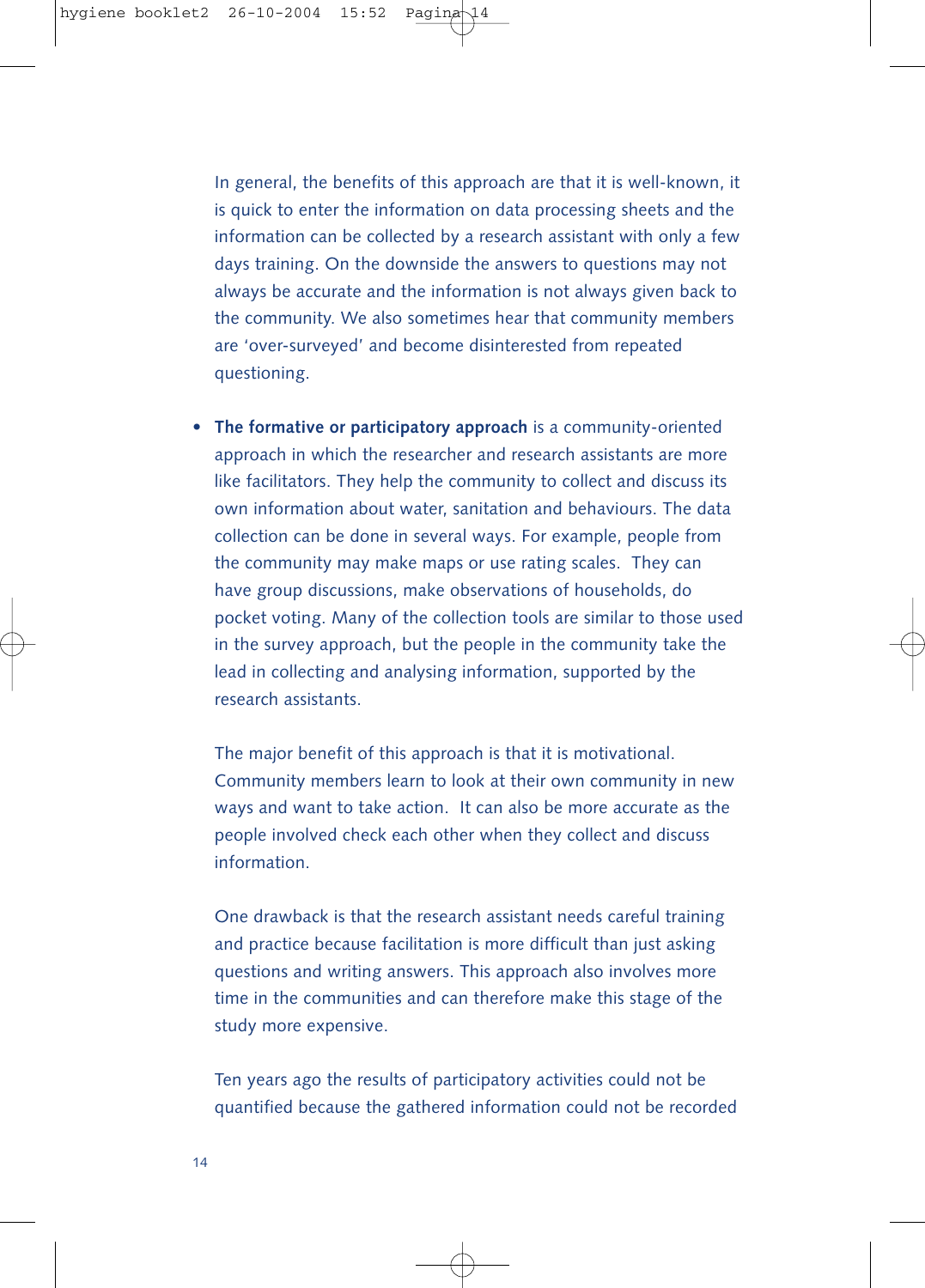#### **Introduction**

in a numerical form convenient for analysis. Fortunately practical means are now available to 'quantify qualitative data'<sup>5</sup>.

The precise balance between the two approaches depends on the objectives of the specific study and the preferences of the researcher. But there is wide agreement that it is best to combine several methods so that the results can be checked for consistency between them.



*Collecting both quantitative and qualitative data is useful.*

In our study we used a summative, survey-oriented approach but mixed with elements of the participatory approach. For example, in several countries the information from the survey was fed back to the projects and to the communities. This helped check the data and also helped motivate people for action to improve their projects.

5 Postma, L, Wijk, C. van, and Otte, C. (2003). 'Participatory quantification in the water and sanitation sector'. In: PLA *Notes*, no 47. p. 13-18.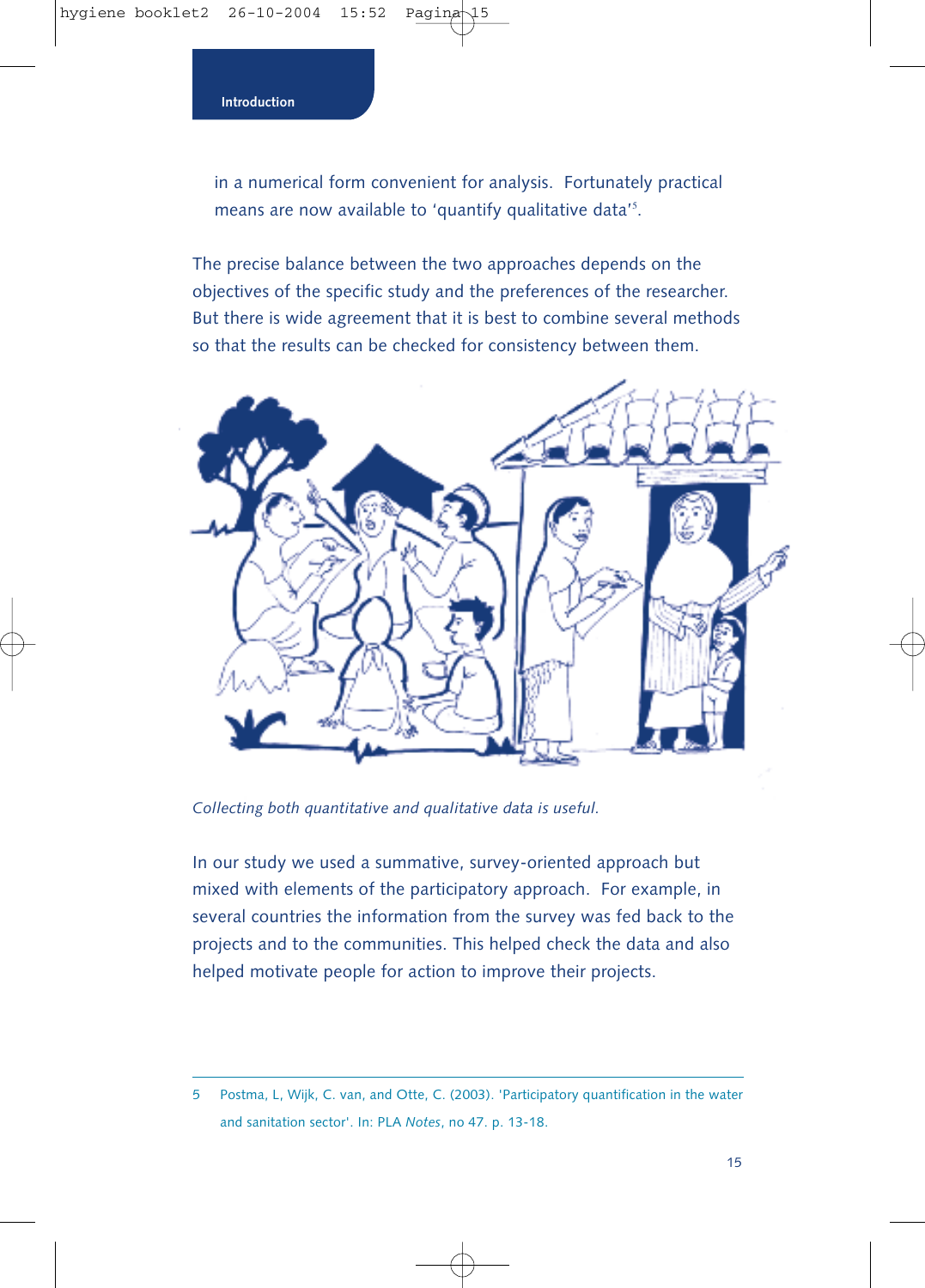#### **Our study framework**

We used a simple framework for the study. This framework helps to explain the nature of the booklets and their interrelationship. The framework is as follows:

Through a first round of data collection we established the **starting points** in which:

- people perform a certain level of hygiene behaviour and a certain level of sanitary conditions is in place;
- in and around the community the resources are identified that make this level of behaviour and sanitary conditions possible, such as local construction materials for latrines, a shop that sells soap, and people's knowledge.

We looked at **inputs** brought into the community through project interventions. These inputs included:

- hardware to improve availability and accessibility of water supply as well as availability of materials and knowledge for latrine construction;
- provision of training and mobilisation for hygiene promotion, either directly to the target group or indirectly through women's groups, youth clubs or teachers;
- peer motivation to encourage (or discourage) the community or family members in behaviours relating, for example, to handwashing or latrine use.

These inputs were aimed at improving hygiene behaviour. Improved hygiene behaviours, such as handwashing, construction and maintenance of latrines are called **outputs**.

By doing a second round of information collection we were able to determine whether outputs (i.e. behaviours) were sustained and which of the inputs (i.e. project interventions) were most effective in bringing about behavioural change.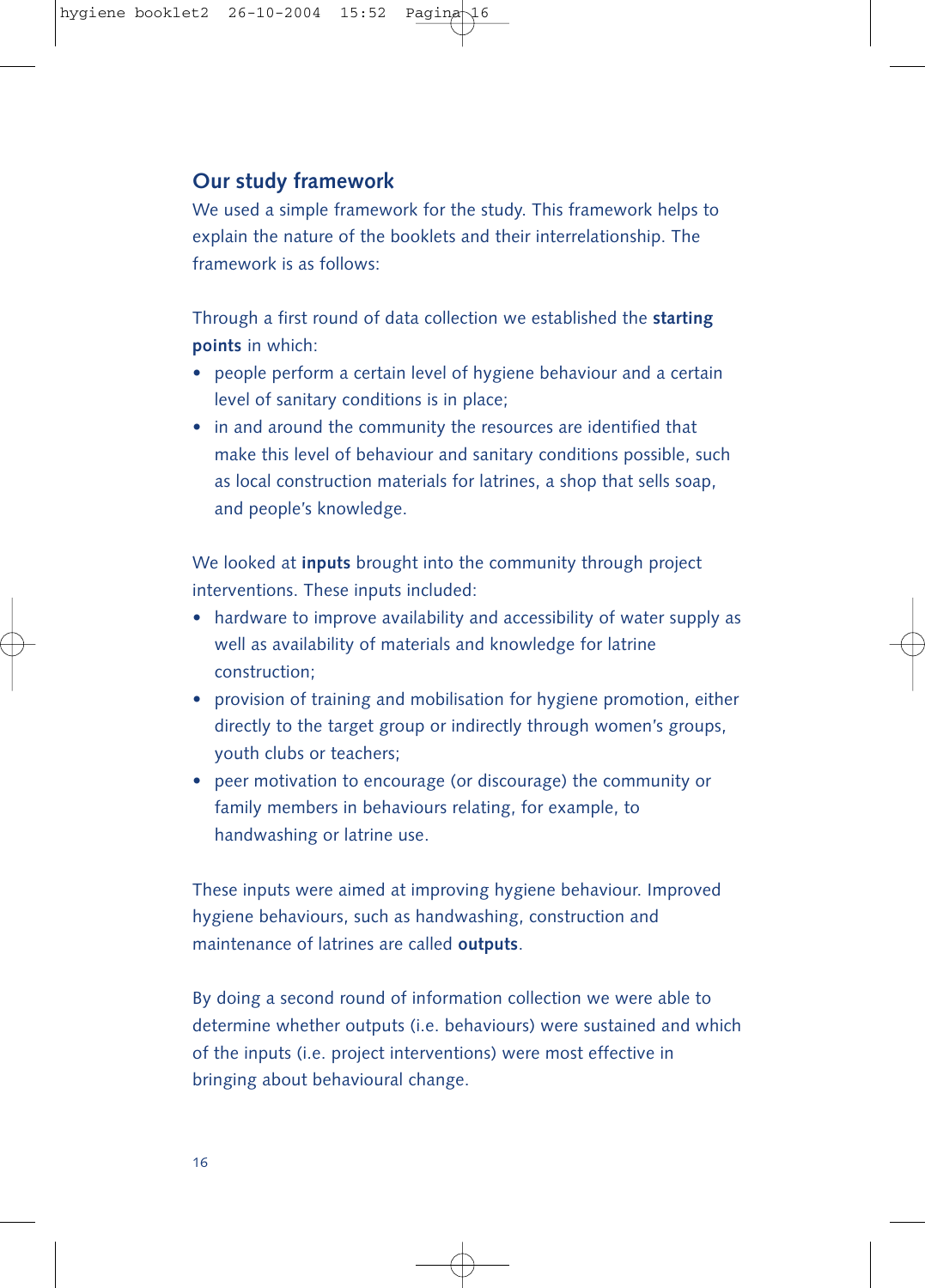#### **Introduction**

**Booklet 1** is about lessons we learned regarding methodological aspects of the study.

**Booklet 2** is about how we did the study, the findings and their implications for future water, sanitation and hygiene programmes.

#### **Who are the booklets for?**

The booklets are intended primarily for practitioners wanting to set up a similar study. Booklet 1 provides useful information on how to do so and on how to avoid some mistakes of earlier studies. Booklet 2 is for those wanting to become more effective in their hygiene promotion efforts. It refers to the hygiene promotion methods seen to be most effective in bringing about behavioural change.

Those responsible for setting up a monitoring framework can also benefit from reading Booklet 1, since it provides ideas for monitoring indicators and for implementation of monitoring activities. That booklet will be useful also for water and sanitation programme managers and donors wishing to understand the challenges faced by researchers. For the same audience Booklet 2 will be of interest with regard to justifying investments in hygiene promotion.

#### **How to use the booklets?**

The booklets have been written in such a way that each can be read on its own, depending on your interest. Should you want to set up a behavioural study, the first booklet is most useful. If you are most interested in impact data and designing a hygiene promotion programme, the second is best for you.

Should you wish to order more copies you may do so by contacting IRC by mail, phone or fax or through our website (http://www.irc.nl/content/view/full/167). The booklets have been produced in such a way that they may also easily be photocopied. Should you do so, please acknowledge the source.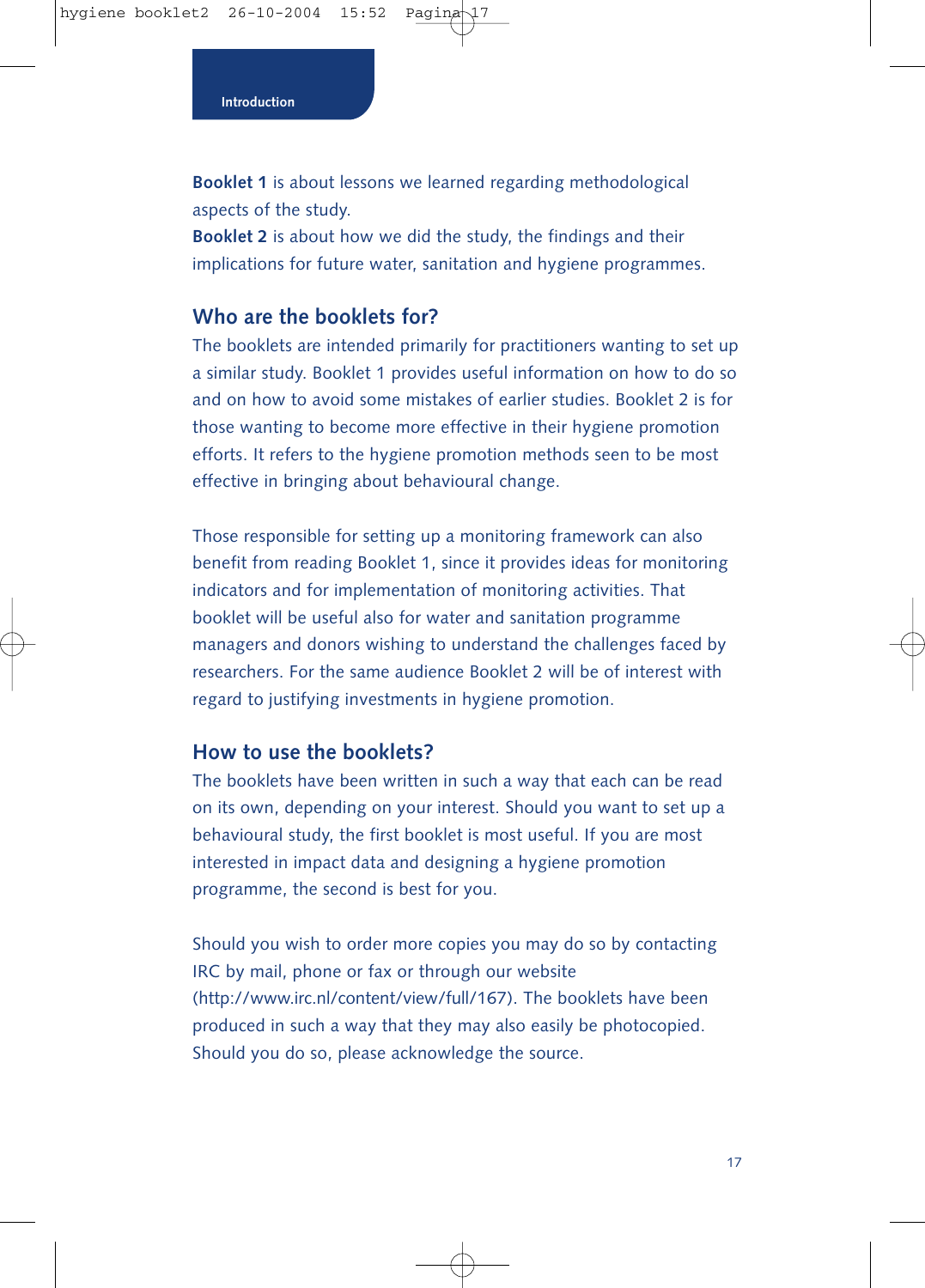#### **A note about statistics**

The benefits of studies such as this depend, in the end, on being able to understand the messages contained in the considerable amount of data that has been gathered. Sometimes that can be done by a simple comparison of numbers or percentages but on other occasions more sophisticated approaches, involving some statistical analysis, are needed if a meaningful interpretation of the data is to be obtained.

Both booklets refer at various points to some of the terms and techniques used in statistical analysis. These are fully explained in an Appendix (3), common to both booklets. Readers may find it useful to read that short section before studying the relevant parts of the main documents.



*Correct handwashing is a rather complex behaviour.*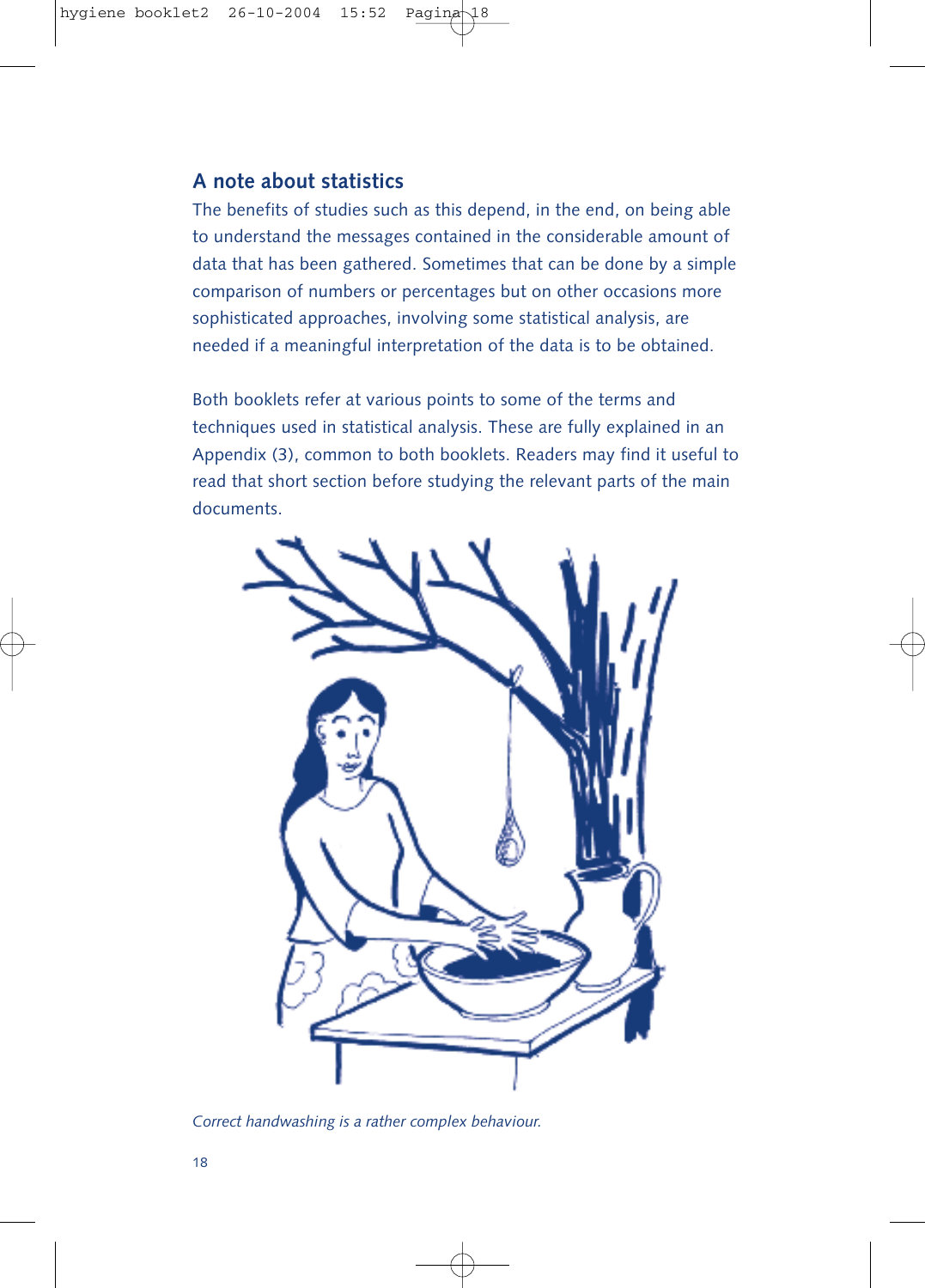**Behaviours we studied**

### **Behaviours we studied**

There are many hygiene behaviours, but if there are too many in a study it becomes too complicated and gives rise to too much data. It makes sense to study those behaviours that are most important in preventing illness. According to WHO they include: handwashing, having and using latrines, safe disposal of infant excreta and storing drinking water safely. Our research therefore studied those behaviours.

#### **Handwashing**

Having clean hands is important to prevent disease. For example, one common way to get a cold, or serious diseases such as hepatitis A or diarrhoea is by rubbing your nose, mouth or eyes after your hands have been contaminated with germs.

Handwashing is a complex behaviour, for which several things are needed such as knowledge, skills and an enabling environment. Four elements that one can use as approaches to measure handwashing are:

- **• knowledge** of handwashing times that are important for health reasons. These 'critical' handwashing times are usually considered to be: before eating, after defecation, after handling excreta of infants.
- **• skills** in washing hands correctly. In practice this means rubbing both hands with a cleaning agent like soap or ash and using enough water.
- **• enabling environment**, for example existence of a convenient location with soap and water for handwashing in the household.
- **•** the person's **actual practice** of handwashing. Do people actually wash hands correctly at the most critical times?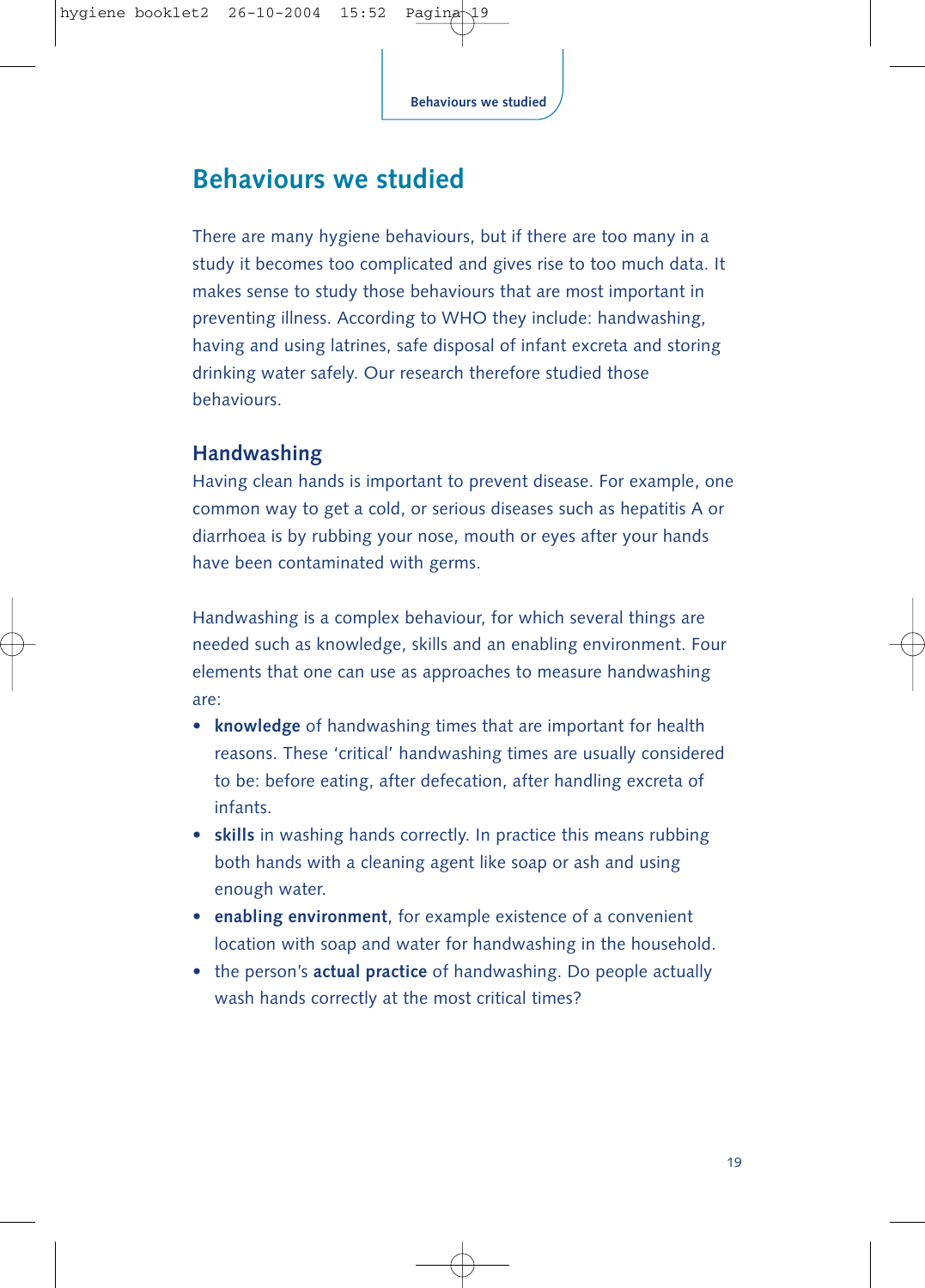

*Toilet use is an important hygiene behaviour.*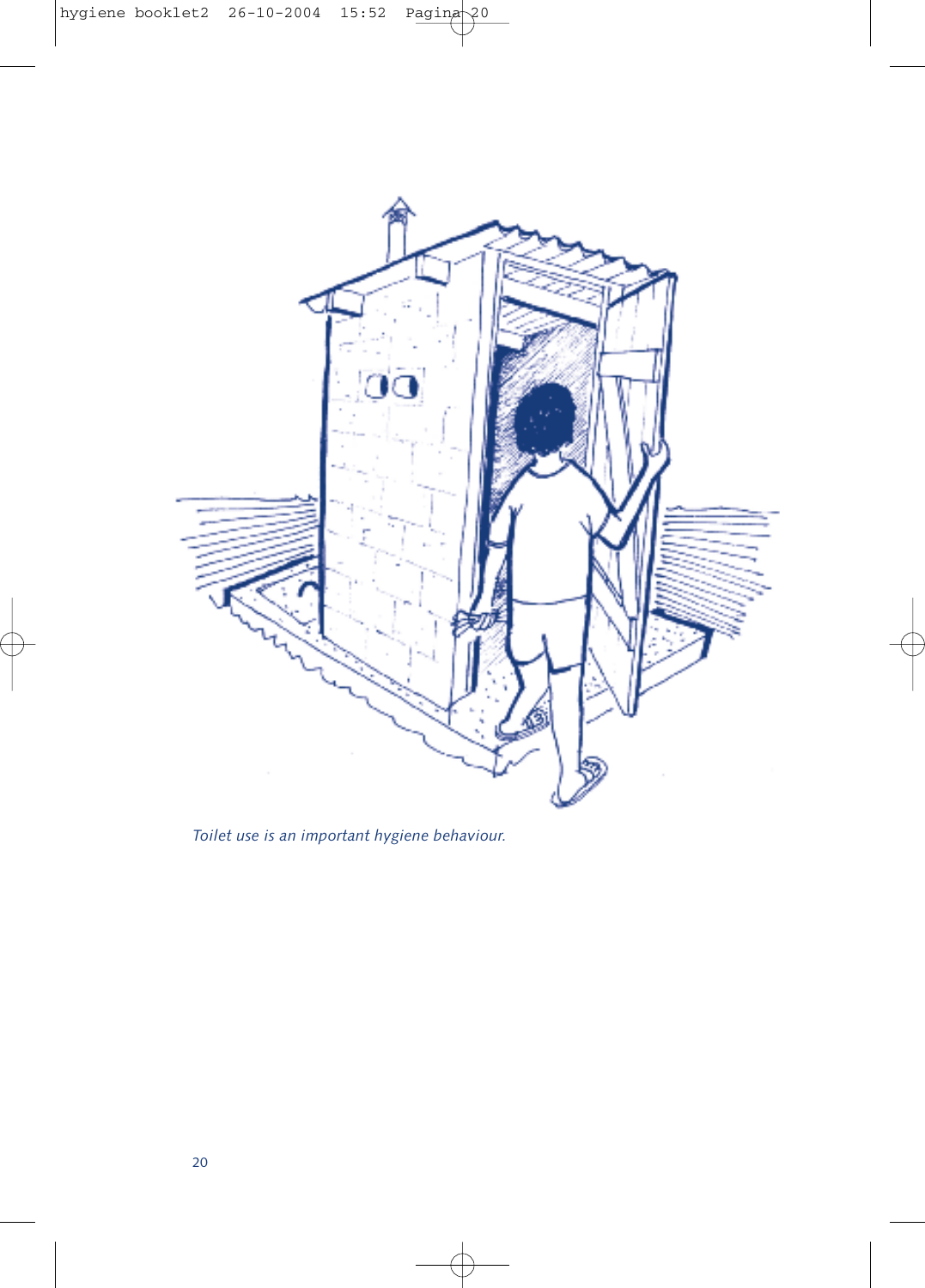**Behaviours we studied**

#### **Latrine use**

Having and using a latrine can help prevent diarrhoea and worm infections. Most of the agents – bacteria, viruses and parasites – that cause these illnesses cannot, of course, be seen. These agents get into the body through the mouth or skin and are passed out in excreta. They can be passed from one person to another through unclean hygiene practices. One purpose of having and using a latrine is to remove human excreta from human contact.

Valerie Curtis of the London School of Hygiene and Tropical Medicine describes the problem this way: All people pass germs out in their excreta. Not all of it is dangerous but one gram of excreta can contain 10,000,000 viruses, 1,000,000 bacteria, 1,000 parasite cysts and 100 parasite eggs<sup>6</sup>. A low infective dose (only about 100 viruses or 10,000 bacteria) can make another person ill if it is passed to them via food, fingers, water or flies<sup>7</sup>.

To have a strong health impact, latrines must be used consistently by all children and adults in the household. In our research, four components were studied:

- Presence of a **proper latrine** with a superstructure and door.
- Evidence of **latrine use**. For example, is there a clear path to the latrine, is there excreta in the pit, is the environment free from excreta?
- Evidence of **latrine use consistently by each person** when they are around the household.
- **Latrine is maintained.** The floor is clean, the hole or trap and the walls are free from excreta. The hole of the pit latrine is covered.

<sup>6</sup> Curtis, V. and Kanki, B. (1998). *Happy, healthy and hygienic: how to set up a hygiene promotion programme. 1. Planning a hygiene promotion programme.* (Water, environment and sanitation technical guidelines series / UNICEF; no. 5). New York, NY, USA, UNICEF, Water and Environmental Sanitation Section.

<sup>7</sup> Idem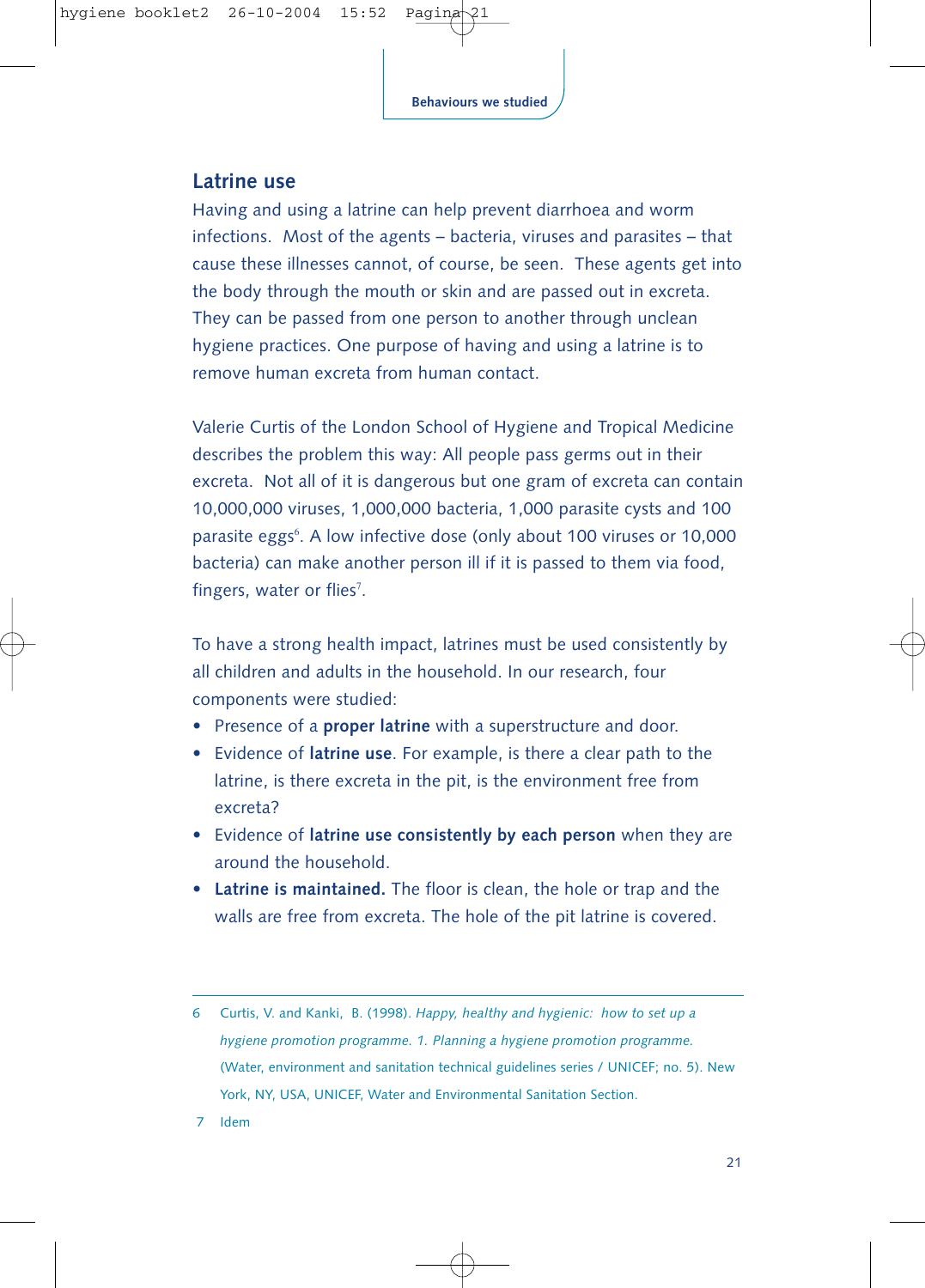#### **Storing drinking water safely**

Safe storage of drinking water means at least keeping it covered. In the Ghana study safe storage also meant that the container and storage area should be clean, there should be no visible particles in the water and there should be a dipper near the water container.

We looked at behaviours of men, women, rich and poor.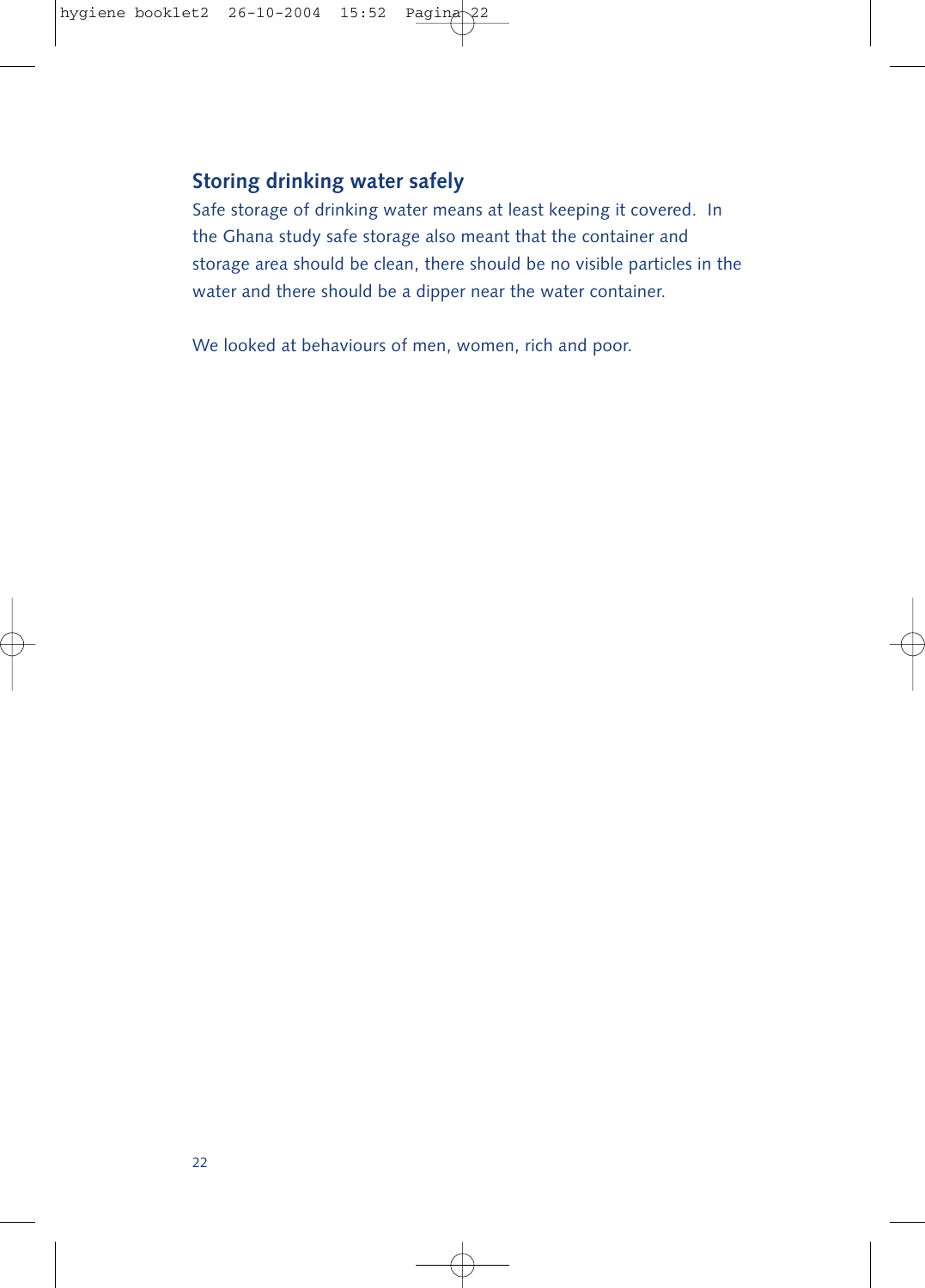**Tools to collect information**

### **Tools to collect information**

There are many tools for collecting information and certain tools will give more accurate information than others. For example, if you are studying whether people have the necessary skills to wash hands correctly, asking them to show how they wash hands, to demonstrate, is better than asking them to describe what they do. Booklet 1 provides much more detail about the tools we developed and used and the lessons we learned. The following is a brief overview:

The tools to study handwashing were:

- **• Questioning to measure knowledge**: People were asked when is the most important time, for good health, to wash hands.
- **• Observation of handwashing skills**: One person from each household was asked to demonstrate how to wash hands correctly. The research assistant observed whether the person (a) used sufficient water (1 cup or more), (b) used soap/ash, (c) rubbed both hands.
- **• Pocket voting to measure actual practice**: In some country studies this was done in small group meetings, in others it was done in the households. Each person present was asked to vote (secretly) in a pocket chart about whether they always washed both hands with soap and water. The answers were recorded separately for men, women, boys and girls.
- **• Observation of the location of soap and water**: The research assistant observed if soap, water and container were placed conveniently for handwashing. In some country studies they observed whether soap and water was placed near the latrine, as a sign that people actually washed hands after defecation.

Latrine use and maintenance was measured in the following ways:

- **• Observe if latrine exists**: The research assistant visited the latrine and observed if it had a superstructure and door. In one country this was done through community group discussion and mapping.
- **• Observe if latrine is used**: Observation was made of whether there was a clear path to the pit, if there was excreta in the pit, if the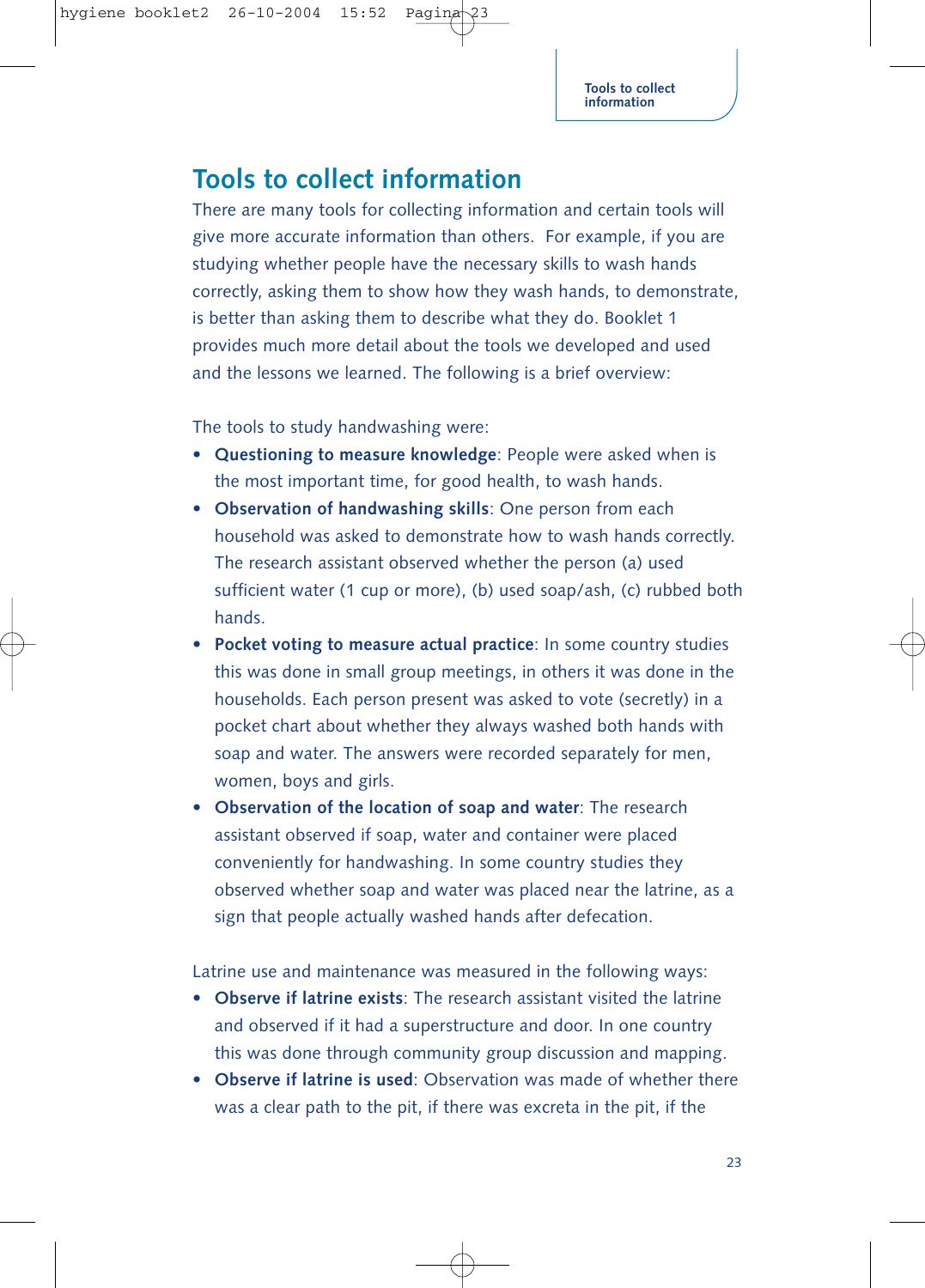surrounding environment was free from excreta.

- **• Observe cleanliness and maintenance**: The research assistant observed whether the latrine floor, the squat hole/pan and walls were free from excreta. Other things observed were: presence/lack of cover for hole in pit latrines, presence of holes in walls big enough to see through, whether the latrine had a roof and door.
- **• Pocket voting to measure consistent latrine use**. Each person present was asked to vote (secretly) in a pocket chart on whether they always used a latrine when they were around the home.

**FOOKET LOTE** 

#### *Pocket voting*

### **Learning about the hygiene activities**

In order to see if the original project activities have had a lasting impact on behaviours, it is necessary to find out about those activities. This is usually done in two ways. First, people in households are asked questions about the hygiene activities they remembered or participated in. Secondly, key informants such as members of water committees or local government people are asked about the community project under scrutiny and the hygiene activities and training included in it. Each community will usually have had slightly different project inputs and experiences.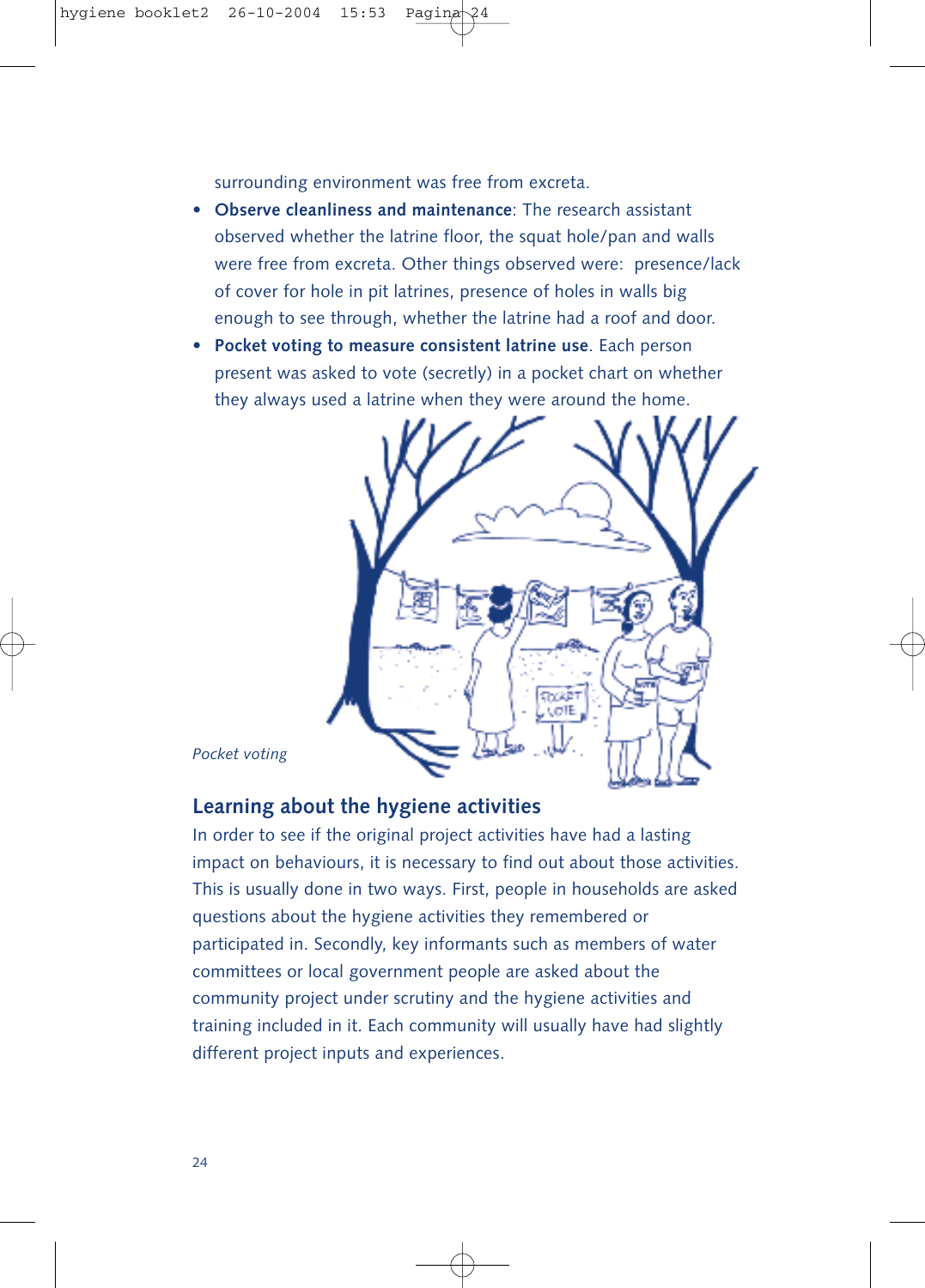**Methodological issues**

### **Methodological issues**

#### **Main research activities**

In broad terms our research had the following steps:

**Initial meetings** with researchers to design the study, develop the hypotheses to be tested, and to make drafts of the collection tools and questionnaires. At this stage too the data input sheets were designed.

**Preparatory field work,** which included activities such as translating the questionnaires into local languages, training research assistants, field testing and amending the data collection tools. In our studies the training of the research assistants was combined with testing of the tools. Initially the research teams needed to get permission from communities and, in some cases, from the project principals, to carry out the research.

**Field work,** which included selecting the communities, sampling households, identifying community groups. Research assistants carried out the survey activities and recorded the data in the data sheets.

**Analysing the information,** which included checking the data sheets for mistakes and 'cleaning' the data, making totals for each question and item, entering these into spreadsheets for further analysis. Finally, potential associations between the results were analysed, for example: "Did people who remembered hygiene classes tend to perform handwashing better after the project had ended?"

**Documenting, disseminating and promoting the use** of research findings at the national and international levels.

Booklet 1 has more details on the research methodology and the lessons we learned about it.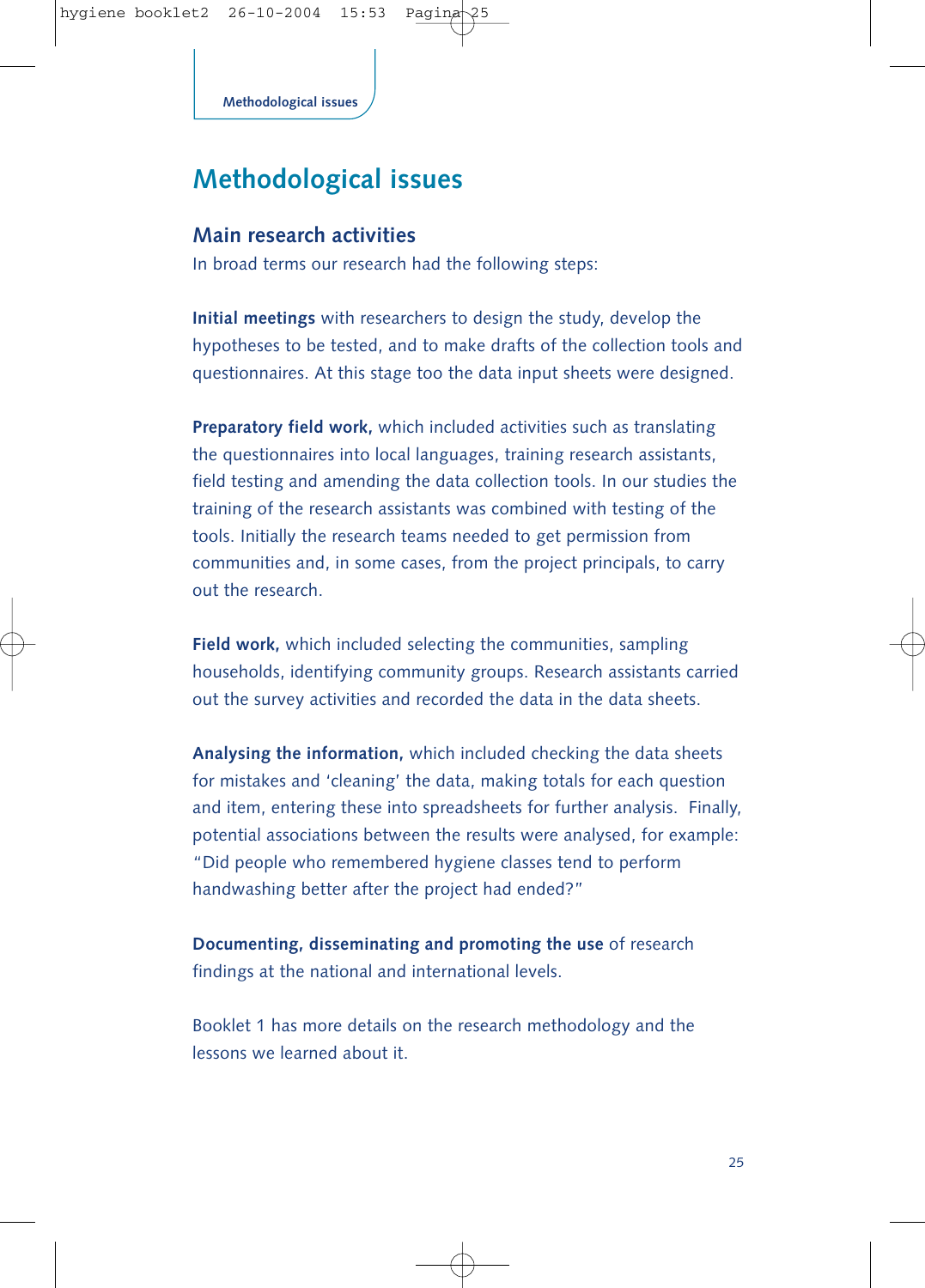#### **Analysis of data**

As we have said, many things can be analysed when studying hygiene promotion and education. Typical questions are:

- Did the hygiene behaviours change?
- Did the hygiene promotion and education have an impact?
- What kind of hygiene promotion activities are most effective?
- Are the hygiene behaviours sustained, that is, do they continue in the household and community after the project ends?

While our study focused primarily on the last question – sustainability – we also examined the first three questions. We needed evidence about the effectiveness of the original promotion effort and whether behaviours were changed in the first place, before we could study whether any changes were sustained. Detailed information about how we did this is given later in this booklet.

We organised the data and made totals using the standard Excel sheets in the Microsoft programme. Then, to keep the analysis simple, we used the EpiInfo programme (a free computer programme, EpiInfo2000, which can be downloaded from www.cdc.gov).

#### **How to write and understand the data**

Usually a researcher or a statistician does the analysis of a study. The worth of a study is much reduced if, as sometimes happens, people merely describe the numbers without really understanding them. It is important to know what the results mean. Therefore, before going into the actual research findings, this section looks at recording and understanding the data.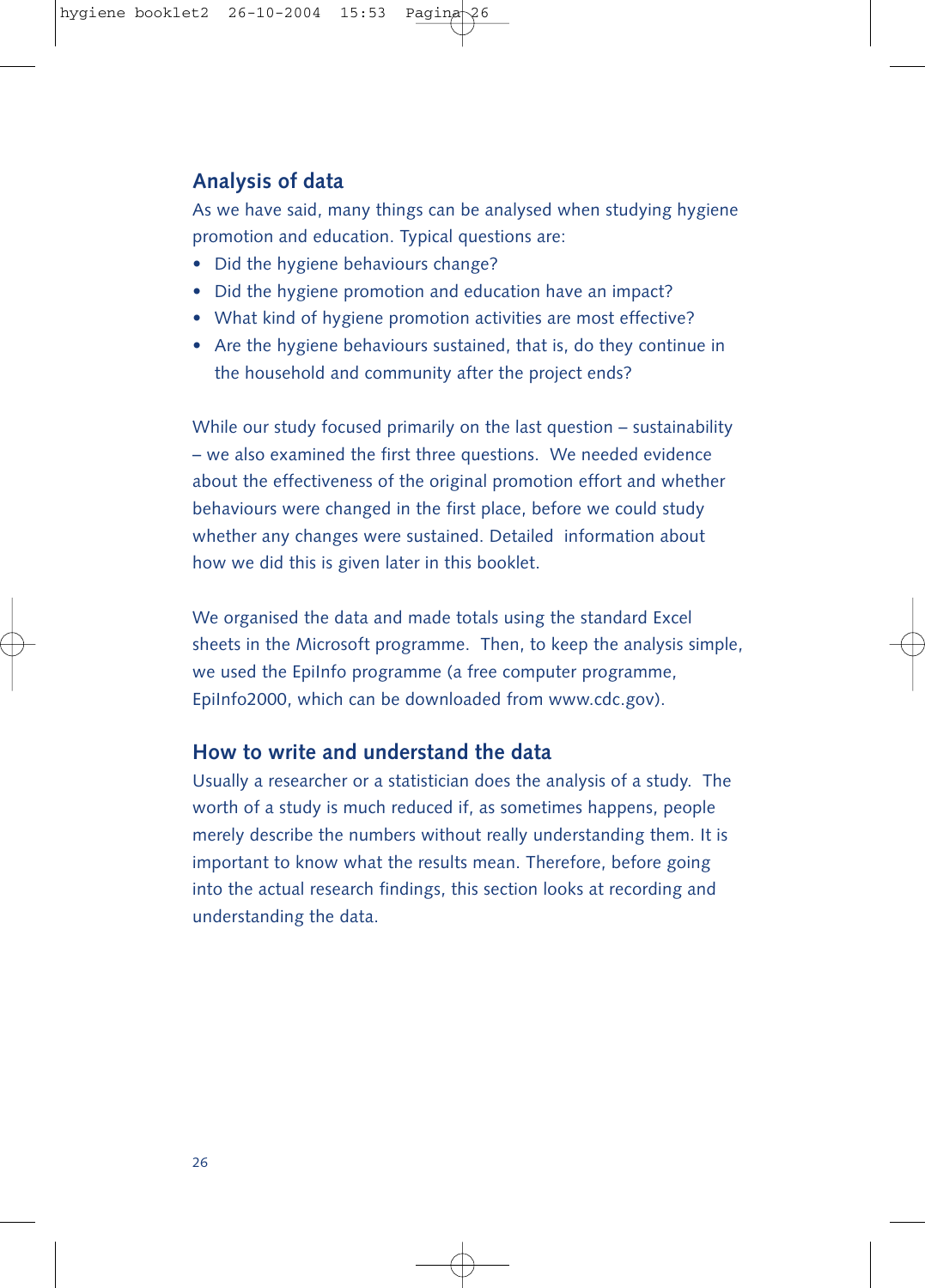**Methodological issues**



*Graphs can be helpful to present data.*

#### *Percentages and numbers*

Most studies show the total results for each question or item being studied. Often the results are in percentages, for example: 60% of the households stored drinking water safely.

However, only giving the percentage can be misleading. For example, saying "60%" can mean 3 of only 5 households visited  $(3/5 = 60\%)$ or it could mean 300 out of 500 (3/5=300/500=60%).

It is more convincing to use percentages, numbers and definitions. This example from the Ghana study shows both the numbers and the definition: 59% (130/220) of the households stored drinking water safely (covered drinking water, no garbage or faeces around drinking area, no visible particles in water).

You can see the percentages and totals of the results for the main behaviours in our study in Appendices 1 and 2.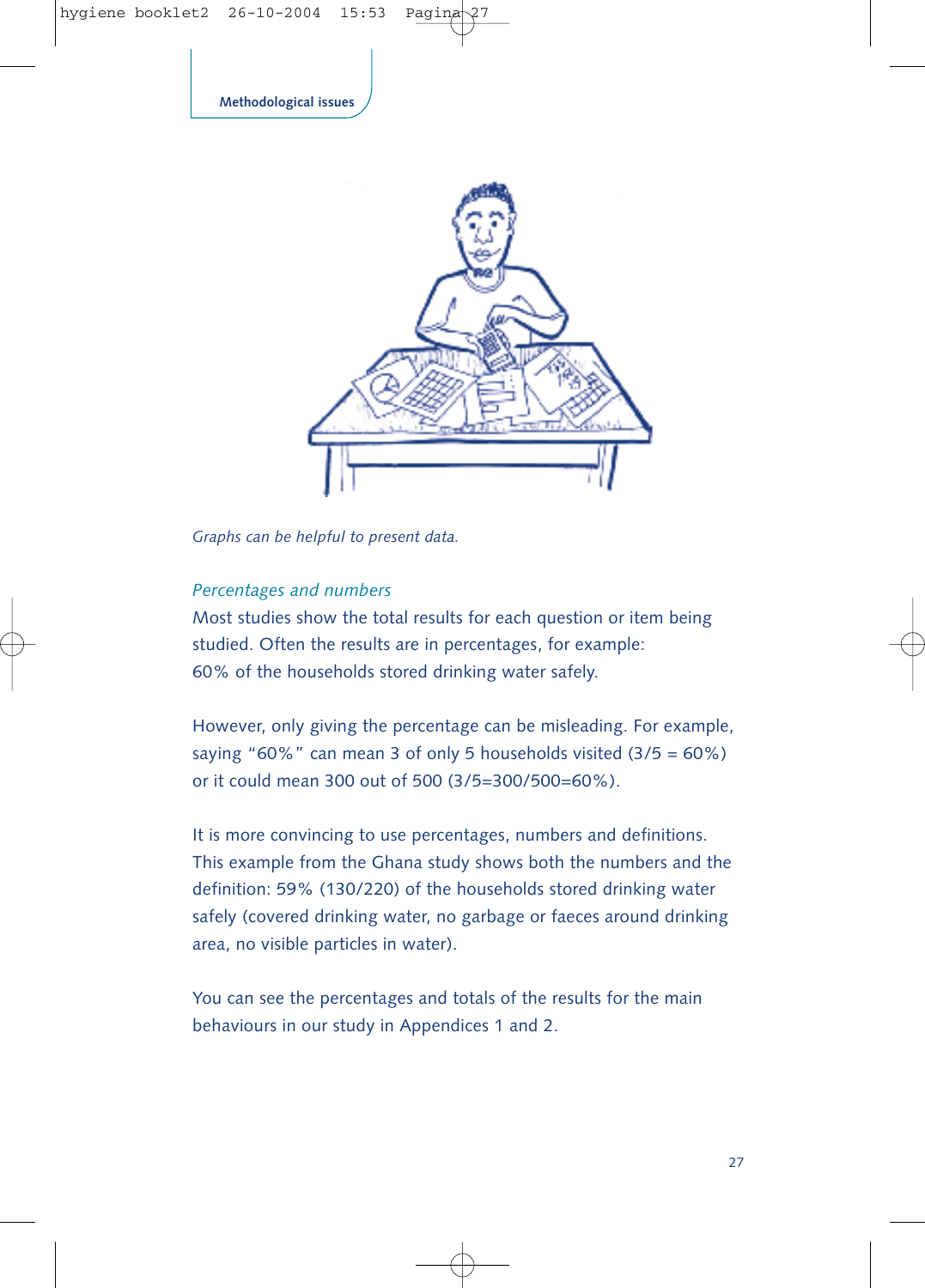#### *Is it significant?*

As is noted in the Introduction to the booklet it is frequently necessary, when analysing data, to go beyond a simple comparison of numbers or percentages. We might wish for example to identify a trend from two sets of data collected at different times, as in our study when we asked: Did more people demonstrate correct handwashing skills the first time the information was collected (in 2001) or the second time (in 2002)?

In the case of Nepal we found that:

- 63% (147 out of 232) showed good handwashing skills in 2001 and
- 57% (137 out of 241) showed good handwashing skills in 2002.

We would like to be able to identify a trend over the time interval and it looks as if the skills are being lost, because 57% is less than 63%. However, the difference over the year is quite small and one wonders if it could have happened by chance.

The question then is: "Do the figures represent a real trend or is the difference between them just a random indication that might be reversed if another survey was made? Is the difference meaningful or, in mathematical terms, statistically significant?"

The answer here is that the change from 63% to 57% over the year was *not* significant; the numbers with skills were about the same. This is established by considering the mathematical concept of 'probability,' often represented by the letter 'p.'

A p-value of 0.05 or less is accepted as indicating that a difference between numbers is significant. A greater value indicates that the difference was more likely to be a random or chance happening that might go the other way in another survey. Here p=0.52.

(Further discussion of 'probability' and other statistical terms and approaches referred to in the booklet will be found in Appendix 3).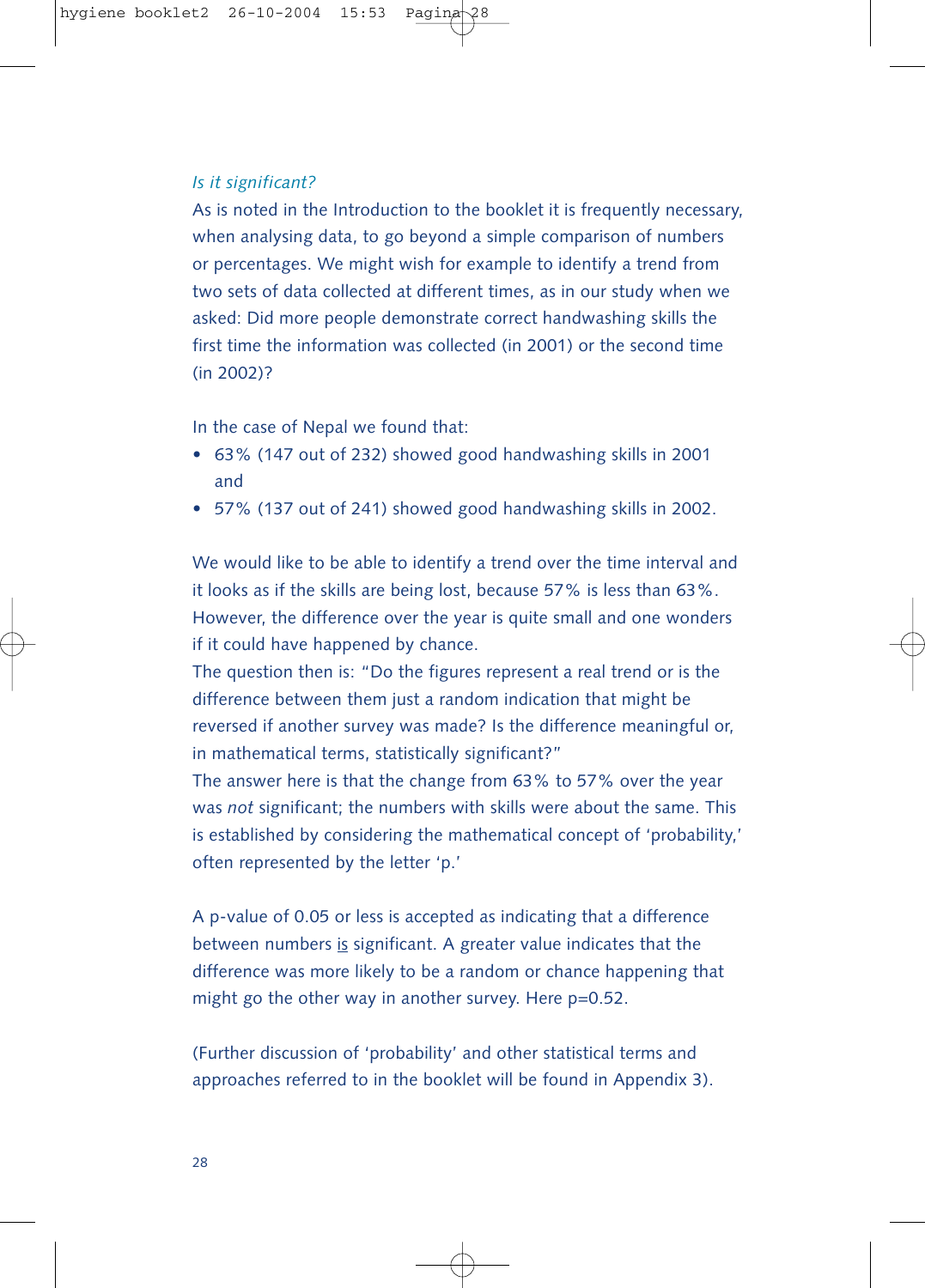**Methodological issues**

#### **Sampling**

In our study, random sampling was done in Ghana, India and Sri Lanka. In the other countries, Kenya, Nepal and Uganda, random sampling was not practical because in the communities concerned there were relatively few households with latrines. Therefore a purposive selection was needed to identify households with latrines so that an adequate sample size could be achieved. The sanitation data from these three countries therefore tells us about households with latrines rather than about all the households in the communities studied.

| <b>Remarks</b><br>Country<br>Institution<br>Sample size<br>carrying out<br>research<br><b>VRWSP</b><br>Ghana<br>10 communities<br>Sample had 5 communities<br>where intervention ended in<br>2001: 220 households,<br>20 schools<br>1998;<br>5 communities ended in 2000.<br>2002: 220 HH*, 20 schools<br>India<br><b>SEUF</b><br>2001: 3 communities, 346 HH<br>Intervention ended in different<br>2002: 10 communities, 345<br>years from 1993 to 2000. | Table 1: Samples in the six-country study |  |  |                                 |  |  |  |
|-----------------------------------------------------------------------------------------------------------------------------------------------------------------------------------------------------------------------------------------------------------------------------------------------------------------------------------------------------------------------------------------------------------------------------------------------------------|-------------------------------------------|--|--|---------------------------------|--|--|--|
|                                                                                                                                                                                                                                                                                                                                                                                                                                                           |                                           |  |  |                                 |  |  |  |
|                                                                                                                                                                                                                                                                                                                                                                                                                                                           |                                           |  |  |                                 |  |  |  |
|                                                                                                                                                                                                                                                                                                                                                                                                                                                           |                                           |  |  |                                 |  |  |  |
|                                                                                                                                                                                                                                                                                                                                                                                                                                                           |                                           |  |  |                                 |  |  |  |
|                                                                                                                                                                                                                                                                                                                                                                                                                                                           |                                           |  |  |                                 |  |  |  |
|                                                                                                                                                                                                                                                                                                                                                                                                                                                           |                                           |  |  |                                 |  |  |  |
|                                                                                                                                                                                                                                                                                                                                                                                                                                                           |                                           |  |  |                                 |  |  |  |
|                                                                                                                                                                                                                                                                                                                                                                                                                                                           |                                           |  |  |                                 |  |  |  |
|                                                                                                                                                                                                                                                                                                                                                                                                                                                           |                                           |  |  |                                 |  |  |  |
|                                                                                                                                                                                                                                                                                                                                                                                                                                                           |                                           |  |  |                                 |  |  |  |
| HH plus informant interviews                                                                                                                                                                                                                                                                                                                                                                                                                              |                                           |  |  |                                 |  |  |  |
|                                                                                                                                                                                                                                                                                                                                                                                                                                                           |                                           |  |  |                                 |  |  |  |
| <b>NETWAS</b><br>Kenya<br>2001: 6 communities, 215<br>One half of 2001 households                                                                                                                                                                                                                                                                                                                                                                         |                                           |  |  |                                 |  |  |  |
| <b>International</b><br>HH plus 6 women's groups<br>were re-surveyed in 2002.                                                                                                                                                                                                                                                                                                                                                                             |                                           |  |  |                                 |  |  |  |
| Individual survey of women's<br>2002: 112 HH plus 6                                                                                                                                                                                                                                                                                                                                                                                                       |                                           |  |  |                                 |  |  |  |
| women's groups plus one                                                                                                                                                                                                                                                                                                                                                                                                                                   |                                           |  |  | group members in 2002; group    |  |  |  |
| interviews in 2001.<br>control group, 29 schools                                                                                                                                                                                                                                                                                                                                                                                                          |                                           |  |  |                                 |  |  |  |
|                                                                                                                                                                                                                                                                                                                                                                                                                                                           |                                           |  |  |                                 |  |  |  |
| <b>NFWAH</b><br><b>Nepal</b><br>6 communities<br>73 HH in 4 hill communities                                                                                                                                                                                                                                                                                                                                                                              |                                           |  |  |                                 |  |  |  |
| 2001: 77 HH<br>were dropped from the study                                                                                                                                                                                                                                                                                                                                                                                                                |                                           |  |  |                                 |  |  |  |
| because of security problems.<br>2002: 150 HH                                                                                                                                                                                                                                                                                                                                                                                                             |                                           |  |  |                                 |  |  |  |
| 2003: 242 HH<br>Two of the remaining 6 had 2-                                                                                                                                                                                                                                                                                                                                                                                                             |                                           |  |  |                                 |  |  |  |
| year interventions and were<br>plus focus group discussions                                                                                                                                                                                                                                                                                                                                                                                               |                                           |  |  |                                 |  |  |  |
|                                                                                                                                                                                                                                                                                                                                                                                                                                                           |                                           |  |  | surveyed 2 times. Four had one- |  |  |  |
| year interventions.                                                                                                                                                                                                                                                                                                                                                                                                                                       |                                           |  |  | >                               |  |  |  |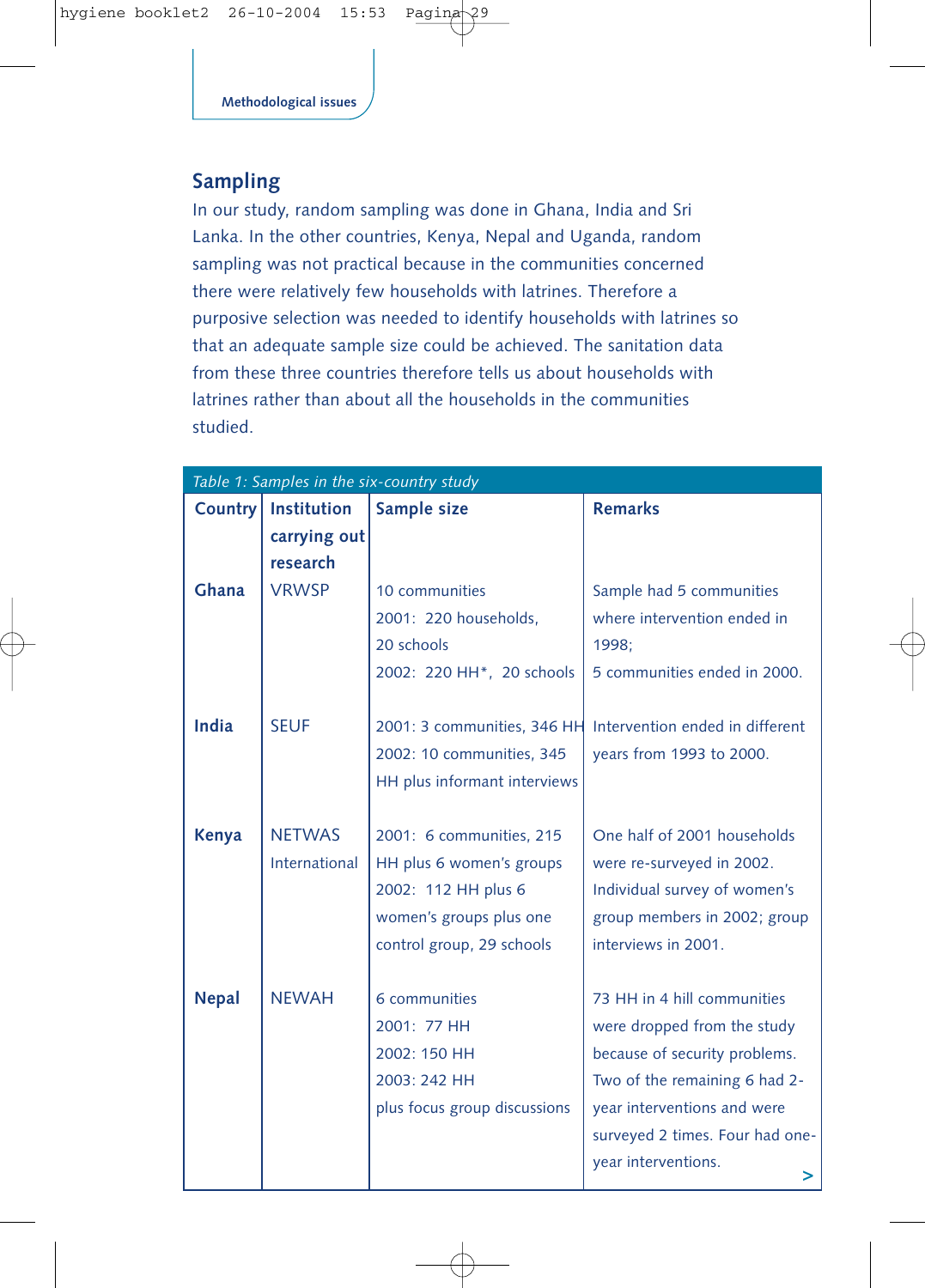| Uganda    | WaterAid -<br>Uganda | 6 communities<br>2001: 221 HH<br>2002: 180 HH<br>plus group and informant<br>interviews | 2 communities in each of 3<br>ethnic groups.                                    |
|-----------|----------------------|-----------------------------------------------------------------------------------------|---------------------------------------------------------------------------------|
| Sri Lanka | COSI                 | 6 communities<br>2001: 110 HH<br>2003: 150 HH                                           | In 2003, there were 4 project<br>(100 HH) and 2 control<br>communities (50 HH). |

\*HH = Household

More information about sampling is given in Booklet 1.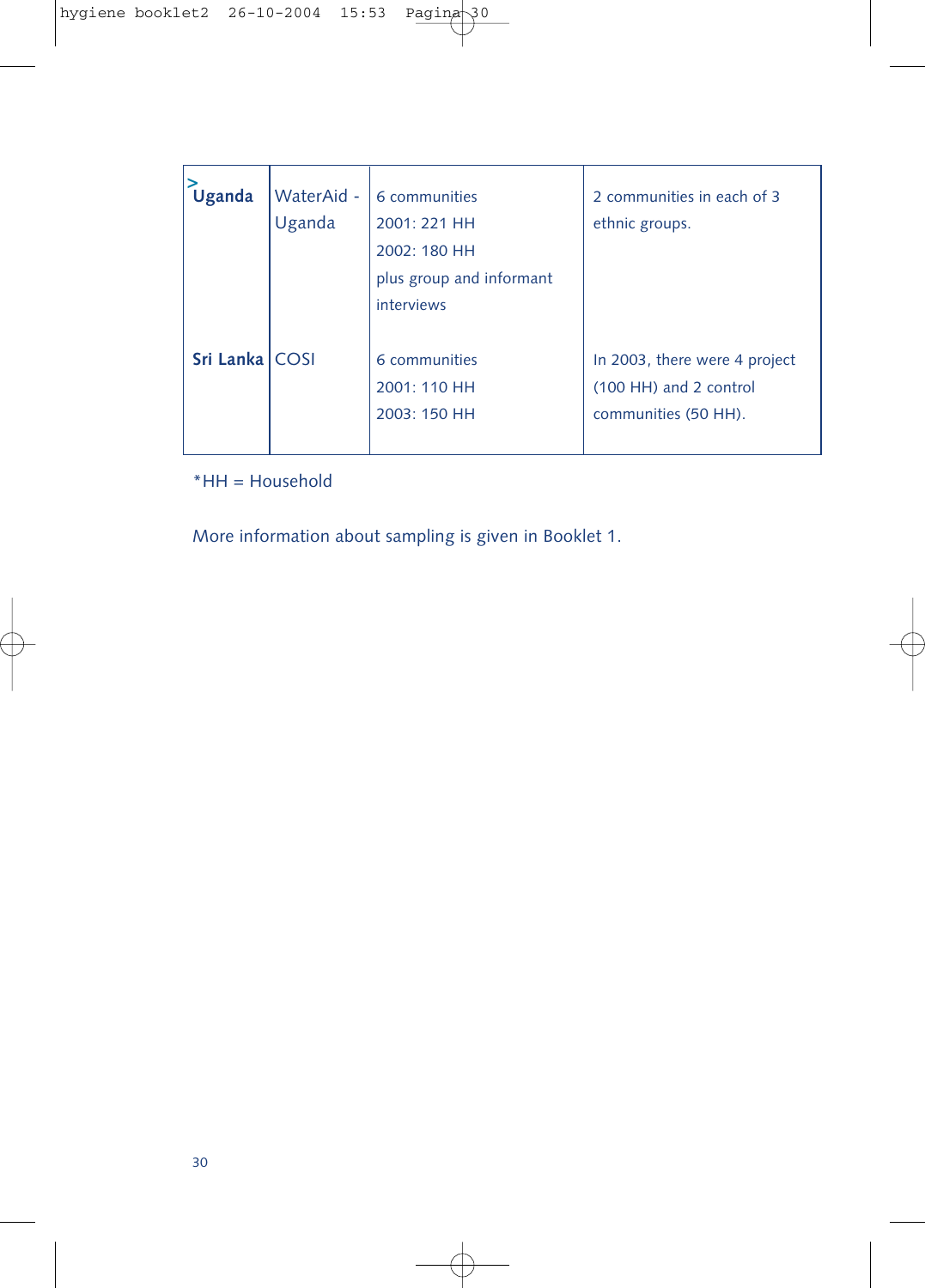**Evidence of impact**

### **Were behaviours created: evidence of impact**

Most research or monitoring studies of hygiene look for evidence that the intervention had an impact, that behaviours have improved as a direct result of the hygiene promotion. We did this by:

**Comparing with control groups**: Comparing communities or groups that had hygiene education/promotion with those that did not.

**Using baseline data**: Comparing hygiene behaviours before and later or after the intervention.

**Looking for direct evidence**: Assessing whether people who participated in project activities had better hygiene behaviours than those who did not.

#### **Control Groups**

In assessing impact by use of control groups we compare communities or groups that had hygiene education/promotion with those that did not. If the hygiene programme had an impact the recipient group(s) will perform better than the control group(s). The improved hygiene behaviours of the people who were in the programme will be evident.

One word of caution: It is important to select the sample carefully. The intervention communities should properly reflect the project population and not be 'showpiece' communities. The control communities should be like the intervention communities. They should have similar water and sanitation conditions and similar populations.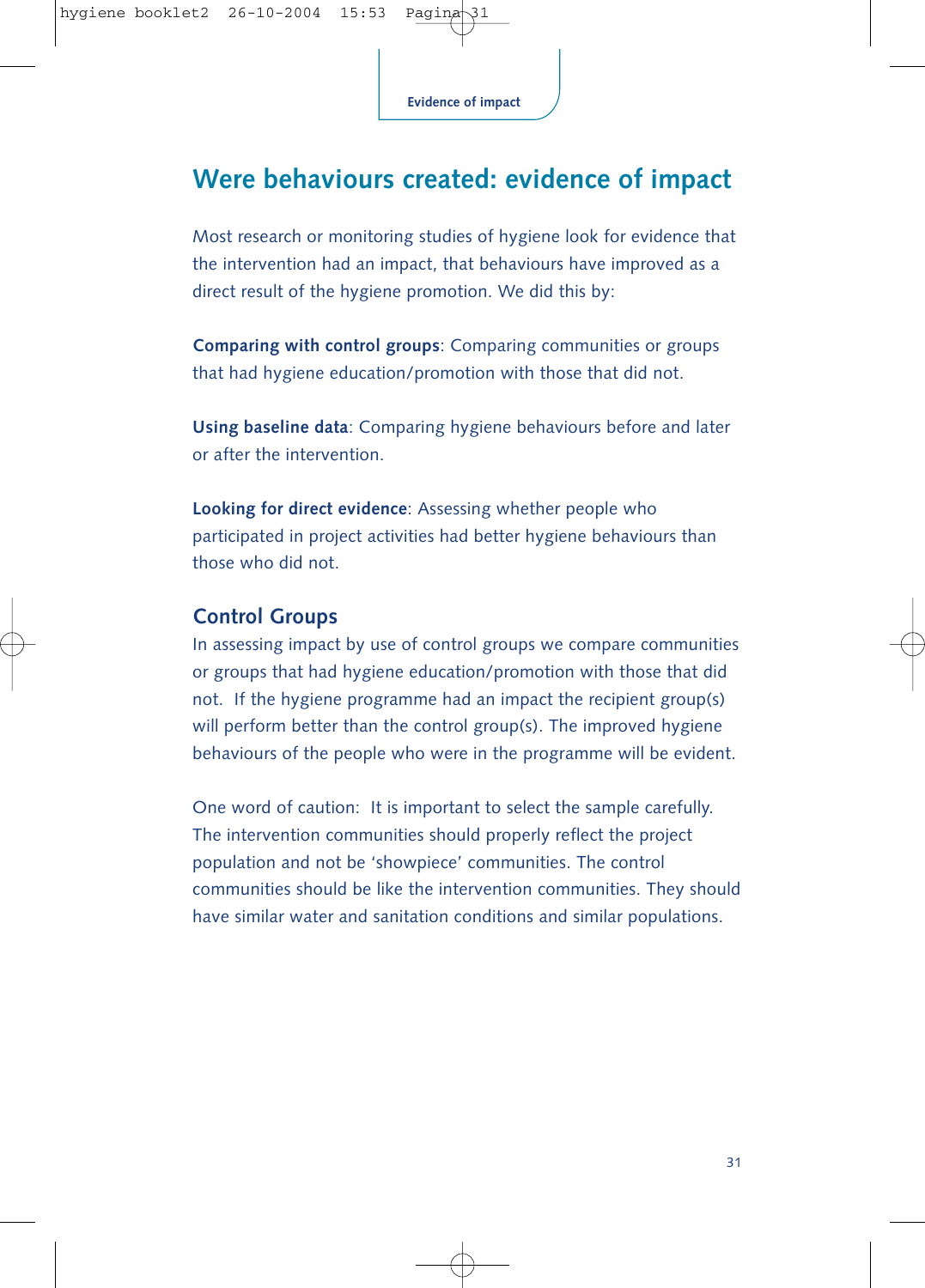

*Using control communities helps in assessing the impact of hygiene promotion.*

#### *Example of results from the Indian study*

In the Indian study, two large communities were selected<sup>8</sup>. The communities had similar access to water supplies and both had latrine subsidies. One had a sanitation and hygiene project intervention lasting 7 years, with a hygiene promotion campaign and education classes. The other had no hygiene promotion or education activities. Comparing the two communities showed:

- For **handwashing skills**; the demonstration of how to wash hands correctly (using soap/ash and rubbing both hands) was performed much better by the project group: 97% (113/117) versus 10% (10/102) for the control community.
- For **reported handwashing practice**; always washing both hands with soap and water was measured through pocket voting. This

<sup>8</sup> Two wards in each of the two communities were surveyed. Each ward has about 500 households.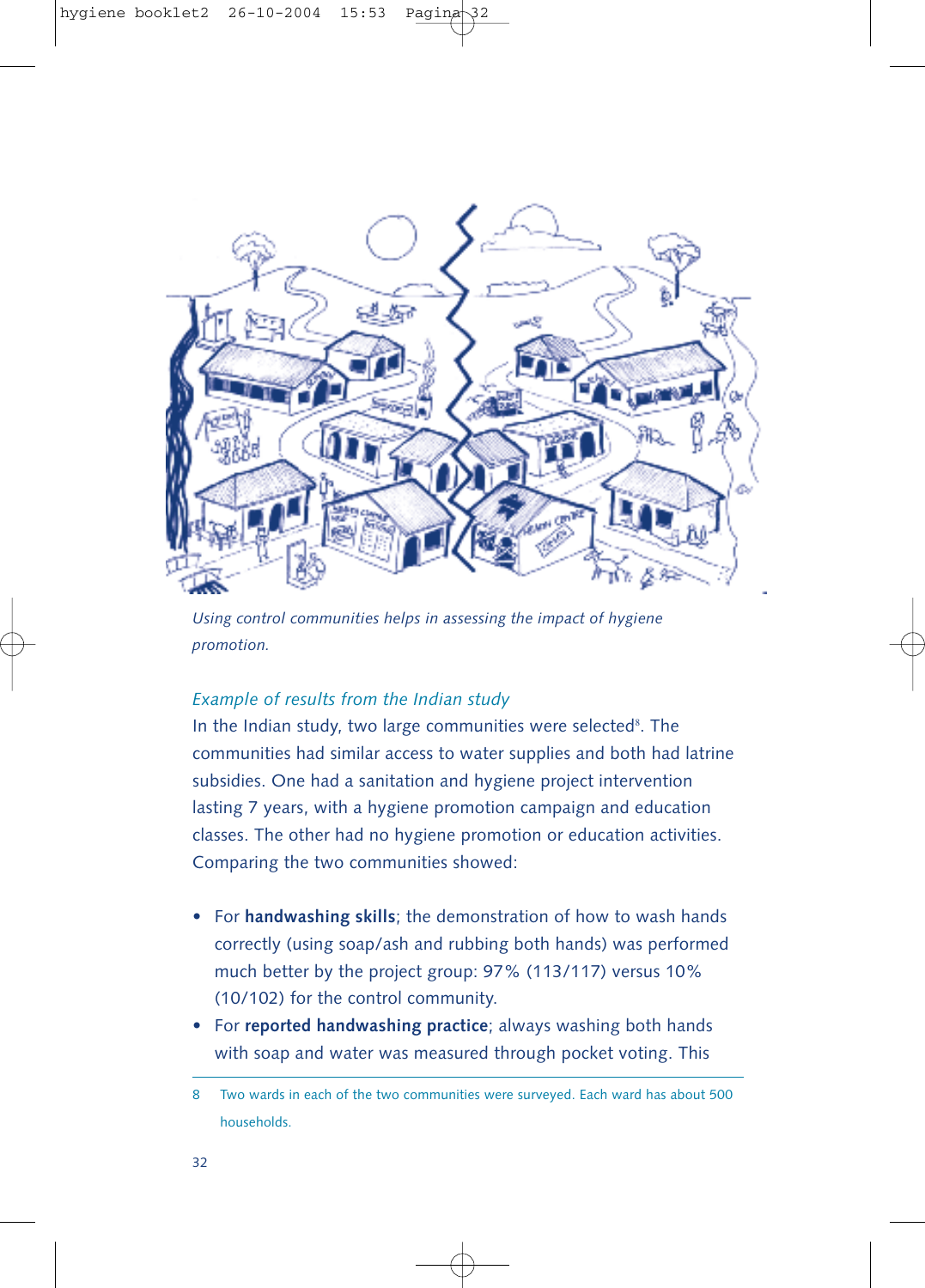**Evidence of impact**

showed that the project households were significantly more likely to wash hands consistently: 86% (282/326) compared to 6% (14/222) for the control community.

- For **location of soap** (for handwashing) within the household; the premise was that, if the materials for handwashing are conveniently located, it is more likely that people will wash their hands. In this study only the project households were likely to have soap and water convenient for handwashing: 93% (113/121) versus 0% (0/102) for the control community.
- For **household environment**; the community with the hygiene project intervention had significantly cleaner household compounds than the control community. 97% (117/121) versus 35% (37/105).

An interesting finding was that there was no significant difference between the project community and control community in:

- Knowledge of critical handwashing times (before eating and after defecation): 120/120 (100%) in the project households and 81/105 (87%) in the control households. Knowledge was clearly not related to handwashing skills or practice.
- Latrine use and cleanliness: This was at the same level for the control and project community. Consistent latrine use was shown by pocket-voting: 95% (311/326) in the project community and 95% (211/222) in the control community. Latrine cleanliness was the same: 94% (117/121) and 92% (92/105 in the control households). This may indicate that promotional activities outside the project have been important.

In the Sri Lanka study, the intervention communities tended to perform better than the control communities in terms of:

- **• Latrine cleanliness** (the floor free from faecal matter): 92% (72/79) for intervention communities versus 4% (1/22) for the control group.
- **• Latrine shows signs of use:** 96% (75/78) for the intervention versus 77% (17/22) for the control communities.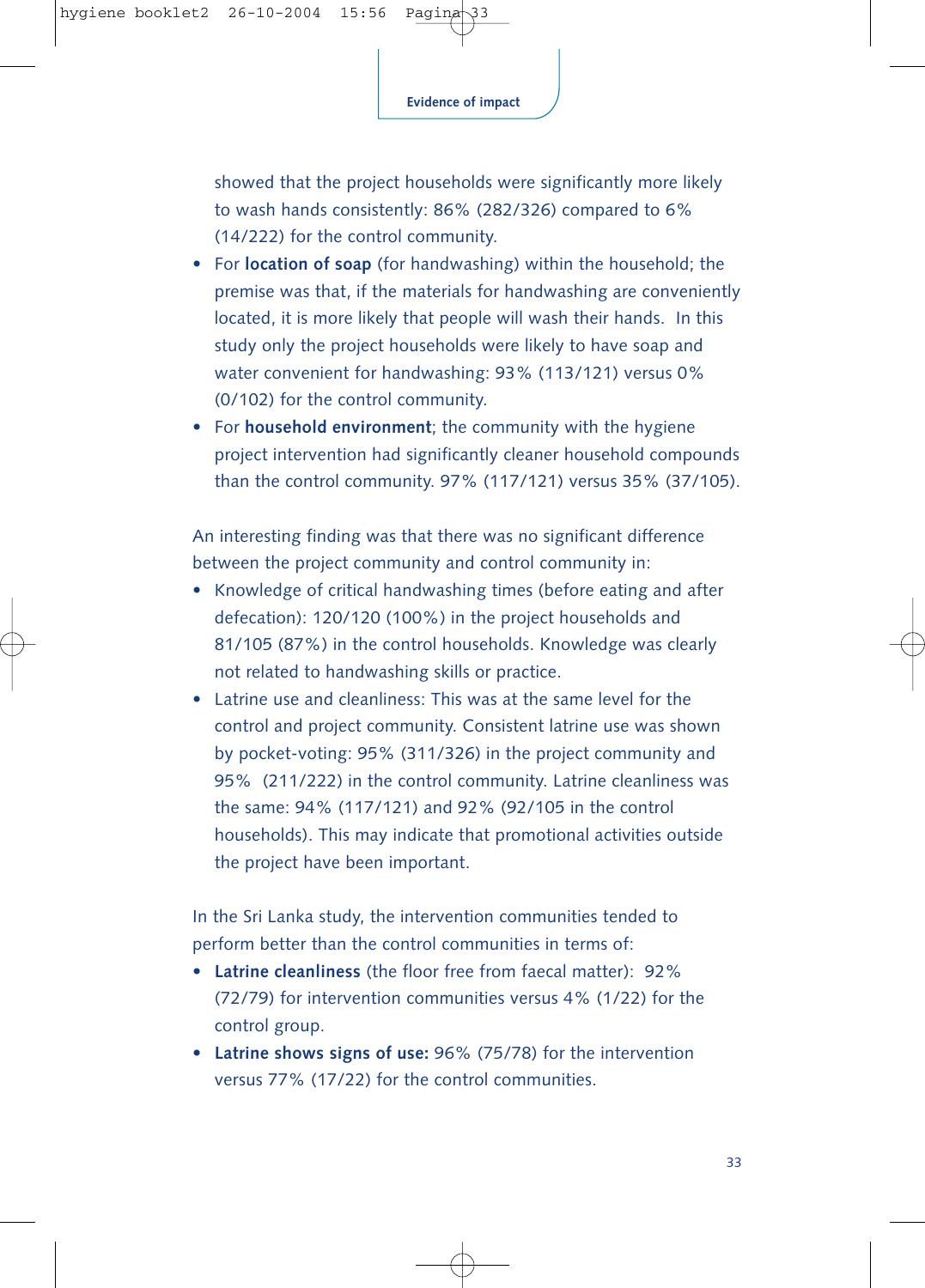**• Child excreta is put in latrine**: 47% (14/30) versus 17% (1 out of 6 households).

Only the first of these three sets of figures is significant; however, the trend of each is in the expected direction, with the intervention households appearing to perform better.

#### **Baseline information**

Baseline information is used to compare behaviours in a community before and after a project intervention. Baseline data is collected in a survey of the community before the project starts. That data is compared to data collected later or after the project, but using similar collection tools and questions. If the hygiene intervention had an impact, there should be a change over time.

Example: Number of households having and using a latrine before and after a project.

Baseline information for two communities in Nepal was collected during group discussions and group interviews. Community members counted the number of latrines in their village before and after the project.

| Table 2: Latrine coverage Nepal |                |    |  |  |
|---------------------------------|----------------|----|--|--|
| Community >                     |                |    |  |  |
| Initial latrine coverage (%)    |                |    |  |  |
| Final latrine coverage (%)      | 43             | 55 |  |  |
| Rise in coverage (%)            | 4 <sup>3</sup> |    |  |  |

In the baseline study from India 'before and after' information was collected from several separate communities (next page).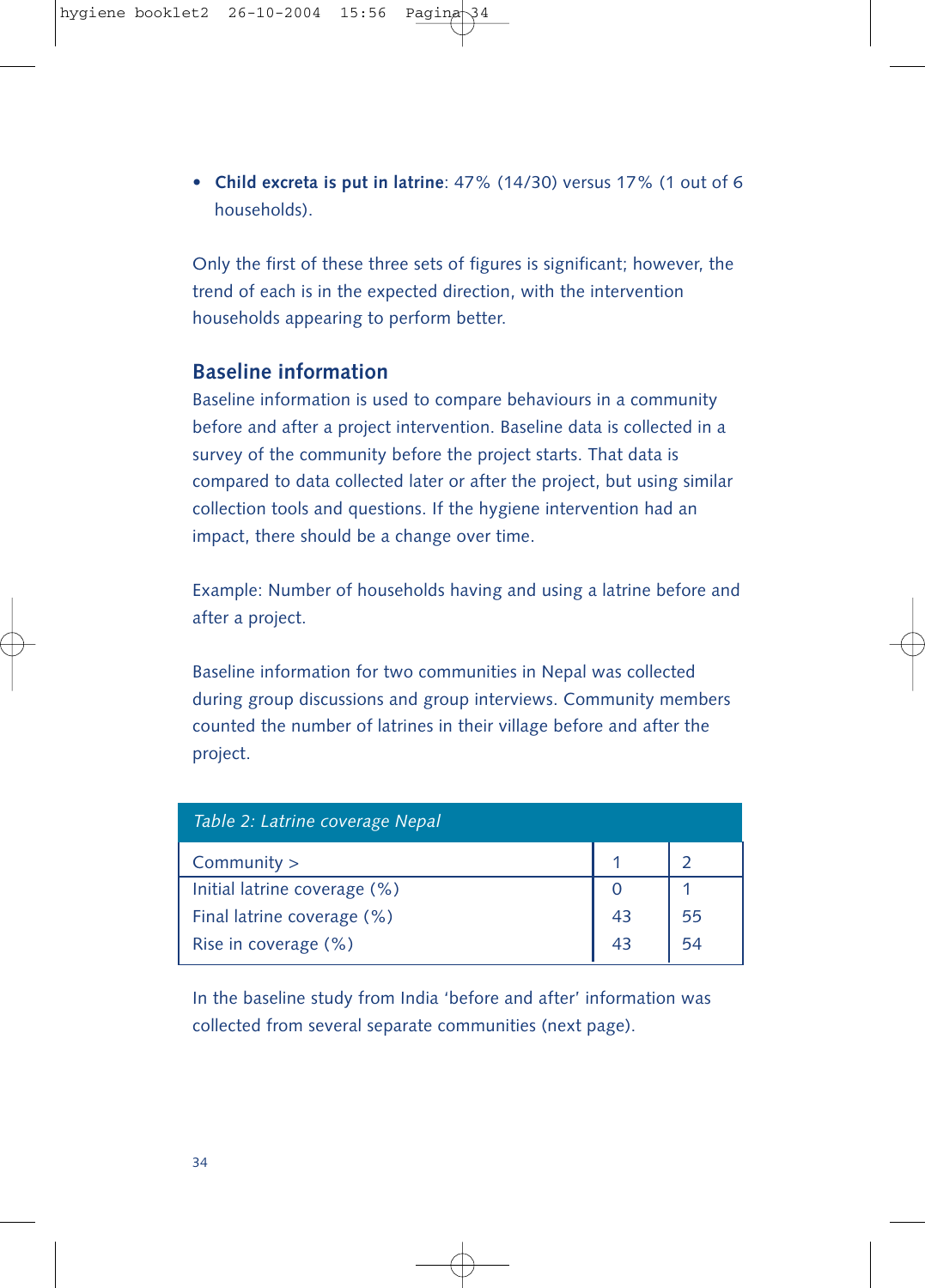**Evidence of impact**

| Table 3: Latrine coverage India      |     |     |      |      |      |      |      |      |      |      |
|--------------------------------------|-----|-----|------|------|------|------|------|------|------|------|
| Community >                          | Kal | Anj | Koip | Mara | Kavo | Kapu | Neen | Alap | Puth | Kaip |
| Initial latrine<br>coverage (%)      | 52  | 15  | 55   | 43   | 39   | 18   | 41   | 24   | 32   | 38   |
| <b>Final latrine</b><br>coverage (%) | 72  | 41  | 85   | 75   | 72   | 55   | 87   | 71   | 87   | 100  |
| <b>Rise in</b><br>coverage (%)       | 20  | 26  | 30   | 32   | 33   | 37   | 46   | 47   | 55   | 62   |

From these examples, we can see that the project made a difference in latrine ownership.

#### **Direct evidence**

Direct evidence of impact is identified by looking for links between particular hygiene promotion inputs and hygiene behaviour outputs. Hygiene promotion inputs are usually some combination of activities such as:

- (a) mass activities (campaigns, drama, videos, camps, rallies, village councils), including the production and distribution of hygiene education materials;
- (b) group activities (training classes, meetings, formation of women's groups); and
- (c) personal communications (home visits, advice from a neighbour, advice from a child).

To find direct evidence, we look for answers to questions such as:

- Do the people who participated in project activities have *better* hygiene behaviours than those who did not?
- Did *more* people who participated in hygiene promotion activities practise the hygienic behaviour than those who did not participate?
- Did *more* people who remember particular hygiene promotion activities practise the hygienic behaviour than those who did not remember?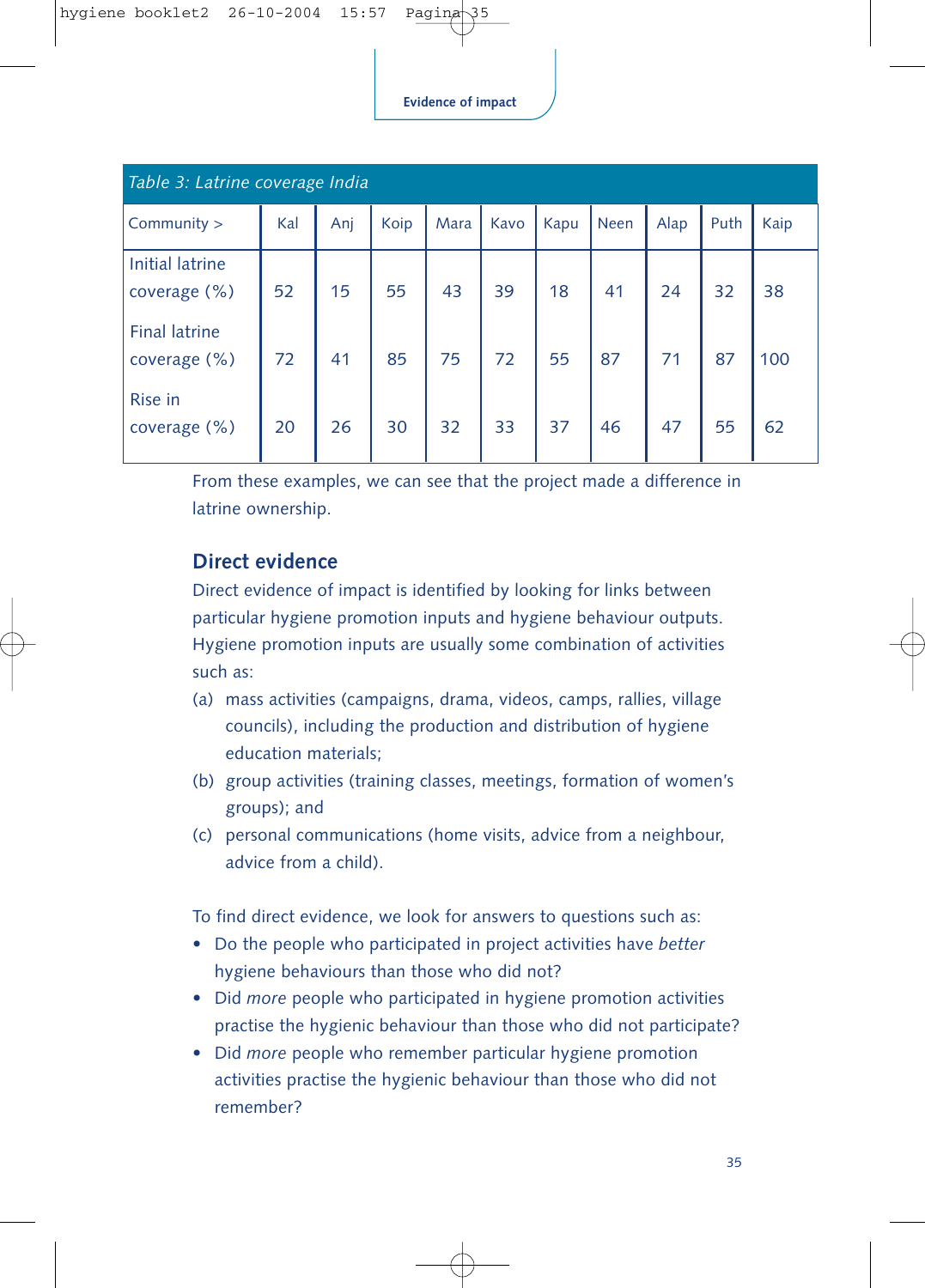Answers to such questions can be of particular interest to programme leaders who often want to know which hygiene promotion activities have greatest impact.



*Observing practices often tells you more than asking questions.*

#### *Examples*

In our six country study, information was collected in communities where the project had ended two or more years earlier. We compared the hygiene behaviours of people and households that had or had not participated in certain hygiene promotion and education activities during the project<sup>9</sup>.

<sup>9</sup> N.B. In these examples and in succeeding pages extensive reference is made to the statistical mathematics terms probability (p), odds ratio (OR) and confidence interval (CI). The meaning of these terms and their significance to the analysis of the information recorded in our study is fully explained in Appendix 3.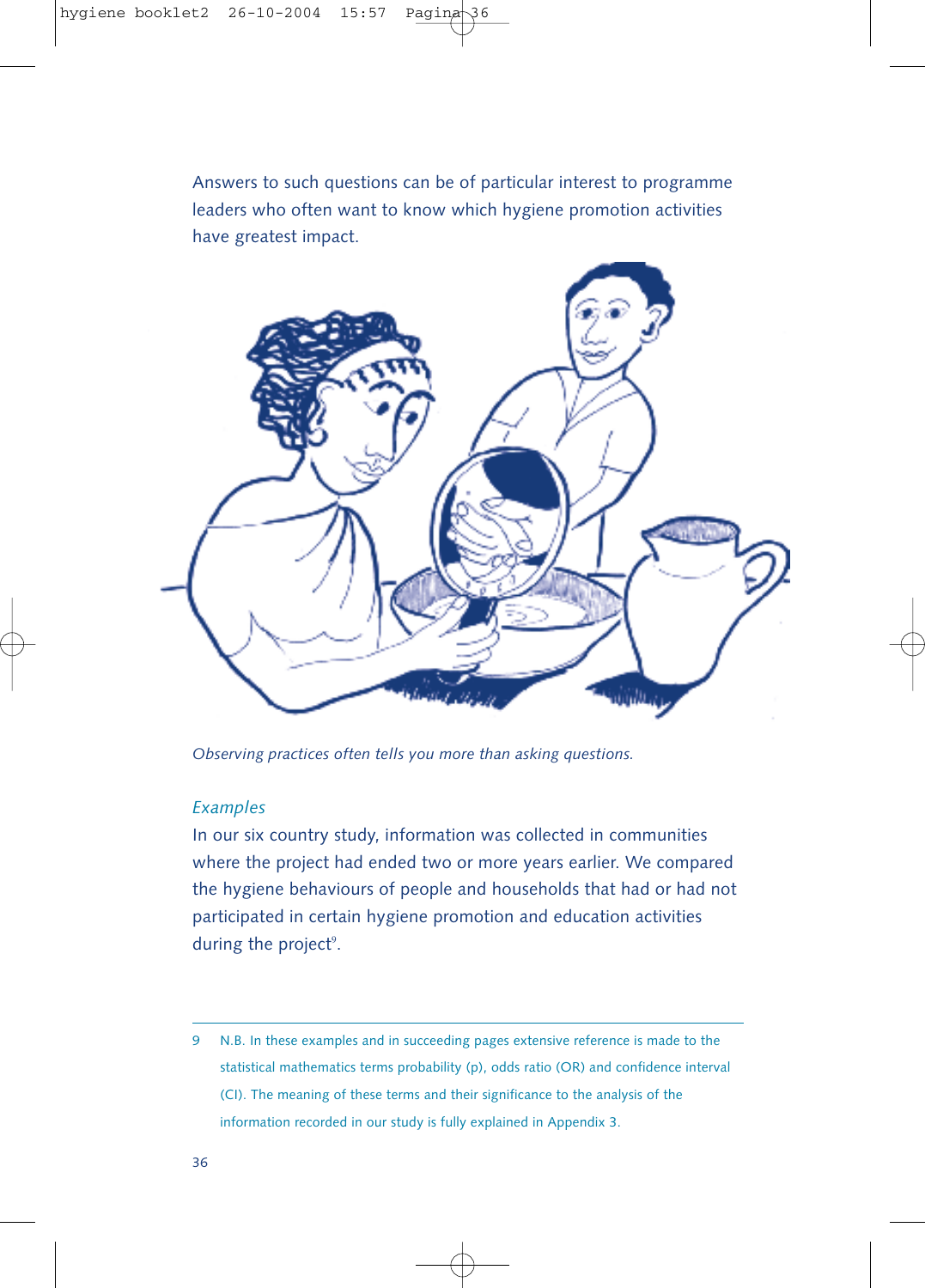

**Personal communication:** In the Kenya study, people who said they had heard about latrines and handwashing from other trained women's groups and neighbours had significantly better handwashing practice (p=0.037, OR=1.5).

**Attending meetings:** In the Ghana study, attending small group meetings was one project activity that made a difference. People who reported to have attended meetings where hygiene was discussed were more likely to have better handwashing skills as shown by a demonstration (stratified by community: p=0.0014, OR=2.20, CI 1.33-3.88).

**Attending required hygiene classes:** The India study showed that women who remembered hygiene education classes between 2 and 9 years later were significantly more likely to

- have good handwashing practice (p=0.007, OR=2.04, CI 1.05 -3.96);
- know that washing hands before eating is important for health reasons (OR 2.9, CI 1.43-6.0); and
- have household compounds that were clean, free of faeces and other waste (OR 2.8, CI 1.22-6.6).

This was not significant for men, as they did not usually attend the hygiene classes.

**Overall exposure to hygiene promotion/education:** In the India study, hygiene inputs were measured in 8 ways: participation in activities, remembering classes, video/slide shows, drama, competitions, women involved in organisation, masons giving messages, and the number of home visits. All of these were shown to have positive links with the handwashing practices reported by all the women of the household, although only one (health education classes, OR 2.04, CI 1.05-3.96) was statistically significant. That these linkages are all in the expected direction is itself significant; the probability of it arising by chance is only about 1 in 250.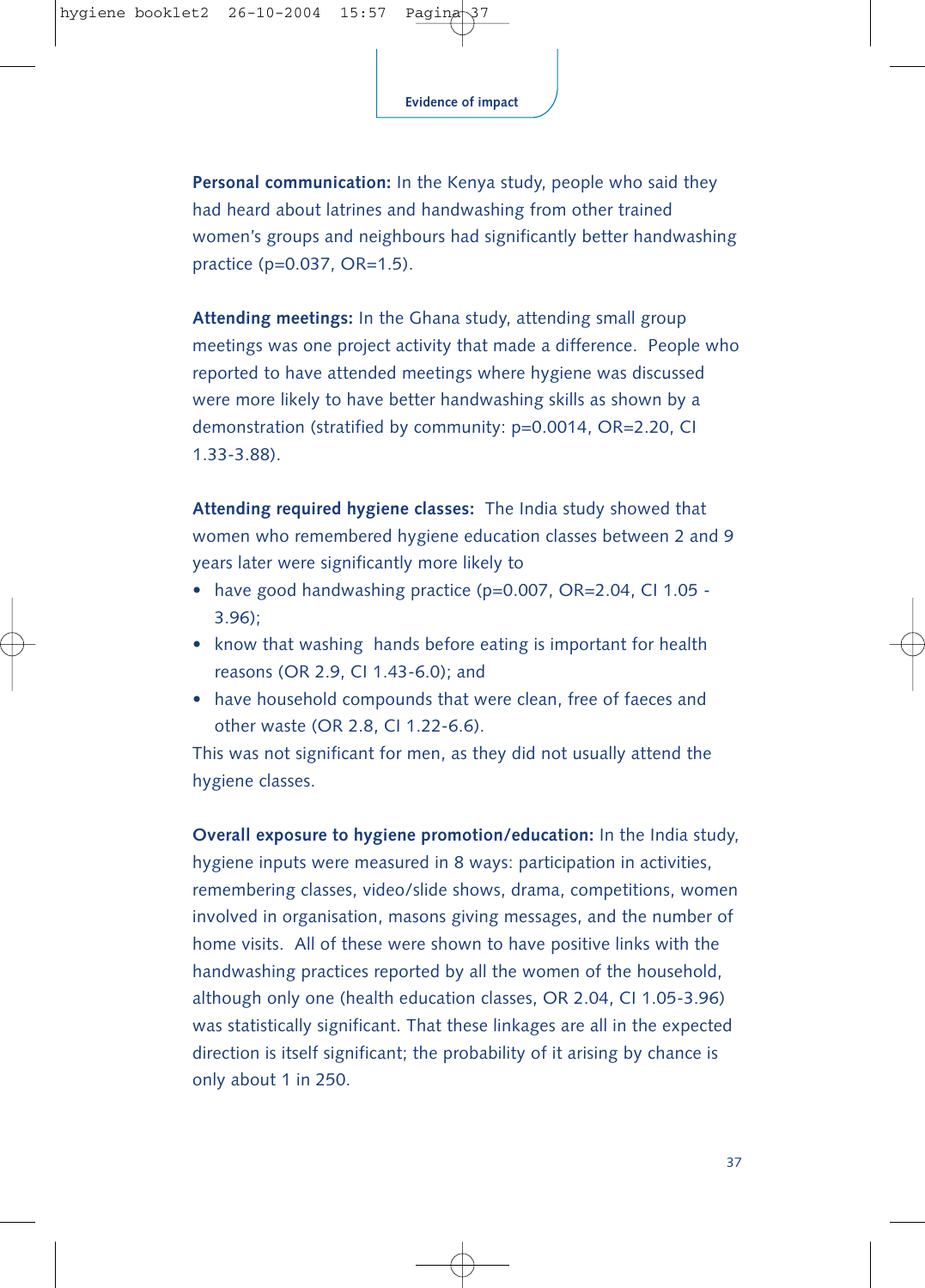From this we can see that project activities such as hygiene classes, group meetings or encouragement by people who had been trained, have had an impact on handwashing behaviour. We can be fairly sure of this since it was studied two or more years after the main project activities ended.

It was interesting to note that the more personal activities (attending meetings and classes, hearing from a neighbour) seemed to show more direct impact than the mass activities.

#### **External variables**

The researchers suggested that the eventual impact of a hygiene promotion programme might depend not only on the quality of the promotion effort itself but also on other associated variables such as the general level of education, or the socio-economic status or the access to water/sanitation within the community. Would a powerful promotion effort improve the hygiene behaviours of men and women, rich or poor, whatever the level of education in the community? Conversely, would less effective promotion, reaching only part of the population, produce a higher incidence of improved behaviours in the better educated or richer sectors of the community or in the households close to water points? Each variable (access, education, socio-economic status, length of hygiene promotion) is discussed below.

#### *Access to water*

It has been thought that providing water and sanitation services, including providing water in or close to the home, can in itself lead to better hygiene behaviours. In our study, we compared households with good and less good access to water. Access was measured in different ways such as the time needed to collect water (Kenya, Nepal), the distance to the source (Sri Lanka, India), the length of queues at water points (Ghana) or the reliability of the supply (Kenya, Ghana).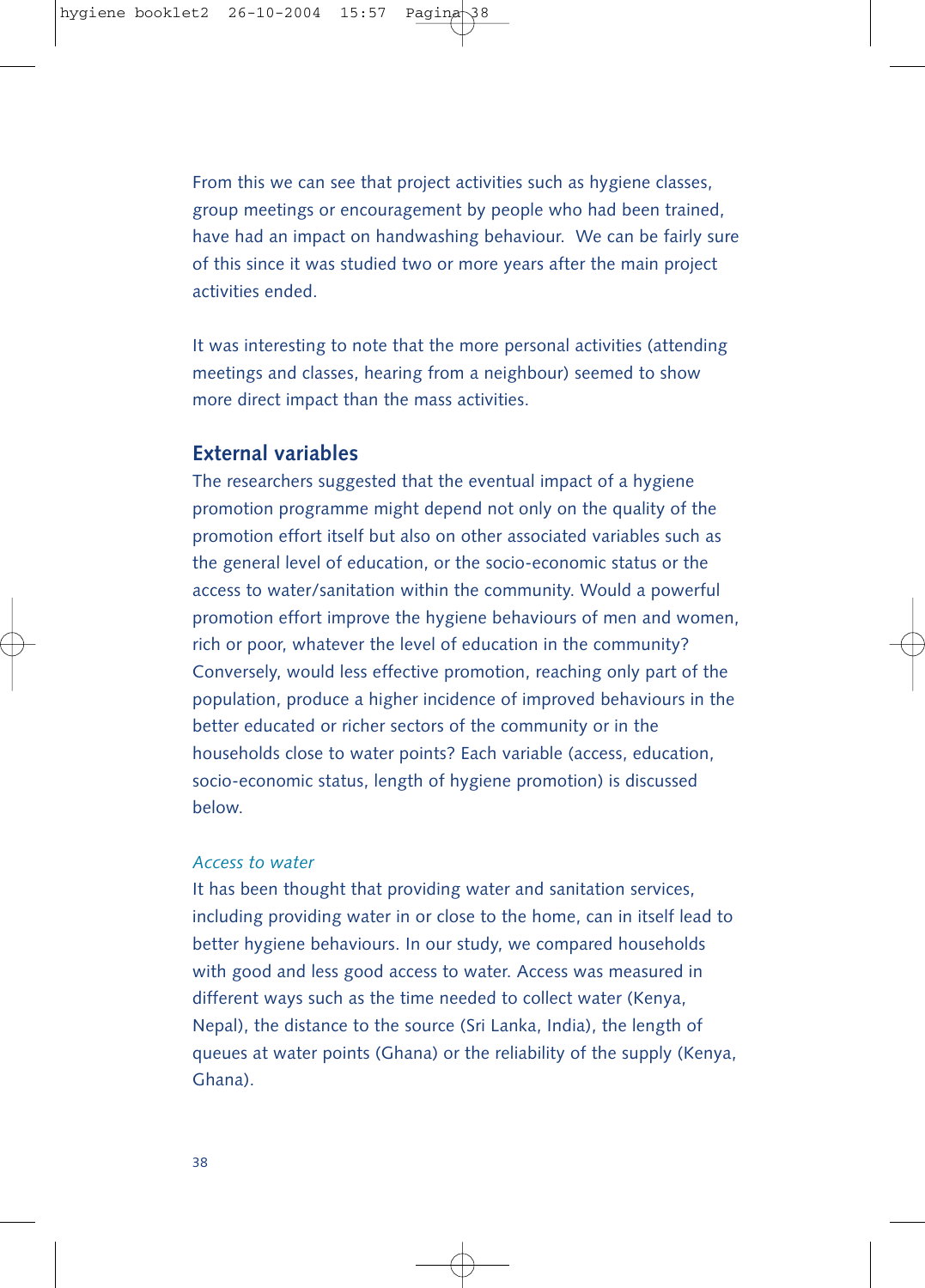

**Evidence of impact**



*Access to good quality water does not necessarily mean that the water may not make you ill.*

It should be noted that, in general, access to water supply was fairly good. However, in none of the six studies was there any significant relation between access to water and handwashing knowledge, skills or practice, or latrine cleanliness and maintenance. Only in one country study, Ghana, did households with worse access to water tend not to have water and soap conveniently located for handwashing (stratified by community: p=0.046, OR=0.57, CI 0.35-0.99).

This indicates that providing a convenient water service is probably not, in itself, a sufficient inducement to good hygiene practices.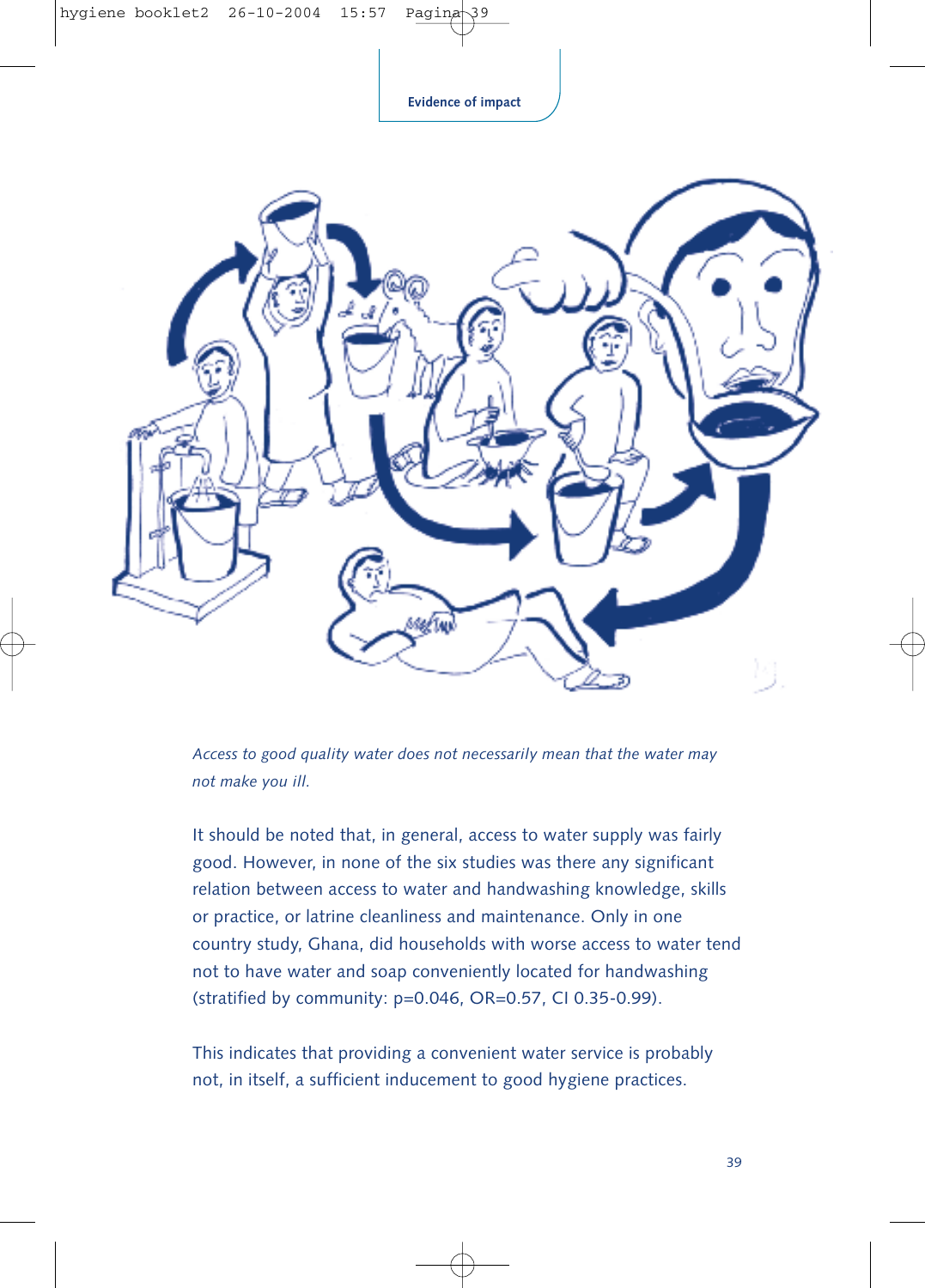#### *Duration of the project*

In the Indian project the duration of the intervention did not appear to be related to behavioural outcomes in the two communities where it was measured. Here it was suggested that the project should last as long as needed to mobilise the community, to organise groups and to carry out the work well.

Conversely the duration of the intervention did have some effect in the Nepal programme. The two-year intervention communities performed better than those with one-year interventions in some elements of domestic hygiene, such as covering food (p< 0.009) and in handwashing skills, specifically, rubbing both hands (p<0.022).

#### *Education and socio-economic status*

In two countries where it was measured, the education of women was related to hygiene practices. Women with more education tended to have healthier behaviours. In the Kenya study better educated women were more likely to have handwashing knowledge, skills and practice as well as consistent latrine use. The difference between women with more and less education was significant in all cases (p<0.02). In Nepal, women with more education tended to demonstrate better handwashing skills and more frequently located soap conveniently for handwashing in the household (in both cases p<0.01). The indication was that more educated women do better in adopting hygienic practices.

Socio-economic status and behaviours were compared in two studies: India and Sri Lanka. In the India study, the hygiene behaviours of women were found not to be related to the socio-economic status of the community. Their behaviours were linked rather to the hygiene classes included in the project. Those classes were positively associated with handwashing reported by women (OR 2.04, CI 1.05-3.96), with their awareness that washing hands before eating is important for health reasons (OR 2.9, CI 1.43-6.0), and with their knowledge of the importance of cleanliness of household surroundings, which were free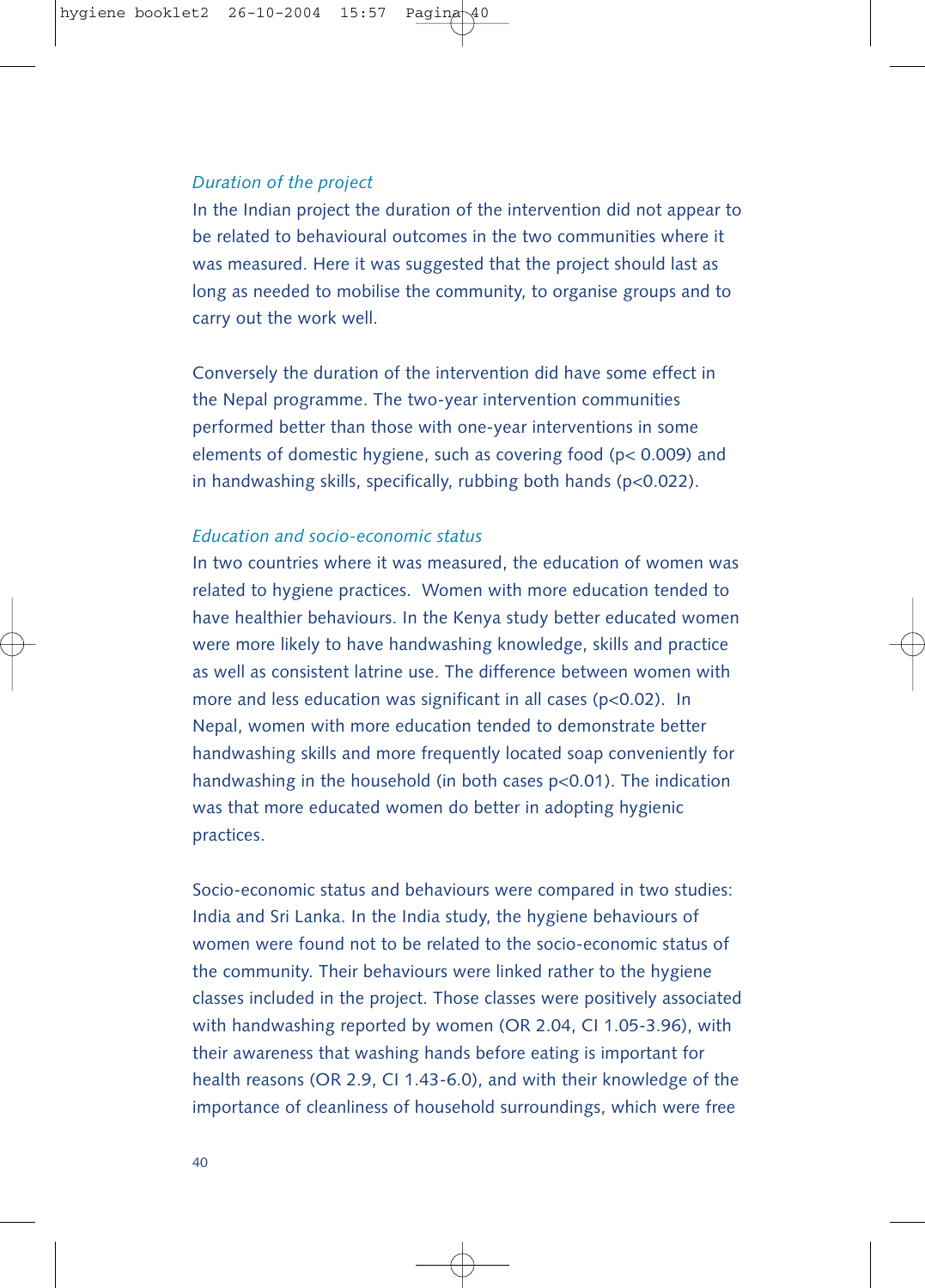**Evidence of impact**

of faeces and other waste (OR 2.8, CI 1.22-6.6).

However, in the same study in India for men, the above findings were largely reversed. Their latrine or handwashing practices showed no significant linkages with previous hygiene promotion activities but were closely linked to the socio-economic status of the community (as rated by the project staff and the government). Apparently the project had little impact on the habits of handwashing or latrine use by males. The inference was that men who lived in richer communities were more likely to use the latrine consistently and to wash hands consistently.

In this (Indian) project women were more involved in hygiene promotion activities than men. So it appears that there is a gender issue. We think that if both men and women had been involved in the hygiene promotion/education activities, there might have been a measurable impact on both men *and* women. Variables such as socioeconomic status would then have become less important.

As a result of the study the researchers suggested that, in general, if a hygiene (and community) intervention is intense, with a strong gender and poverty focus, these linkages to education and socio-economic status would be weaker. Thus answering this type of question (Do educated women do better? Are only women involved in hygiene activities?) may be helpful in assessing the extent to which an intervention has reached all the people and the poorest households.

#### *Other interesting findings*

In two country studies, Nepal and Kenya, latrines that were considered easy to use tended to be better maintained. (Nepal p=0.05, Kenya p=0.041).

Skills are related to practice. People who showed how to wash hands correctly also tended to have better practice. In all three relevant studies the demonstration of good handwashing skills was associated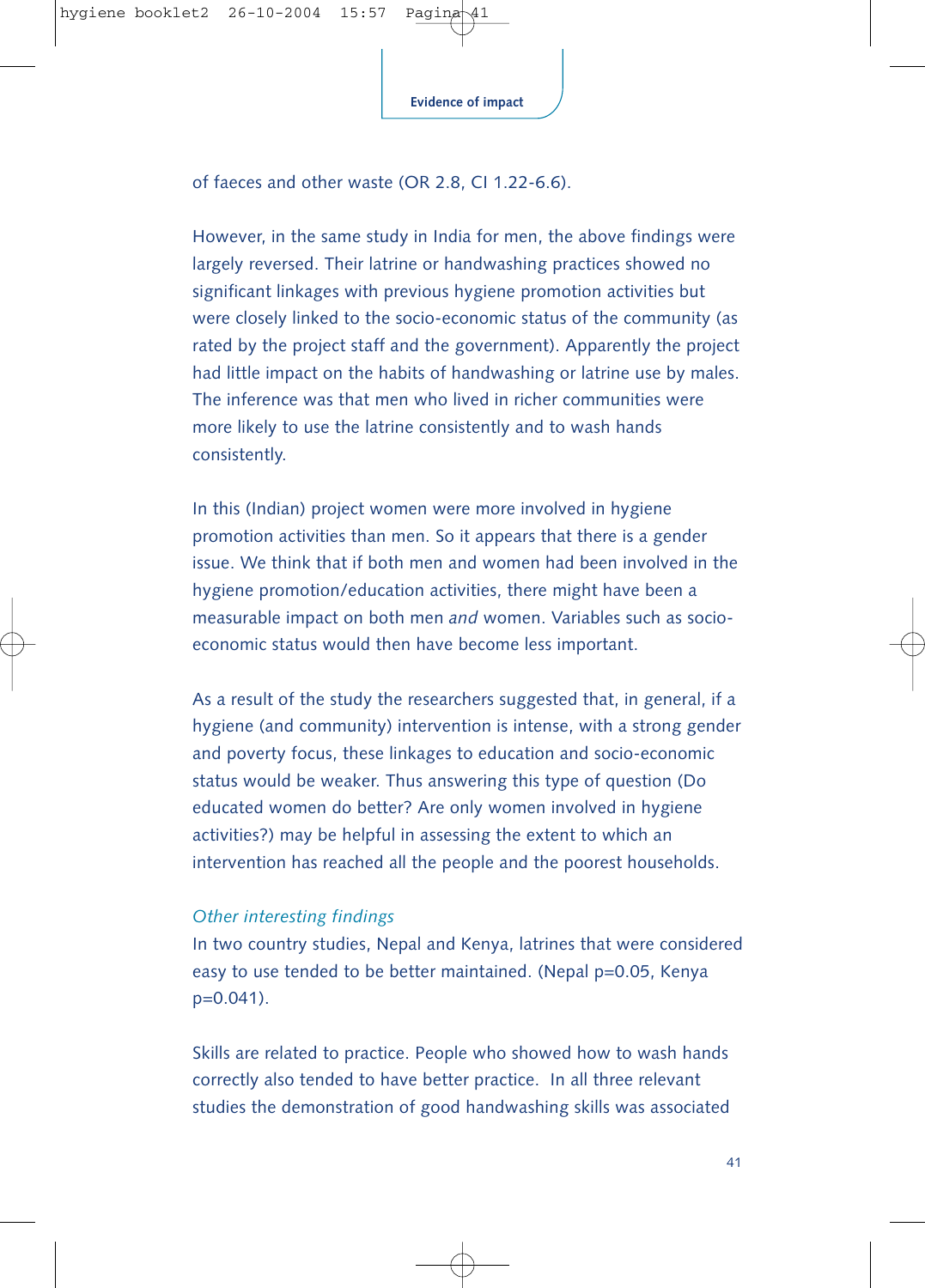with reported good handwashing practice (India p<0.00004, Kenya p=0.00002, Uganda for men only p=0.038 OR=1.93).

Knowledge is not necessarily related to skills. The relation between handwashing skills and knowledge of critical handwashing times (after defecation) was mixed. Handwashing skills were linked with the knowledge of the need for handwashing after defecation for health reasons in Ghana (p=0.00006) and India (p=0.002) but not in Kenya, Nepal, Sri Lanka or Uganda.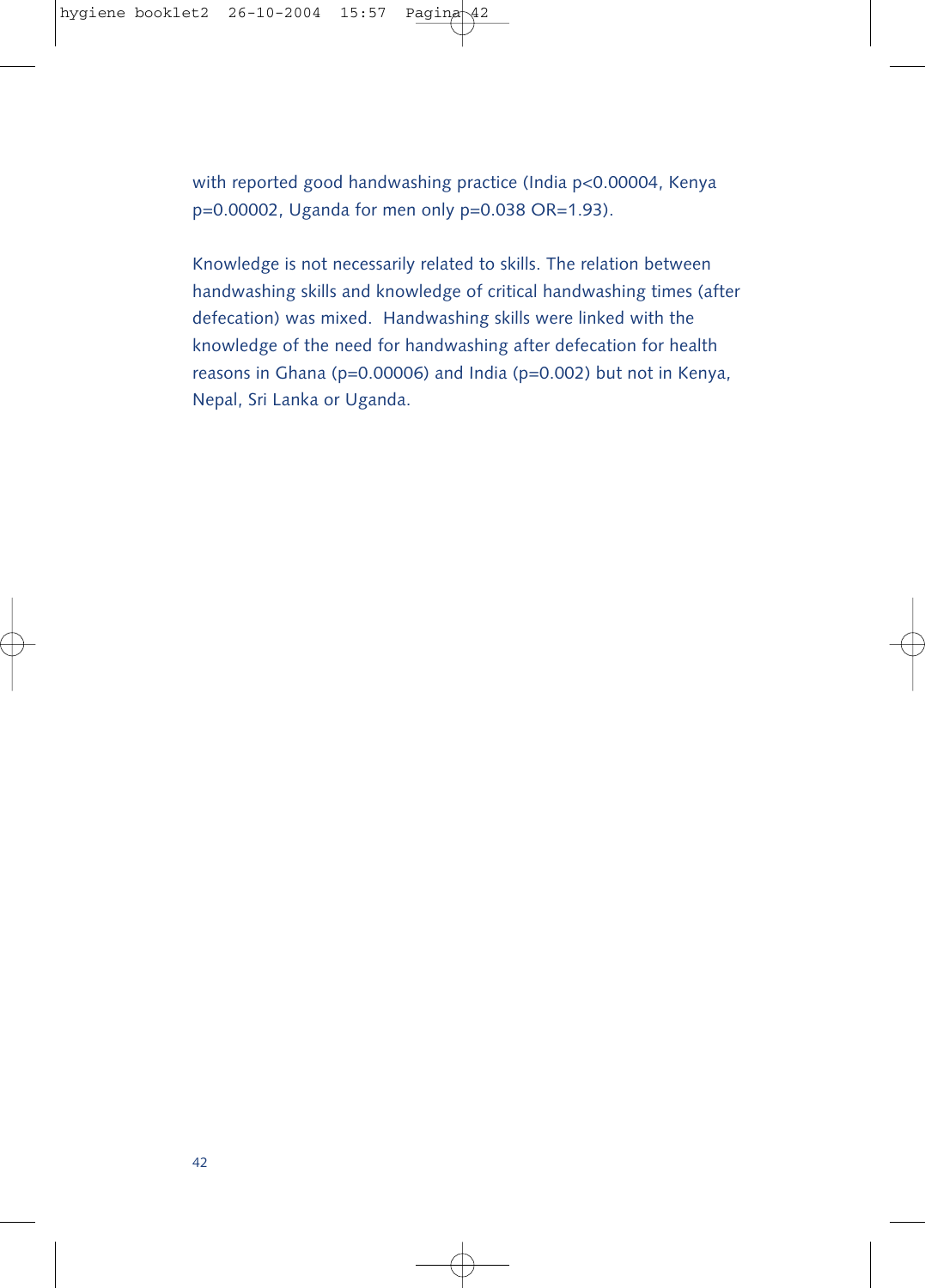**Were behaviours sustained?**

### **Were behaviours sustained?**

To advocate for hygiene promotion or hygiene education it would be useful to know whether the new behaviours continue after the intervention ends. If the key behaviours are sustained, then we can probably argue that promoting hygiene in water and sanitation is worthwhile. Unfortunately the sustainability of behaviours is not usually studied. To do this, we need to look at changes in what people do over time, after a project has ended in their community or group. In other words: Do new hygiene behaviours decrease significantly over time, after the programme ends?

Our study looked at this in two ways:

**End dates**: A comparison was made of projects that ended in different years.

**Study dates**: A comparison was made of data that was collected at two different times, one year apart.

#### **Comparison of intervention end dates**

One way to study whether behaviours are sustained is to compare communities where the project ended recently, say in 2000, with communities where it ended earlier, for example, in 1998 or before. If behaviours *do* continue and *are* sustained, then the hygiene practices of people will be similar no matter when the projects ended. If behaviours *are not* sustained, we should find that fewer people are practicing safe hygiene behaviours where the interventions ended a long time ago (in 1998 or before) compared to where the projects ended more recently (in 2000).

*'Behavioural temperatures' may go down with time.*

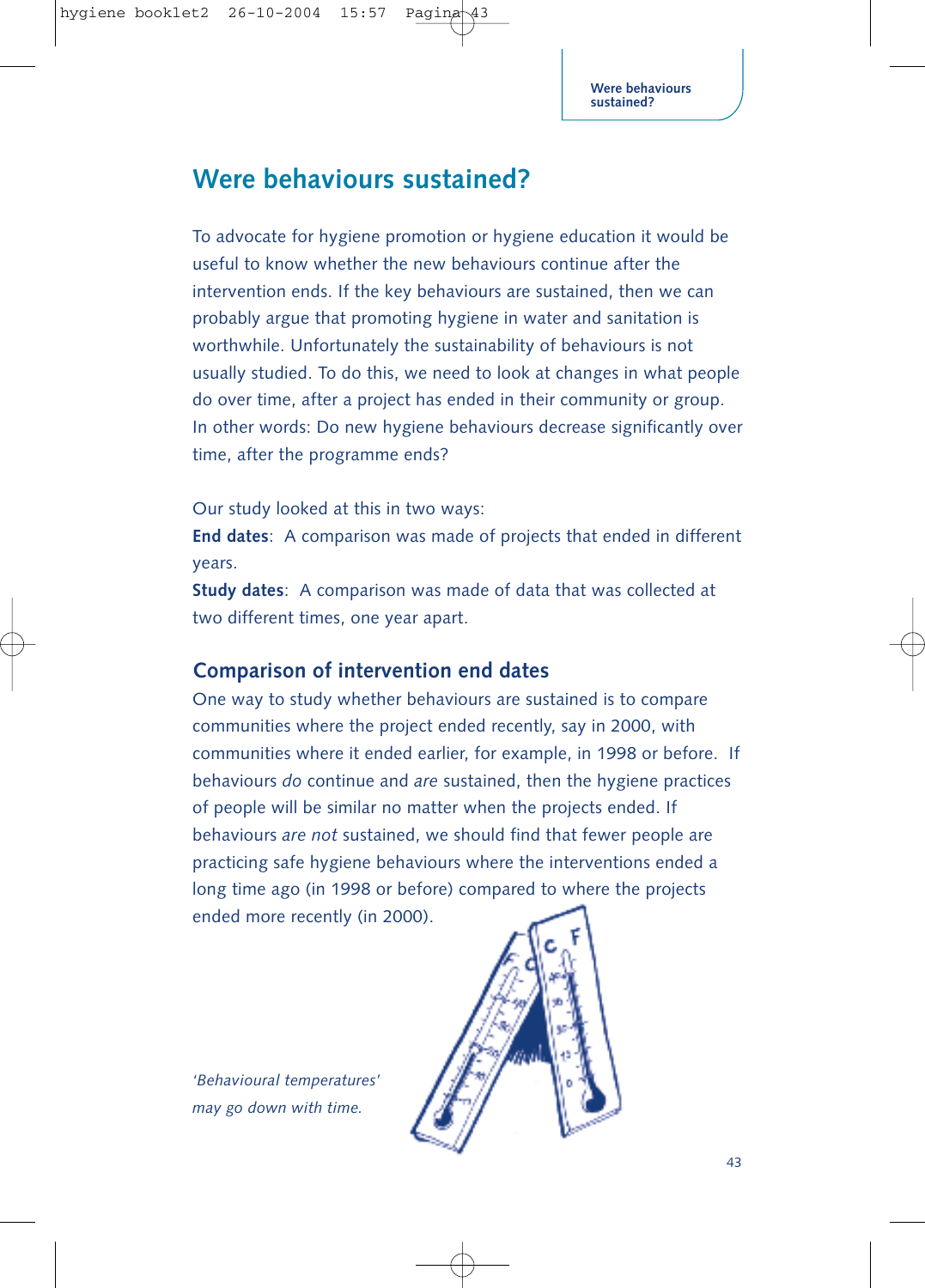In five countries, behaviours were surveyed in communities where the project interventions had ended 1 to 4 years previously. Specifically, data was collected in the Kenya, Nepal, Uganda and Ghana studies from communities where the interventions ended in 1998 and 2000. In one of these countries, Ghana, there were some follow-up visits to the communities by project staff so that the project did not fully 'end' at the specified date. In the sixth country, India, it was possible to collect data for 10 communities where the interventions had ended between 1 and 9 years previously. This study is dealt with at the end of the section.

A typical example, from the study in Kenya, is about handwashing practice. Members of women's clubs looked at posters/photos showing different handwashing practices. They then did secret pocket voting to answer the questions: "Do you wash your hands after using the latrine? After handling children's faeces? Before eating?"

For women's groups where the projected ended

- in 1998, about 66% (81/122) of the women voted to say that they did wash their hands at these critical times.
- ended in 2000, about 54% (50 out of 93) of the women washed their hands at critical times.

The former figure is greater but, in statistical terms, the difference is not significant: p=0.42, meaning that, if the pocket voting was done five times in the project area, in perhaps two of those times the results would be the opposite (0.42 is roughly equal to 4/10=2/5). For this reason we can say that the women's groups in the two years have about the same behaviour.

For the studies in five countries 25 comparisons were made between a behaviour and the end date of the project. The behaviours were: handwashing skills, handwashing practices (person washes hands with soap and water), location of soap/water in the household, latrine shows signs of use, person uses latrine consistently, latrine is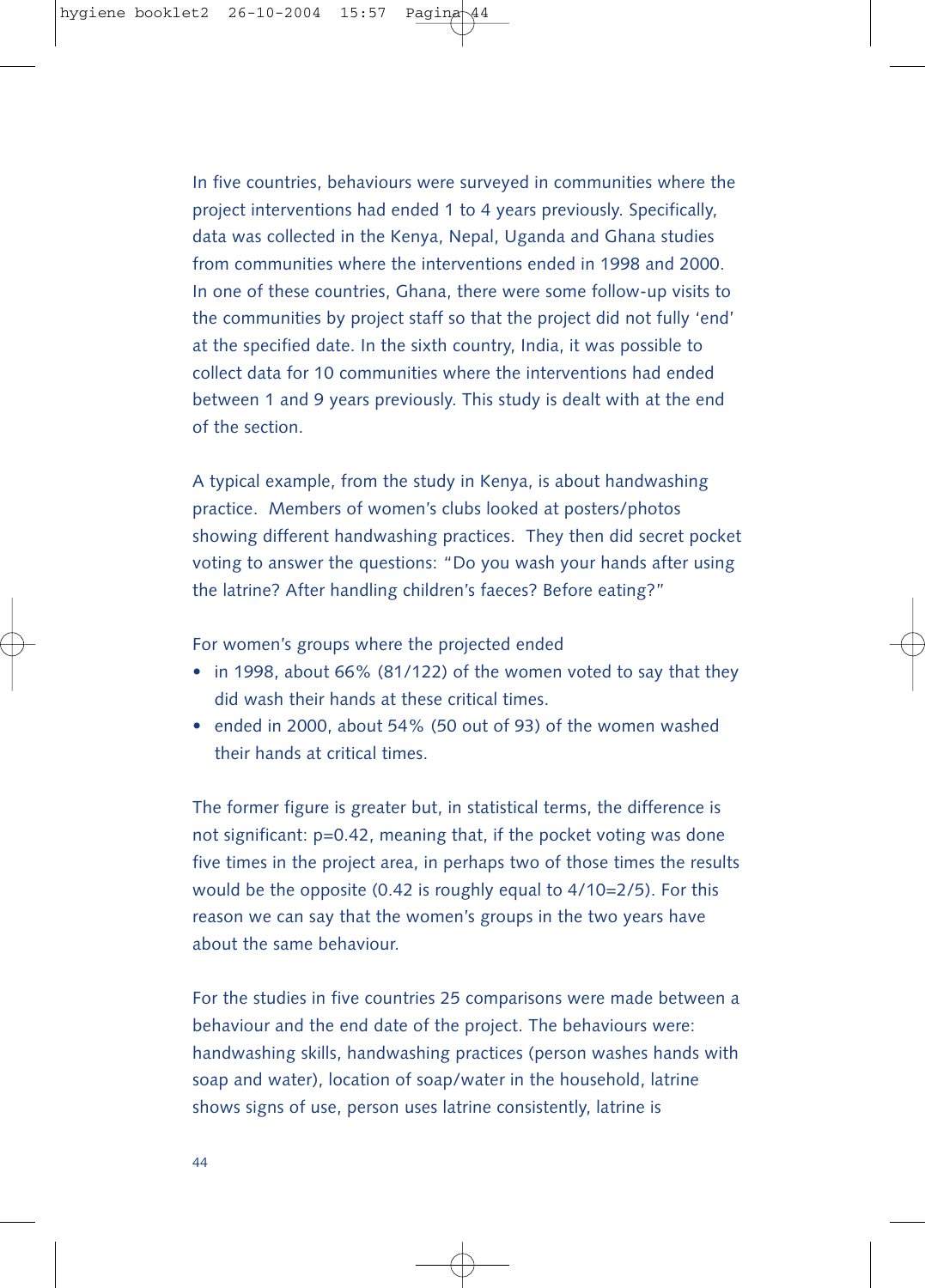maintained and clean, water covered/stored safely. The end dates of the projects compared were 1998 and 2000. The results show that in only 2 out of 25 comparisons made did the people practice safe hygiene behaviours more where the projects ended in 2000 than where the projects ended in 1998.

This infers that the time elapsed after the projects ended did not make much of a difference. Hygiene behaviours were seen to be similarly sustained whether the projects ended 4 years or only 1 or 2 years before this study<sup>10</sup>.

The table in Appendix 2 shows all 25 of the comparisons for selected behaviours and end dates of the project interventions.

#### *Handwashing skills forgotten?*

For one measurement – handwashing skills – scores were higher in all five studies where the intervention ended recently (2000) than where it ended a longer time ago (1998). The difference between the 2000 and 1998 communities was, however, statistically significant in only one country, Ghana. Nonetheless, the general trend here does seem to indicate some decrease over time in remembering how to wash hands correctly.

#### *Other findings*

Another interesting finding was that, in one country, Nepal, all the hygiene behaviours were more prevalent in communities where the

10 There were two exceptions: In Ghana, handwashing skills were significantly better demonstrated where the intervention ended in 2000 than in 1998: 64% (141/220) versus 54% (119/220): p<0.043, OR 1.51.

In Uganda, latrine maintenance was better in communities where the intervention ended more recently (2000) than where it ended earlier (1998): 70% (88/125) versus 54% (72/122). This was true for two out of the three districts surveyed. In one district the 2000 communities actually did worse (p=0.011, OR 2.02, CI 1.16-3.50).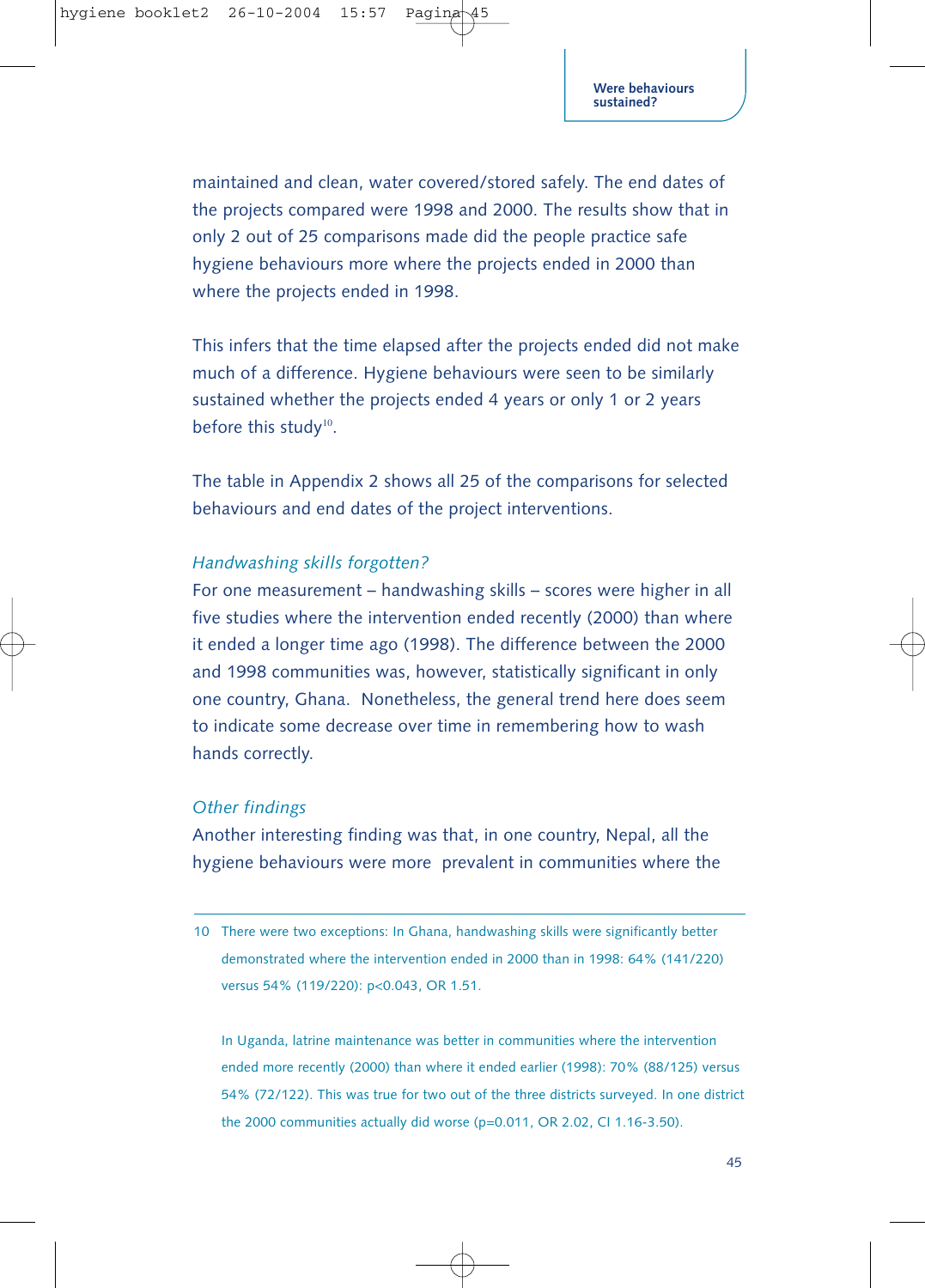intervention ended in 2000 rather than in 1998. Although none of the differences was significant, it appears that there was some deterioration in hygiene behaviours after the end of the project. The discussion groups in the Nepal communities said the same thing.

For the study in India, the end dates of the projects ranged from 1993 to 2000 in the 10 communities studied. The table below shows the numbers and percentages for latrine use ("Do you always use the latrine when around the home?") and handwashing practice ("Do you always wash both hands with soap and water?"). The information was collected by showing pictures and having pocket voting in the household.

| date of intervention        |      |      |      |      |      |
|-----------------------------|------|------|------|------|------|
| <b>End date</b>             | 1993 | 1995 | 1996 | 1998 | 2000 |
| Number of men               | 80   | 89   | 22   | 32   | 30   |
| Number of women             | 98   | 130  | 31   | 57   | 64   |
| Number of males latrine use | 52   | 72   | 13   | 27   | 21   |
| % of males latrine use      | 65   | 81   | 59   | 84   | 70   |
| Number of females latrine   |      |      |      |      |      |
| use consistent              | 77   | 109  | 25   | 56   | 61   |
| % of females latrine use    | 79   | 84   | 81   | 98   | 95   |
| Number of males             |      |      |      |      |      |
| handwashing correct         | 31   | 24   | 7    | 15   | 14   |
| % of males handwashing      | 39   | 27   | 32   | 47   | 47   |
| Number of female            |      |      |      |      |      |
| handwashing consistent      | 42   | 51   | 14   | 32   | 39   |
| % of females handwashing    | 43   | 39   | 45   | 56   | 48   |

46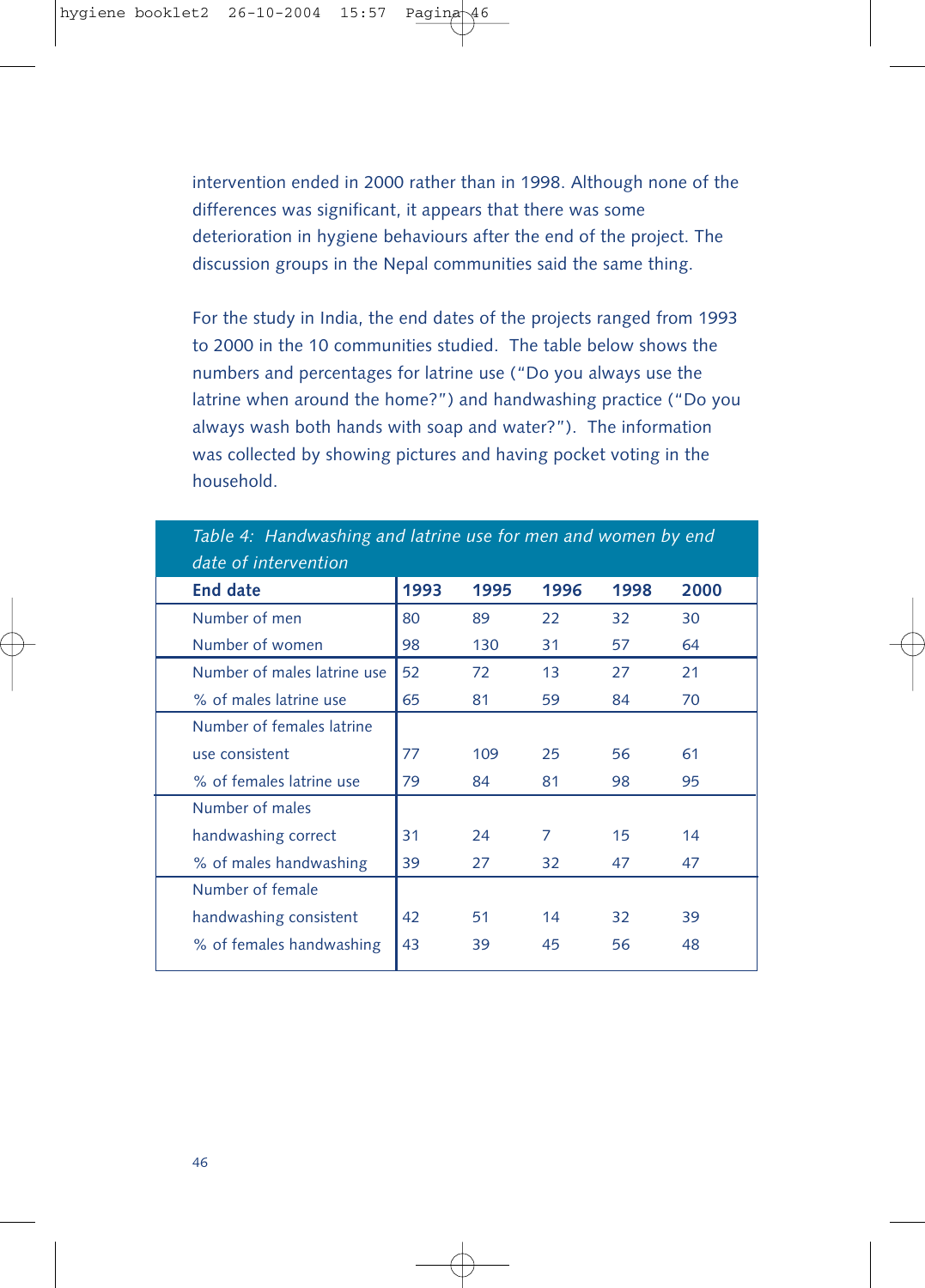

This graph displays the information from the table according to when the project ended in a community:

We can see that each line 'bounces around' but has an overall direction. The change in the overall direction shows a small increase in all the lines, for male and female latrine use and handwashing over the seven to eight years from 1993 to 2000. For men, the change in male latrine use and handwashing was not significant.

For women the trend in both lines is significant. This means that women where the projects ended more recently were significantly more likely to wash both hands with soap and water (p=0.004) and were more likely to use the latrine when at home (p=0.00013 ). In other words, handwashing and latrine use practice seem to decrease as the years go by after the project ends.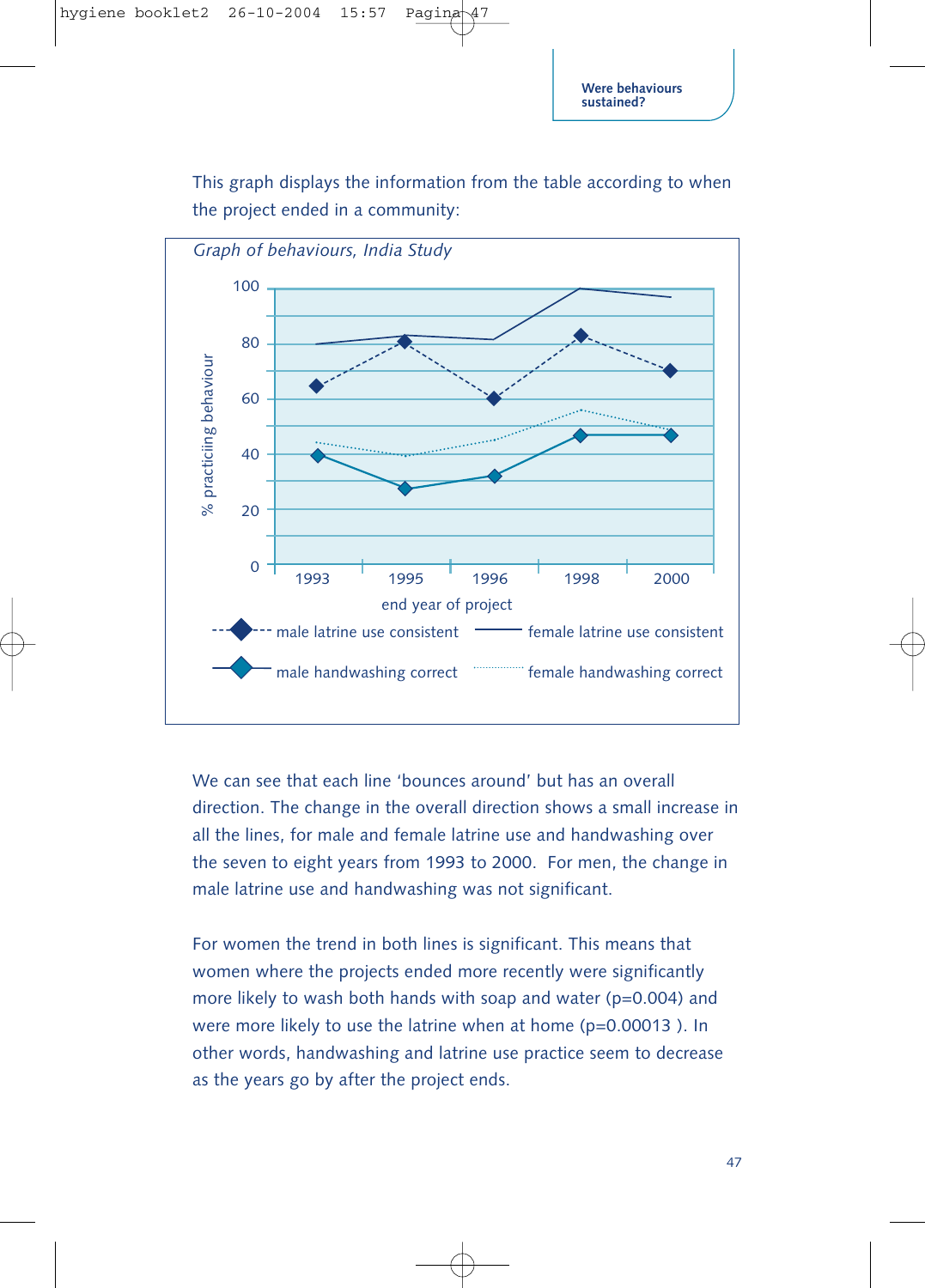However, the decrease is not very great. Even for projects that ended nine years before this survey, in 1993, about 80% (that is, four out of five) of the women were reportedly still consistently using their latrines. For these reasons we can still say that latrine use was fairly well sustained for both men and women.

#### **Comparison of data collection rounds (study dates)**

In addition to comparing behaviours following projects that ended at different times, sustainability can be checked by looking at the same community over an extended time. For example, surveys can be done twice in the same community or neighbourhood, one or two years apart. Reduced sustainability will be indicated if there is a fall-off in the improved behaviours between the two survey dates.

In our studies, surveys were made in 2001 and 2002, about one year apart. The behaviours compared were the same as before: handwashing skills, person washes hands with soap and water, location of soap/water in household, latrine shows signs of use, person uses latrine consistently, latrine is maintained and clean, water covered/stored safely.

The data was analysed for four countries. In 17 cases a comparison was made of hygiene behaviour changes between the two data collection dates. In only one of the 17 comparisons was there a significant change over the one year period, inferring that, in general, the improved hygiene behaviours were being sustained.

The one exception was in the Uganda study where handwashing skills decreased from 49% (42/86) in the 2001 survey to 35% (76/214) in the 2002 survey. This was significant at the 95% level ( $p=0.045$ ), OR=0.58 CI 0.33-0.99) with changes seen in two out of three districts<sup>11</sup>.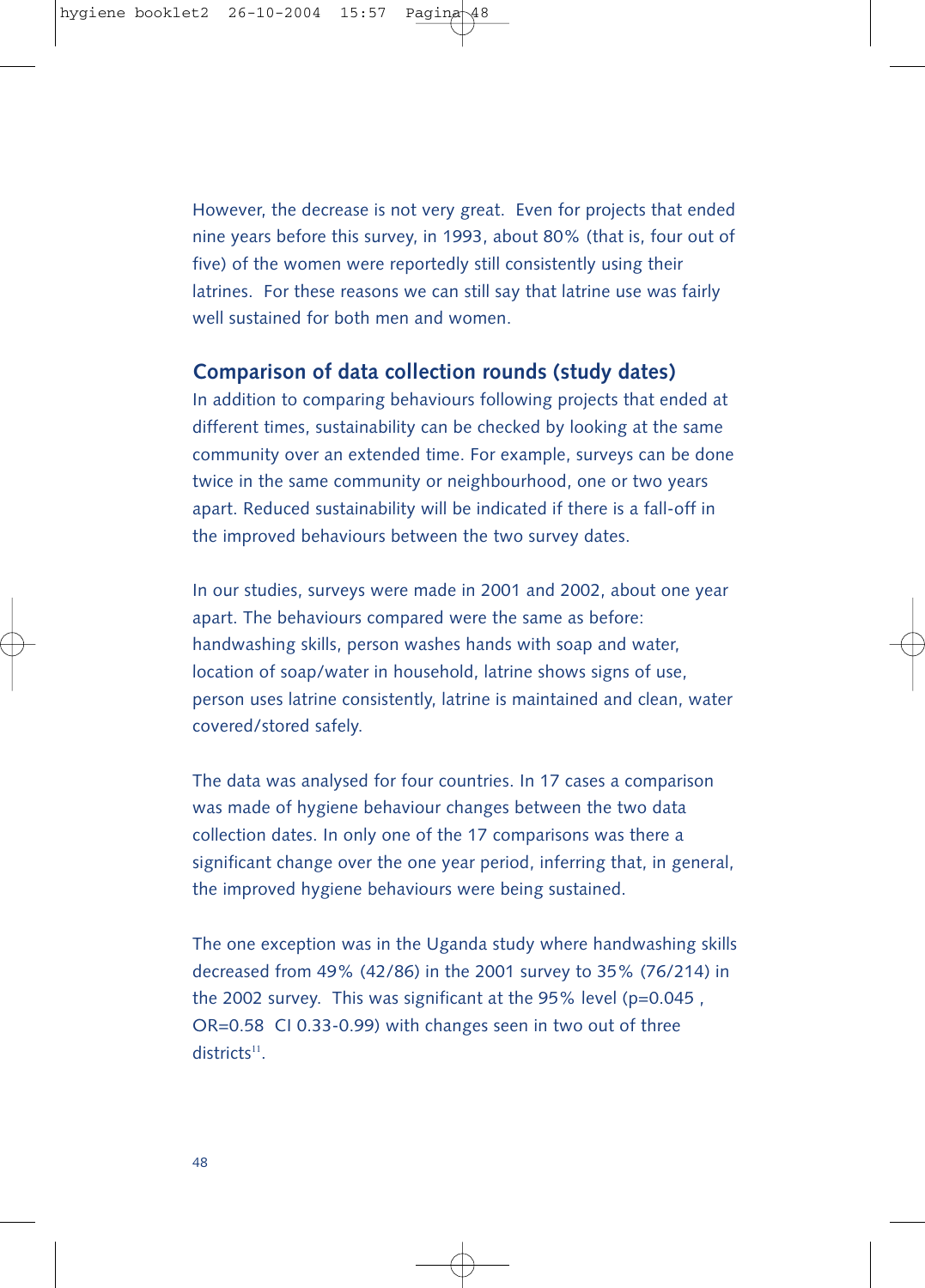#### *Other findings*

The prevalence of good handwashing skills was greater in 2001 than in 2002 in four countries (Kenya, Nepal, Sri Lanka and Uganda) but the difference was not statistically significant. Nonetheless there was once again a consistent trend, indicating some decrease in handwashing skills.

The only exception was Ghana where the trend was reversed (2002 results better than 2001). However, in this case field staff returned to the communities between the two surveys to renew their motivational activities. This might explain the contradictory results.

The table in Appendix 2 shows all 17 of the comparisons for selected behaviours for the two surveys (2001 and 2002).

11 Interestingly three variables were significantly worse in 2001 than in 2002. In one case, Ghana, this seems to be because field staff continued returning to the communities and provided continuing motivation for hygiene practices. The data for each country is shown in Appendix 2. In Kenya, two variables (handwashing skills and handwashing practice) were more prevalent in the 2001 than the 2002 survey. However, latrine being used and maintenance was greater in the 2002 survey. None of these differences were significant. In Nepal two behaviours tested were more prevalent in the 2001 group, but four were more common in the later 2002 survey. For Uganda this was two greater in 2001 and two in 2002, for Ghana it was two and one. Thus the data does not show deterioration in hygiene behaviours between the two collection periods of 2001 and 2002.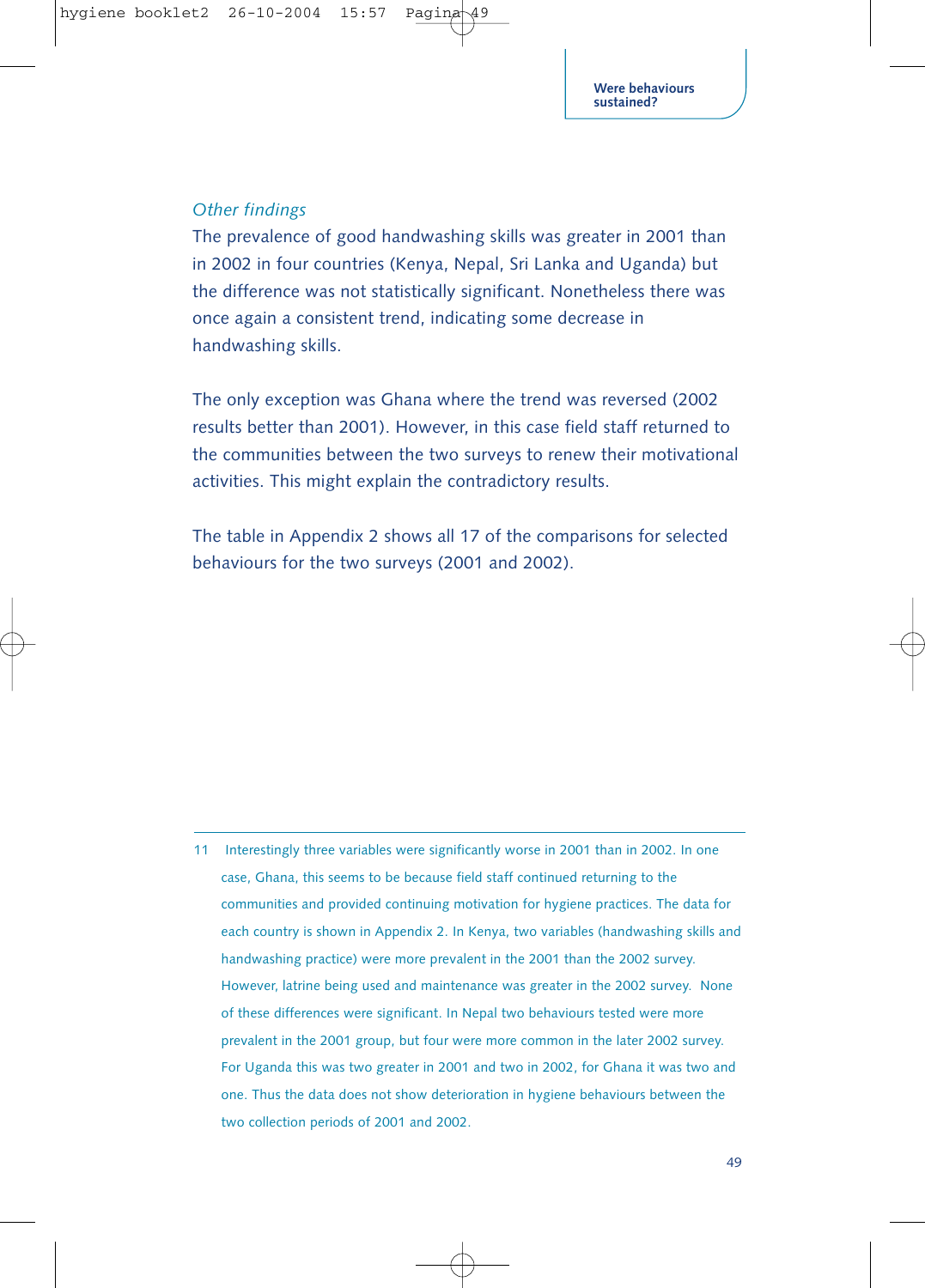hygiene booklet2 26-10-2004

### **Conclusions**

This paper records and discusses the outcomes of a research study into the impact of hygiene promotion/education efforts and the sustainability of new behaviours. All of the examples in the paper are taken from our six-country study of these two issues which took place some time after the end of the project interventions.

Except for lessons learned from the research outcomes, we also learned a lot about the research methodology and its implementation. These lessons include for example, the importance of planning from the beginning for sufficient time for data analysis. A less expected challenge was the need to ensure that those involved in the study understand the statistical aspects of the results. Booklet 1 provides many more lessons we learned about research methodology and research implementation.

**About the impact of hygiene interventions:** Four ways to study the impact of programme interventions on hygiene practices were examined:

- comparing results of intervention and control groups,
- showing changes over time, using baseline information,
- finding evidence of direct links between inputs during the project period in terms of hygiene activities and outputs after the project had ended in terms of hygiene practices,
- examining some standard external variables such as improved access to drinking water, education and socio-economic levels.

All of this was studied after the projects had ended. This is more difficult than determining the impact of the project during or near the end of the intervention when activities are still fresh in the minds of people. However, evidence of impact was still found even several years after the interventions had ended.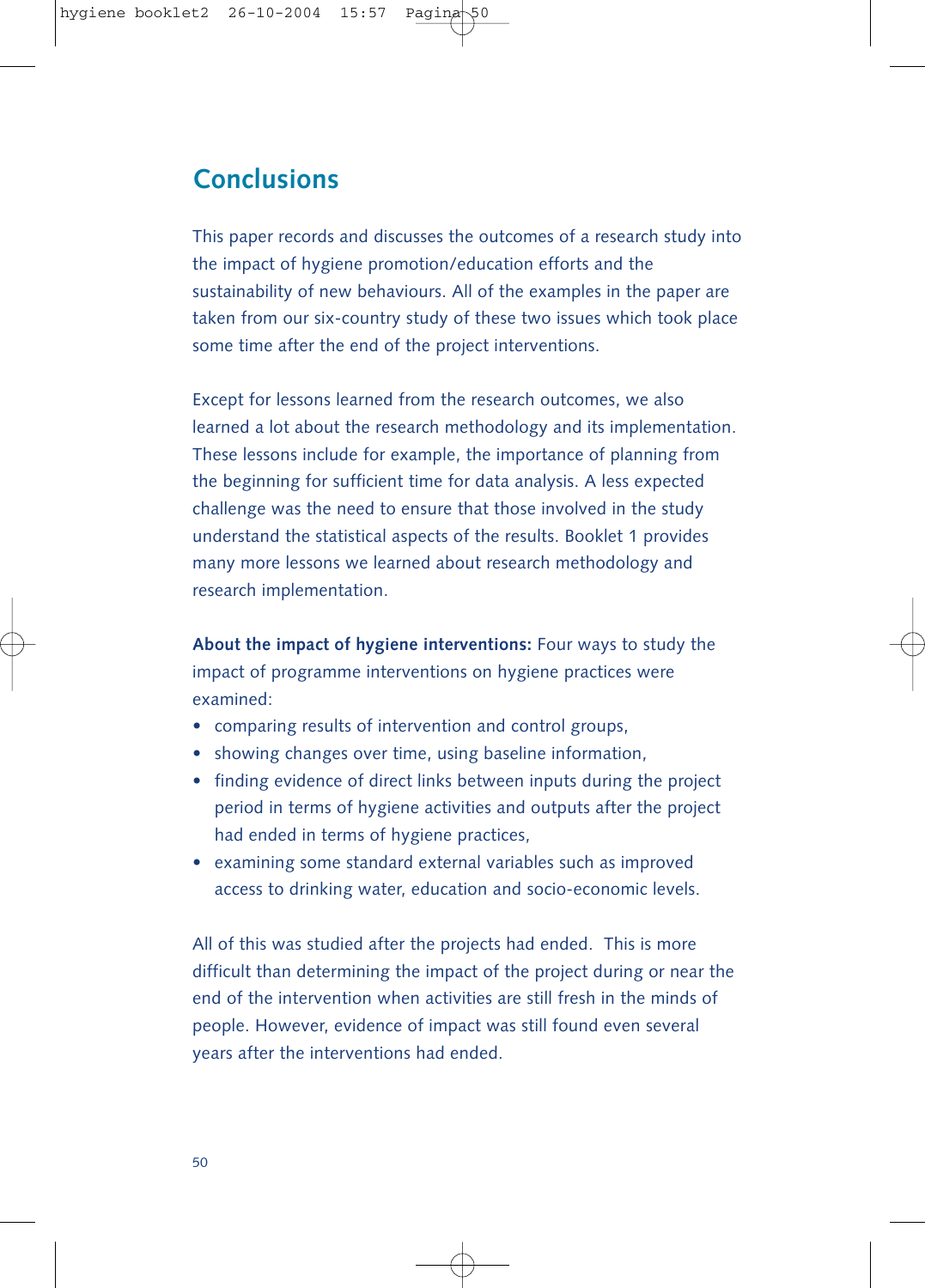**Conclusions**

The results showed that hygiene interventions had an impact on aspects of handwashing skills/practice and latrine use/maintenance. Hygiene promotion activities associated particularly with engendering new behaviours were those involving personal contact, attendance at group meetings, required hygiene classes.

**Duration:** The number of years of the intervention did not appear to be related to behavioural outcomes in the Indian project where it was suggested that the project should last as long as needed to mobilise the community and to carry out the work well. Conversely, duration of the intervention did have some effect in the Nepal programme where two-year intervention communities were better than those with oneyear interventions in some elements of domestic hygiene and in handwashing skills.

**Access:** The results indicated that just providing water is not enough to change behaviours, as there were no significant links between access to water and hygienic behaviours.

**Education and economic status:** The results suggested that, if the hygiene promotion and education efforts are intense and with a strong focus on reaching the poor and reaching both men and women (poverty and gender focus), then certain external variables may fade in importance. Specifically, the external variables that might then have less impact on performing hygiene behaviours may be: the education level of women, the socio-economic status of the community, the difference between women and men in hygiene practices.

**About sustainability of hygiene behaviours:** The research data demonstrated that hygiene behaviours are sustained beyond the end of an intervention. For the studies in five countries, 25 comparisons were made between a hygiene behaviour and the end date of the project. The behaviours were: handwashing skills, person washes hands with soap and water, location of soap/water in household, latrine shows signs of use, person uses latrine consistently, latrine is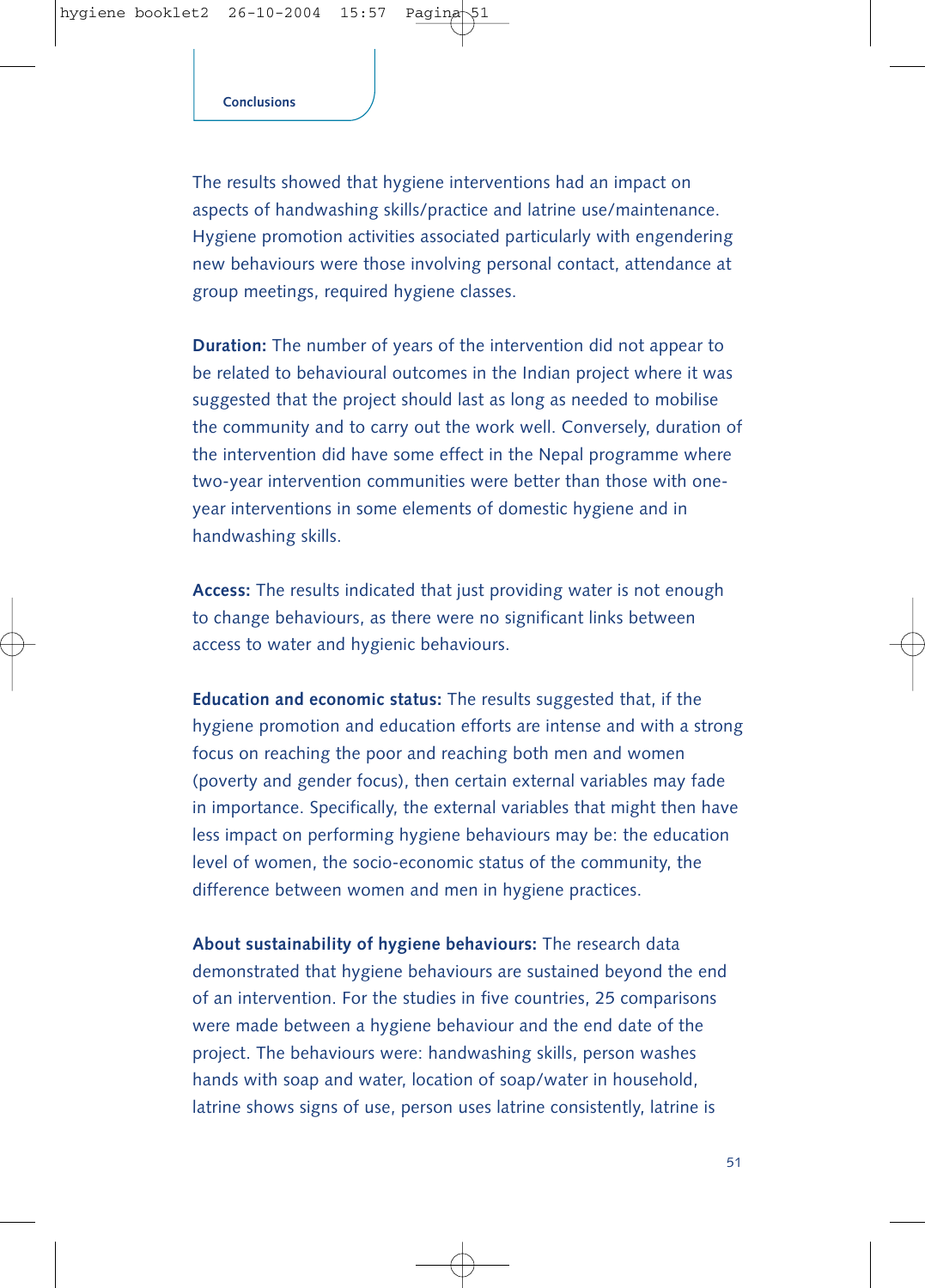maintained and clean, water is covered/stored safely. The end dates of the projects that were compared were 1998 and 2000. The results showed that in only two out of 25 comparisons made did the people practice safe hygiene behaviours more where the projects ended in 2000 than where the projects ended in 1998.

*This infers that, in terms of behaviour sustainability, the amount of time since the projects ended did not make much of a difference. Hygiene behaviours were seen to be similarly sustained in projects that ended four years or only one or two years before the study.*

For the study in India, where the projects ended later, women were significantly more likely to wash both hands with soap and water (p=0.004) and were significantly more likely to use the latrine when at home (p=0.00013 ). In other words, handwashing and latrine use practice did seem to deteriorate with time. However, the fall-off was not very great. Even where the project had ended seven or nine years before the survey, about four out of five (80%) of the women were reportedly still consistently using their latrines.

In 17 cases spread across four countries a comparison was made of hygiene behaviour changes between two data collection dates (2001 and 2002) about a year apart. In only one of the 17 comparisons was there a significant change over the one-year period.

*In general the hygiene behaviours did not decrease between the two years. The time between surveys did not make much of a difference; the hygiene behaviours seemed to be sustained.*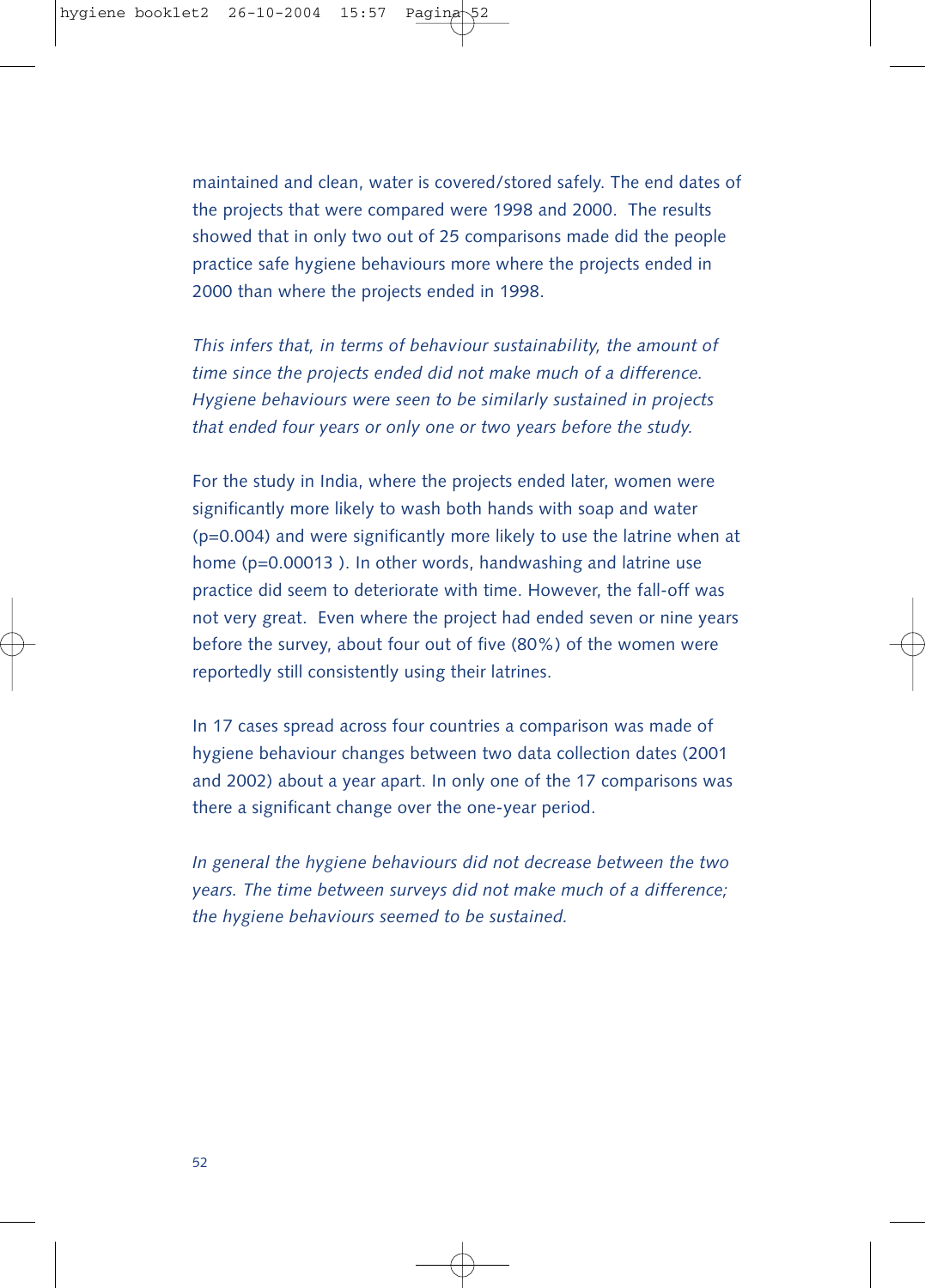**In summary**

### **In summary**

Although we did find that most behaviours, once changed, do sustain over time, it is not inevitable that new behaviours will fade as years go by so that people revert to earlier, less hygienic practices. Nor, in water and sanitation programmes, is continued access to services enough to sustain hygienic behaviour. It is the so-called 'software' aspects of the programme that are more important in doing so.

Thus hygiene promotion and education should not be low-visibility 'add-ons' to water and sanitation programming. Sustained behaviours result from giving high priority and adequate resources to hygiene promotion and education.

Project variables determine hygiene behaviours. This includes: intensity of the programmes, support from influential groups in the local community, attendance in hygiene classes, training.

Finally, this study shows that the local bodies implementing hygiene promotion in developing countries can carry out simple but rigorous studies of the impact of their own interventions. Measuring behaviour change is possible and it is very useful for project evaluation.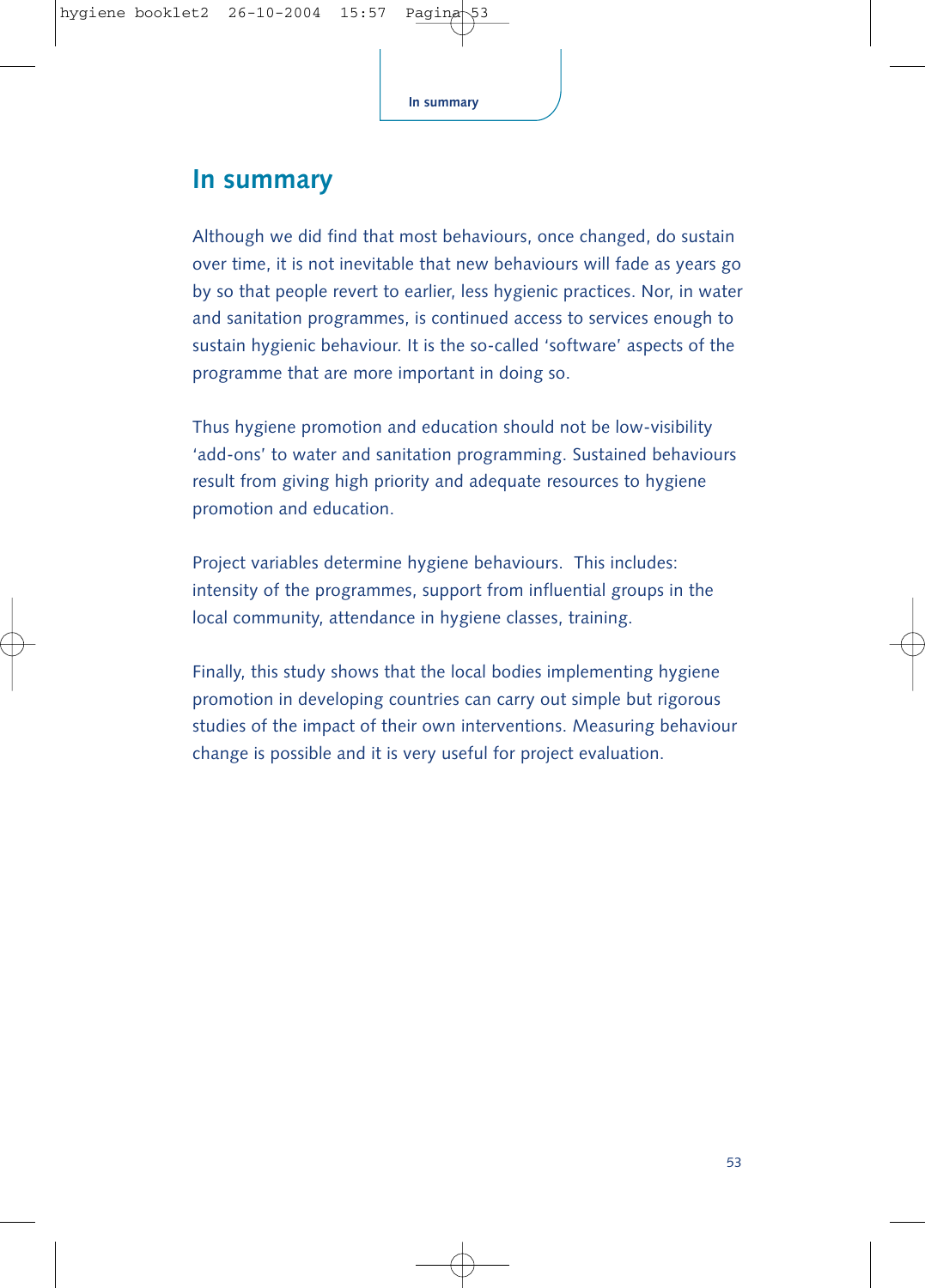### **Appendix 1 Testing Sustainability:**

*Do interventions ending in 2000 do better than those ending in 1998?*

|                        |                    |                  | <b>Handwashing</b> |
|------------------------|--------------------|------------------|--------------------|
| <b>Countries where</b> | Years when data    | <b>HW skills</b> | HW practice self-  |
| study tested this      | collected (surveys | (demonstration)  | report             |
|                        | carred out)        |                  |                    |
| <b>KENYA*</b>          | Is 2000 better     | n.s.             | n.s.               |
|                        | than 1998?         |                  | (HW after lat use) |
|                        | 1998 project end   | 112/122 (92%)    | 81/122(66%)        |
|                        | 2000 project end   | 89/93 (95%)      | 50/93 (54%)        |
| <b>NEPAL</b>           | Is 2000 better     | n.s.             | n.a.               |
|                        | than 1998?         |                  |                    |
|                        | 1998 project end   | 116/120 (97%)    |                    |
|                        | 2000 project end   | 238/240 (99%)    |                    |
| <b>SRI LANKA</b>       | Is 2000 better     |                  |                    |
|                        | than 1998?         | n.s.             | n.a.               |
|                        | 1998 project end   | 12/25 (48%)      |                    |
|                        | 2000 project end   | 42/75 (59%)      |                    |
| <b>UGANDA</b>          | Is 2000 better     | n.s.             | n.s.               |
|                        | than 1998?         |                  |                    |
|                        | 1998 project end   | 56/150 (37%)     | 192/369 (52%)      |
|                        | 2000 project end   | 62/150 (41%)     | 207/371 (56%)      |
|                        |                    |                  |                    |
| GHANA**                | Is 2000 better     | Significant      | n.a.               |
|                        | than 1998?         | p<0.043 OR1.51   |                    |
|                        | 1998 project end   | 119/220 (54%)    |                    |
|                        | 2000 project end   | 141/220 (64%)    |                    |

*\* determined by when latrine built. Data from 2001 collection only.*

*\*\* determined by when water point constructed*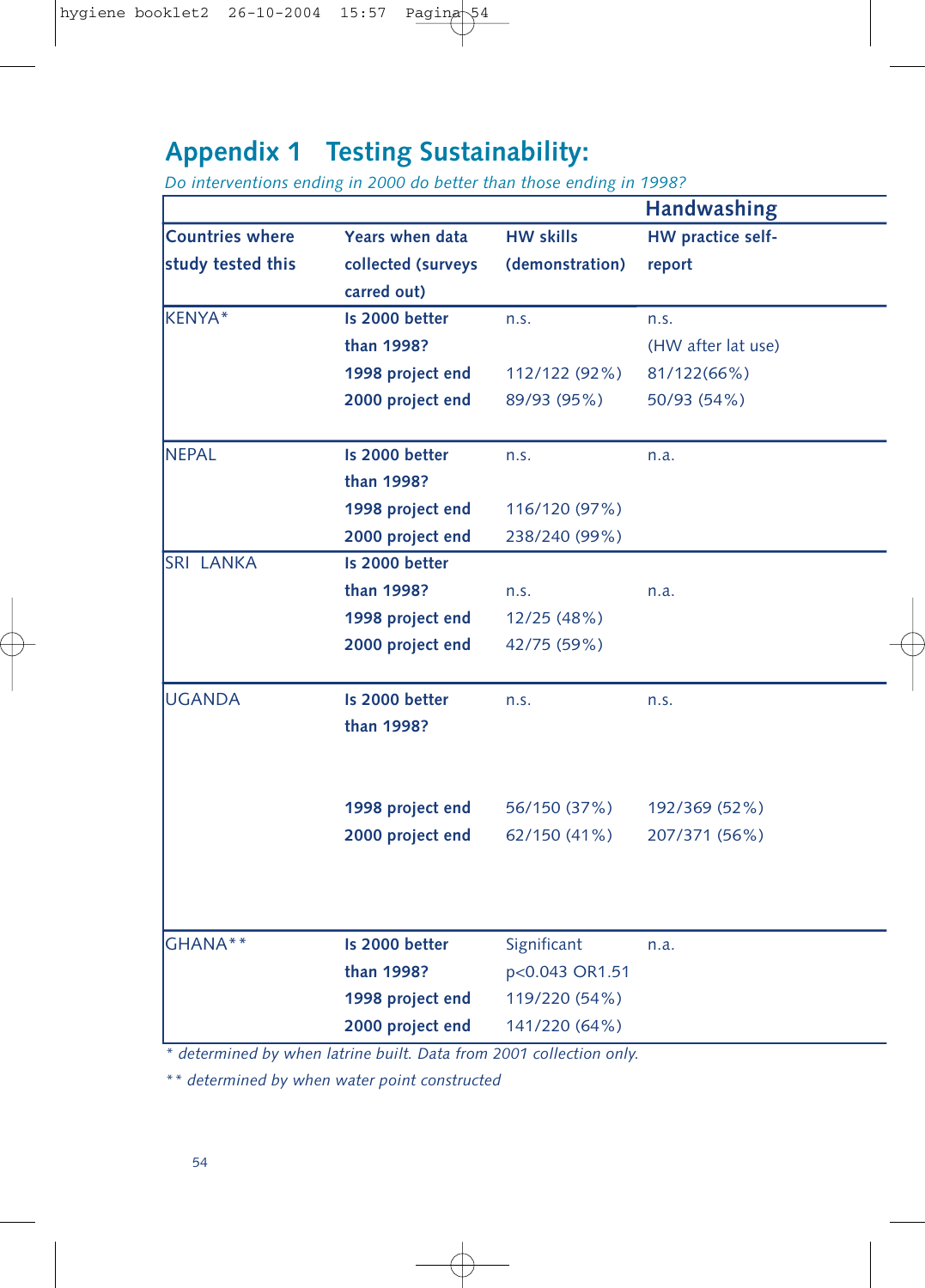hygiene booklet2 26-10-2004 15:57 Pagina 55

**Appendix 1**

|               |                         |                   | <b>Latrines</b>      |                                   |               |
|---------------|-------------------------|-------------------|----------------------|-----------------------------------|---------------|
|               | <b>Location of soap</b> | Latrine use is    | <b>Latrine shows</b> | Latrine                           | Water         |
| + water in    |                         | consistent. Self- | signs of use         | maintained / clean covered/stored |               |
| household     | report                  |                   |                      |                                   | safely        |
| n.a.          | n.s.                    |                   | n.s.                 | n.s.                              | $n.a^{12}$ .  |
|               |                         |                   |                      |                                   |               |
|               |                         | 110/122 (90%)     | 118/122 (97%)        | 79/122 (65%)                      |               |
|               |                         | 86/93 (93%)       | 85/93 (91%)          | 49/93 (53%)                       |               |
| n.s.          | n.s.                    |                   | n.s.                 | n.s.                              | n.s.          |
|               |                         |                   |                      |                                   |               |
| 92/120 (77%)  | $1/2(50\%)$             |                   | 7/9 (78%)            | 4/9(44%)                          | 15/51 29%     |
| 298/354 (84%) |                         | 32/38 (84%)       | 76/86 (88%)          | 74/120 (62%)                      | 15/49 (31%)   |
|               |                         |                   |                      |                                   |               |
| n.s.          | n.a.                    |                   | n.s.                 | n.s.                              | n.s.          |
| 5/20 (20%)    |                         |                   | 19/20 (95%)          | 15/20 (75%)                       | 23/25 (92%)   |
| 5/58(8.6%)    |                         |                   | 56/58 (97%)          | 36/58 (62%)                       | 61/75 (81%)   |
| n.s.          | n.s.                    |                   | n.s.                 | Significant                       | n.a.          |
|               |                         |                   |                      | $p = 0.011$                       |               |
|               |                         |                   |                      | $OR = 2.02$                       |               |
|               |                         |                   |                      | CI 1.16-3.50                      |               |
| 10/204 (5%)   |                         | 209/369 (57%)     | 10/133 (81%)         | 72/122 (54%)                      |               |
| 5/188 (3%)    |                         | 200/371 (54%)     | 101/126 (80%)        | 88/125 (70%)                      |               |
|               |                         |                   |                      | Mukono sign.                      |               |
|               |                         |                   |                      | better, Mpigi worse               |               |
|               |                         |                   |                      | n.a.                              |               |
| n.s.          | n.a.                    |                   | n.a.                 |                                   | n.s.          |
|               |                         |                   |                      |                                   |               |
| 109/220 (50%) |                         |                   |                      |                                   | 130/220 (59%) |
| 116/220 (53%) |                         |                   |                      |                                   | 110/220 (50%) |

12 n.s. = not significant, n.a. = not applicable (meaning it was not measured)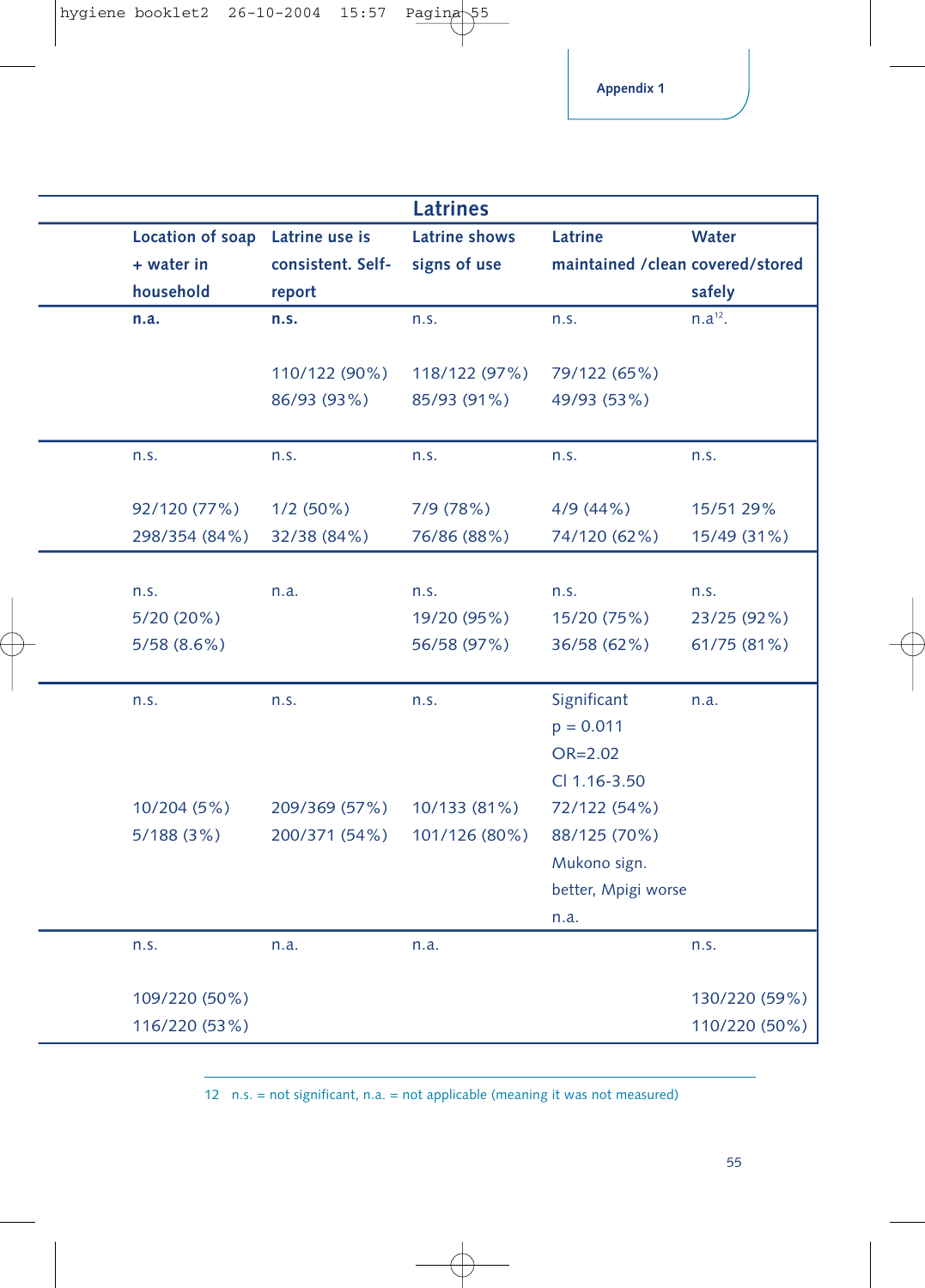### **Appendix 2 Testing Sustainability:**

*Do behaviours fade between 2001 and 2002 surveys?*

|                        |                    |                  | <b>Handwashing</b> |  |
|------------------------|--------------------|------------------|--------------------|--|
| <b>Countries where</b> | Years when data    | <b>HW skills</b> | HW practice self-  |  |
| study tested this      | collected (surveys | (demonstration)  | report             |  |
|                        | carried out)       |                  |                    |  |
| <b>KENYA*</b>          | Is 2001 better     | n.s.             | n.s.               |  |
|                        | than 2002?         |                  |                    |  |
|                        | 2001 survey        | 90/215 (42%)     | 131/215(61%)       |  |
|                        | 2002 survey        | 38/110 (34%)     | 60/110 (54%) in    |  |
|                        |                    |                  | 2002 (ns)          |  |
| NEPAL**                | Is 2001 better     | n.s.             | n.s.               |  |
|                        | than 2002?         |                  |                    |  |
|                        | 2001 survey        | 147/232 (63%)    | 111/112 (99%)      |  |
|                        | 2002 survey        | 137/241 (57%)    | 241/241 (100%)     |  |
| <b>UGANDA</b>          | Is 2001 better     | n.a.             | Significant        |  |
|                        | than 2002?         |                  | $p=0.045$          |  |
|                        |                    |                  | $OR = 0.58$        |  |
|                        |                    |                  | CI 0.33-0.99       |  |
|                        | 2001 survey        |                  | 42/86 (49%)        |  |
|                        | 2002 survey        |                  | 76/214 (35%)       |  |
|                        |                    |                  | but not better in  |  |
|                        |                    |                  | Mukono             |  |
| <b>GHANA</b>           | Is 2001 better     | Significantly    | n.a.               |  |
|                        | than 2002?         | worse p<0.009    |                    |  |
|                        | 2001 survey        | 116/220 (53%)    |                    |  |
|                        | 2002 survey        | 144/220 (65%)    |                    |  |
|                        |                    |                  |                    |  |

\* In the 2001 study, this data was not collected in a way that was comparable to 2002. \*\* 93% and 85% high score for 2 year interventions in 2001 and 2002 versus 77%

and 76% for one year interventions

83% food covered in 2- year intervention groups; 66% in one-year intervention groups.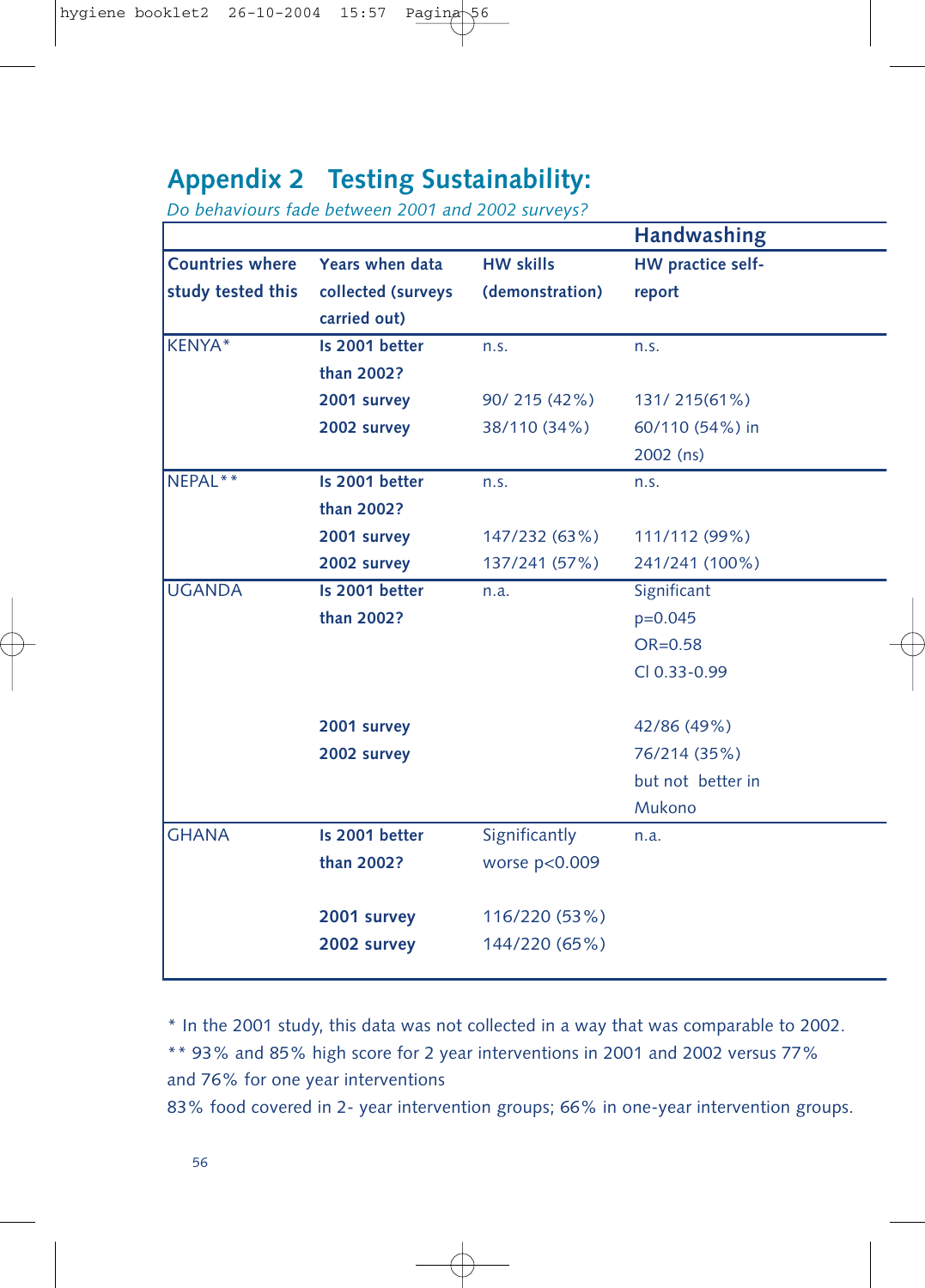# hygiene booklet2 26-10-2004 15:57 Pagina 57

**Appendix 2**

|                                 |                   | <b>Latrines</b>                                   |                |               |  |
|---------------------------------|-------------------|---------------------------------------------------|----------------|---------------|--|
| Location of soap Latrine use is |                   | <b>Latrine shows</b>                              | Latrine        | Water         |  |
| + water in                      | consistent. Self- | signs of use<br>maintained / clean covered/stored |                |               |  |
| household                       | report            |                                                   |                | safely        |  |
| n.a.                            | n.s.              | n.a.                                              | n.s.           | n.a.          |  |
|                                 | 203/215 (94%)     |                                                   | 128/213(60%)   |               |  |
|                                 | 107/110 (97%)     |                                                   | 69/110 63%     |               |  |
| n.s.                            | n.s.              | n.a.                                              | n.s.           | n.s.          |  |
| 196/232 (84%)                   | 35/43 (81%)       |                                                   | 28/43 (65%)    | 23/90 (26%)   |  |
| 193/222 (87%)                   | 76/86 (88%)       |                                                   | 50/86 (58%)    | 15/49 (31%)   |  |
| Significantly                   | n.S.              | n.a.                                              | Significantly  | n.a.          |  |
| worse                           |                   |                                                   | worse $p=0.02$ |               |  |
| p < 0.001                       |                   |                                                   | OR=1.90, Cl    |               |  |
|                                 |                   |                                                   | $1.10 - 3.31$  |               |  |
| $0/178$ $(0%)$                  | 115/139 (83%)     |                                                   | 76/139 (55%)   |               |  |
| 15/214 (15%)                    | 94/120 (78%)      |                                                   | 84/120 (70%)   |               |  |
|                                 |                   |                                                   |                |               |  |
| n.s.                            | n.a.              | n.a.                                              | n.a.           | n.s.          |  |
| 119/220 (54%)                   |                   |                                                   |                | 130/220 (59%) |  |
| 106/220 (48%)                   |                   |                                                   |                | 110/220 (50%) |  |

57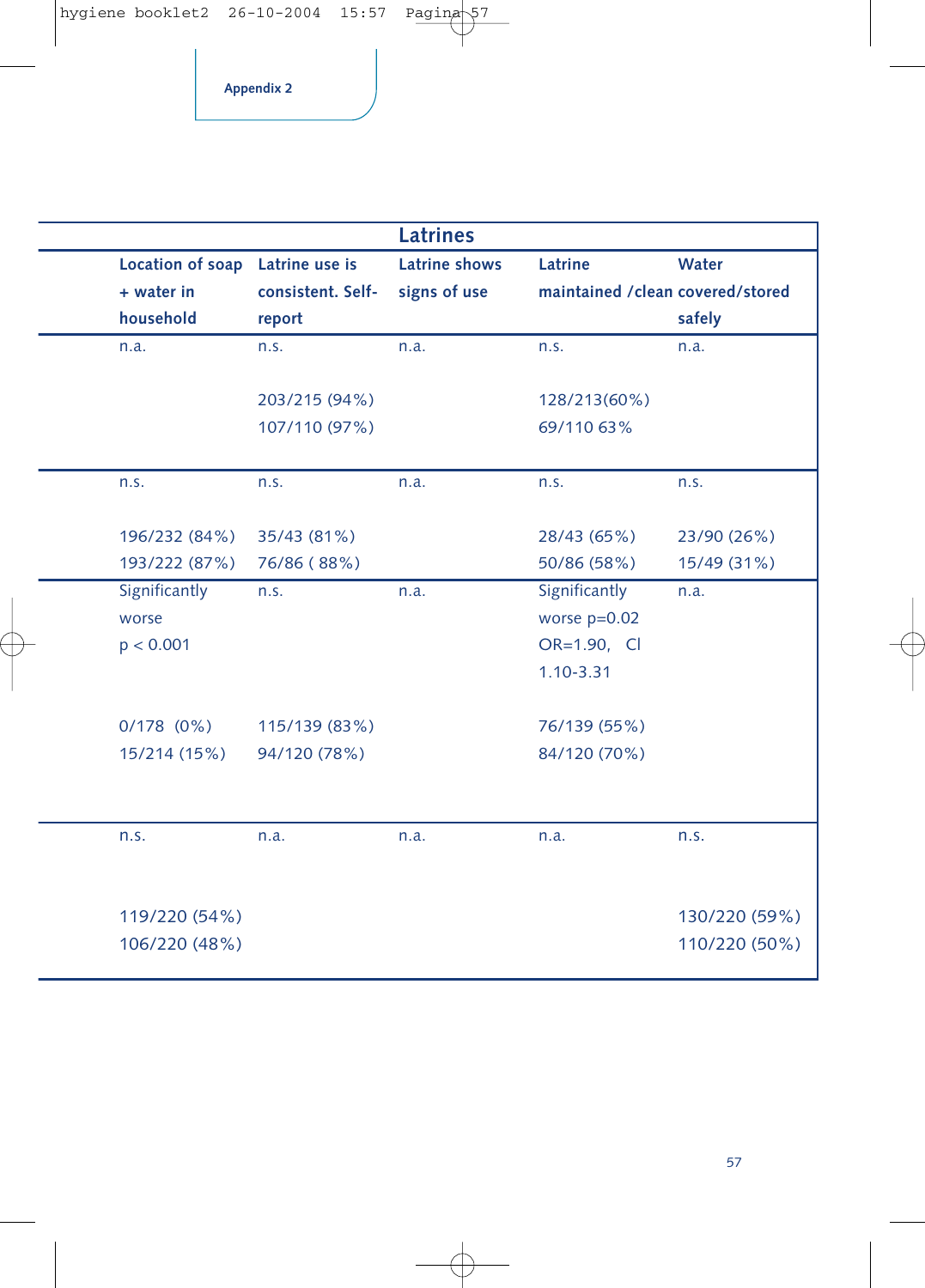hygiene booklet2 26-10-2004 15:57 Pagina 58

Æ

 $\oplus$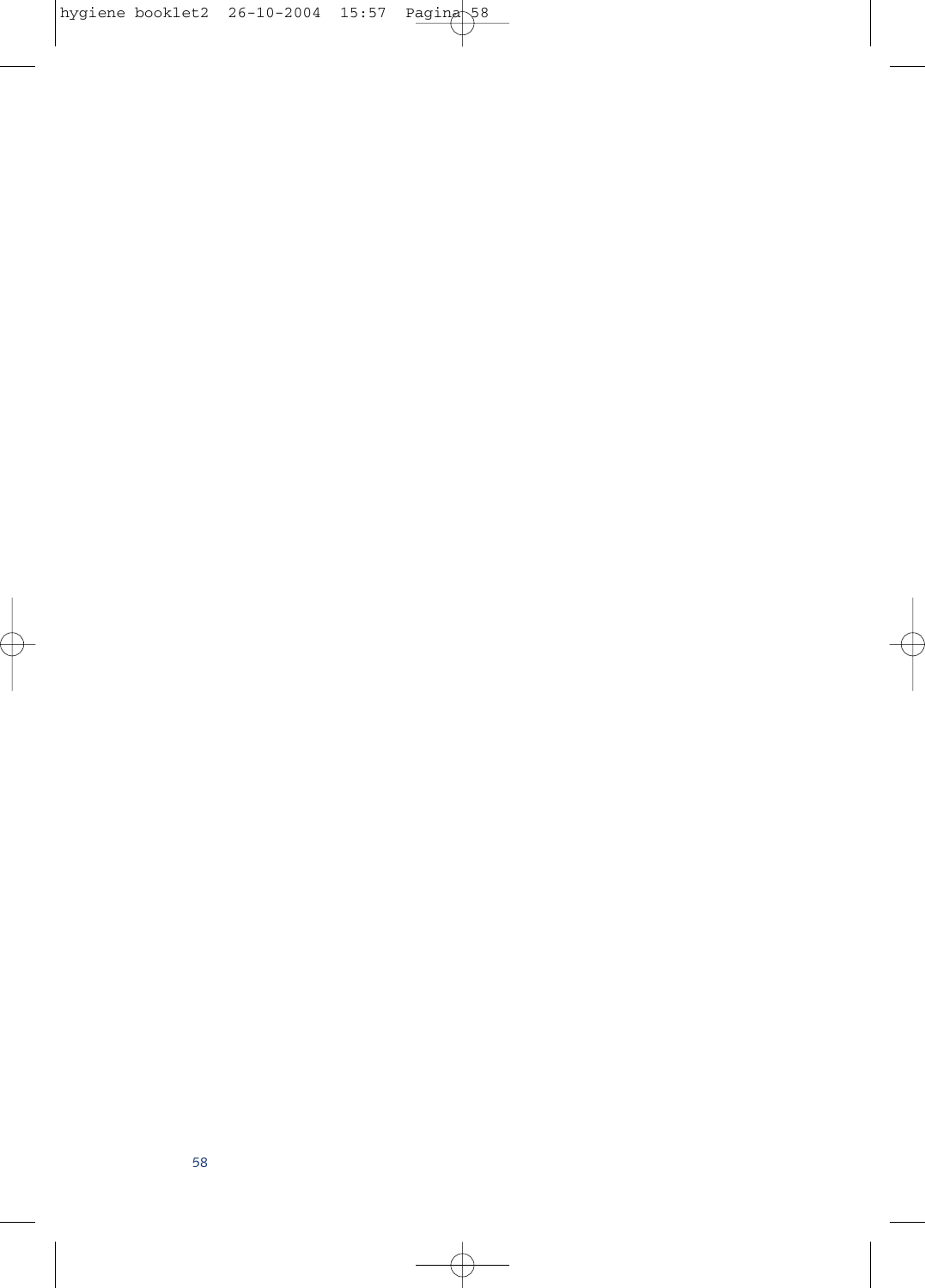**Appendix 3**

### **Appendix 3 P-value or Confidence level, Odds ratio and Confidence Interval**

Commonly used terms in statistical research are p-value, odds ratio (OR) and confidence interval (CI). It is not necessary to know how these are calculated (computer programmes can do that for you), but some understanding of what they mean is important.

The simplest context in which they are used is when we are studying an association between two variables, such as (i) knowing how to wash one's hands correctly, and (ii) attending a hygiene education session. If the proportion of attenders who know how to wash their hands is the same as the proportion of non-attenders, there is no association. If there is only a small difference between the groups (say, 47% of attenders and 40% of non-attenders), the question comes up whether it has arisen by chance variation, or whether it represents a real association.

#### **P-value**

The p-value is the probability that the results could have arisen by chance. Probability is measured on a scale of 0 (complete impossibility) to 1 (absolute certainty), or 0% to 100%. If  $p = 0.1$ , or 10%, it follows that the probability that the difference is *not* due to chance (and therefore that there is a real association) is 90%.

Statisticians consider that an apparent association is 'significant' if the p-value is less than 0.05 (5%, or a chance of one in twenty). This does not mean that a p-value of 0.06 means that there is no association or that p=0.04 means that the association is proven. But this convention does help to focus our attention on the results for which the evidence is reasonably strong.

The p-value does not measure the strength of the association – only the strength of the evidence. For example, consider a sample of five men and five women, where three of the men had beards. In testing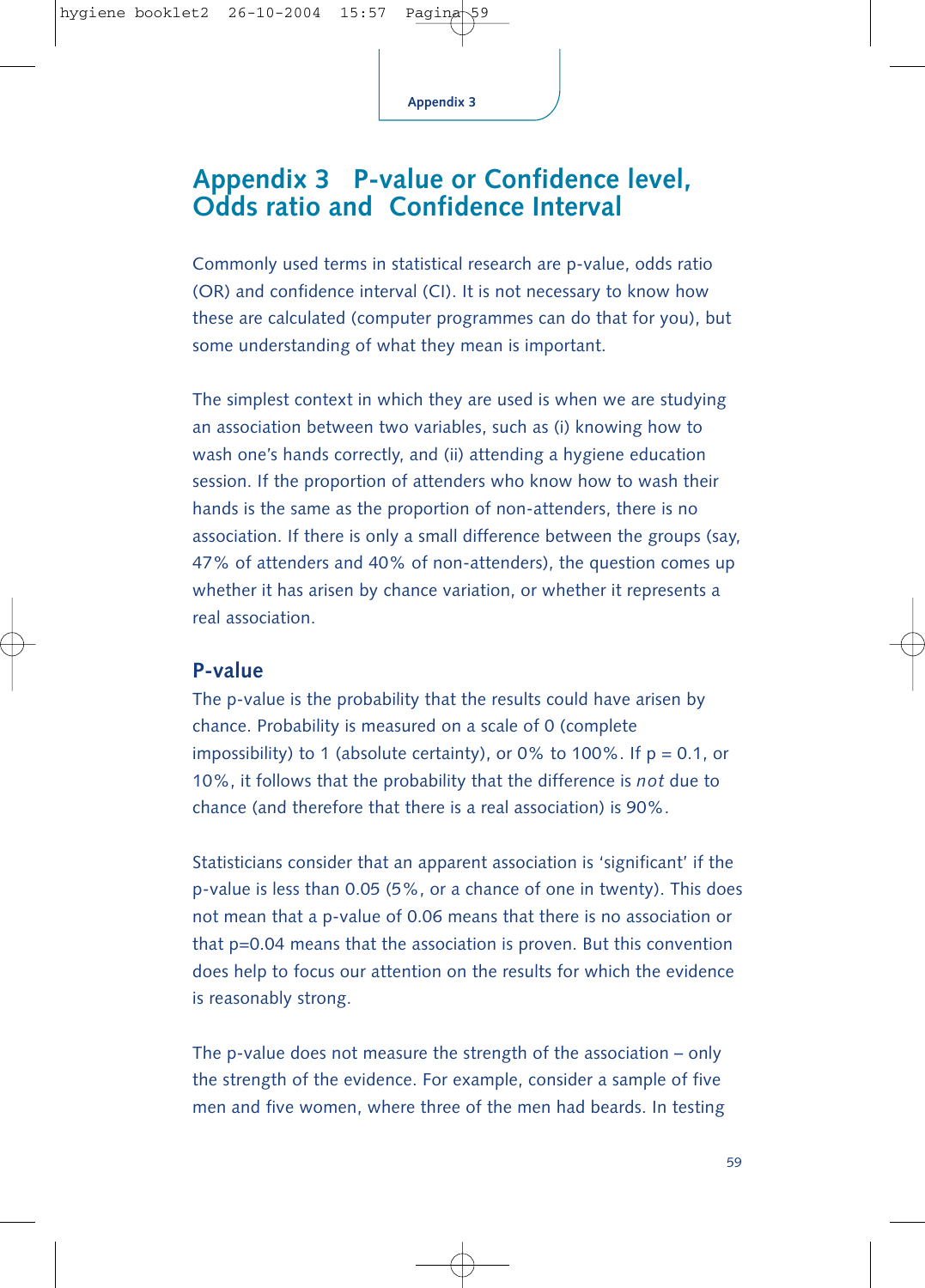this result for an association between maleness and beards, the computer would arrive at a p-value of 0.17, which is not significant. We would need a larger sample of men and women to show that the association was 'statistically significant'.

#### **Odds Ratio**

The odds ratio (OR) measures the strength of the association, by comparing the odds of something happening in two groups. To return to the example above on knowledge of handwashing, the odds of knowing among attenders are 47/53, because for every 47 attenders who know how to wash their hands, there are 53 who **don't** know. The odds among non-attenders are 40/60. That means that the odds ratio is:

> OR =  $\frac{47/53}{ }$  = 1.33 40/60

The finding  $OR = 1.0$  means that there is an equal proportion in each group. An odds ratio of 1.5 means the chance of good knowledge of handwashing is rougly 50% greater for attenders. If the odds ratio equals 4, the knowledge is several times more common in the people exposed to the classes than in those not exposed; in fact, the odds of their having that knowledge is four times greater.

#### **Confidence interval (Cl)**

If the survey were repeated many times, we would expect the results to differ slightly each time. However one would also expect the results to fall near the "true value"… more or less. To assess the range of this chance variation, researchers use the *confidence interval* (CI). This is set so that the true value is 95% likely to fall within it. It is sometimes called the 95% CI. By calculating the OR and the 95% confidence interval around your result, you can say that there is a 95% chance that the survey result and **true** OR both are near each other in this interval. If 1.0 is outside the CI, there is less than 5% probability that the true OR is equal to 1. (If it were equal to 1, there would no real association.) Thus we know that our old friend the p-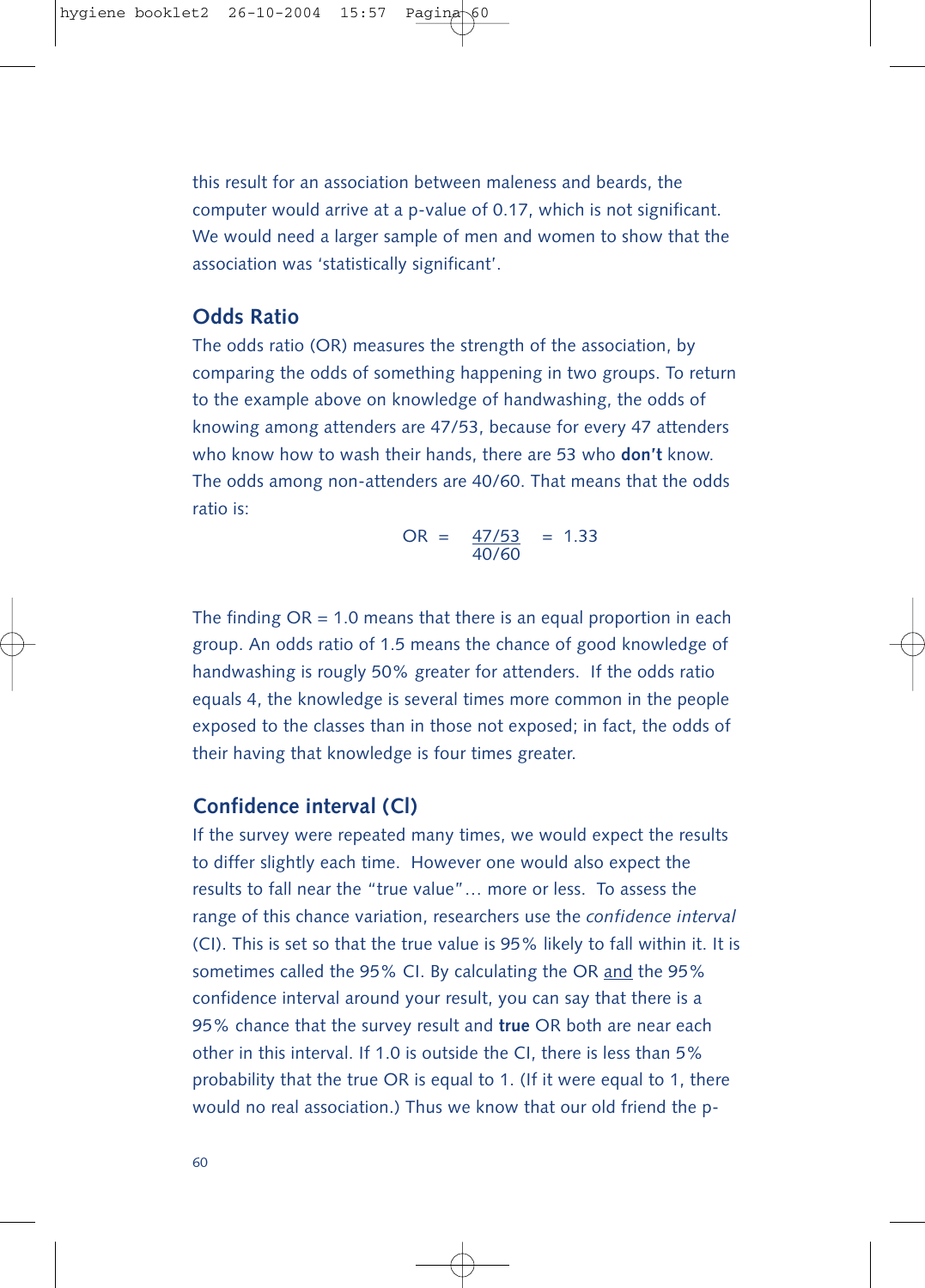

value is less than 0.05. Thus, the following statements are all ways to say the same thing:

 $p < 0.05$ 

There is a statistically significant association. The confidence interval does not include 1.0.

For example, some corresponding data from the Ghana study will look like this:

$$
p < 0.02
$$
\n
$$
OR = 2.2
$$

Confidence interval, CI 1.36 - 3.70.

This means that we are 98% certain that attenders had better handwashing skills than non-attenders, and reasonably sure (95%) that the people who attended the small group meetings are at least 36% (1.36, the lowest number in the confidence interval) more likely to have better handwashing skills.

These statistics: the odds ratio, and confidence interval can be used to study many questions such as:

Did the households that performed better also have more project inputs? Were poorer people reached? Were people with less education involved? Were behaviours sustained or did behaviours become worse (deteriorate) over time?

There are several free computer programs (such as EpiInfo 2000, which can be downloaded free from www.cdc.gov) and several websites (such as http://www.graphpad.com/quickcalcs/chisquared1.cfm) that can be used to analyse data.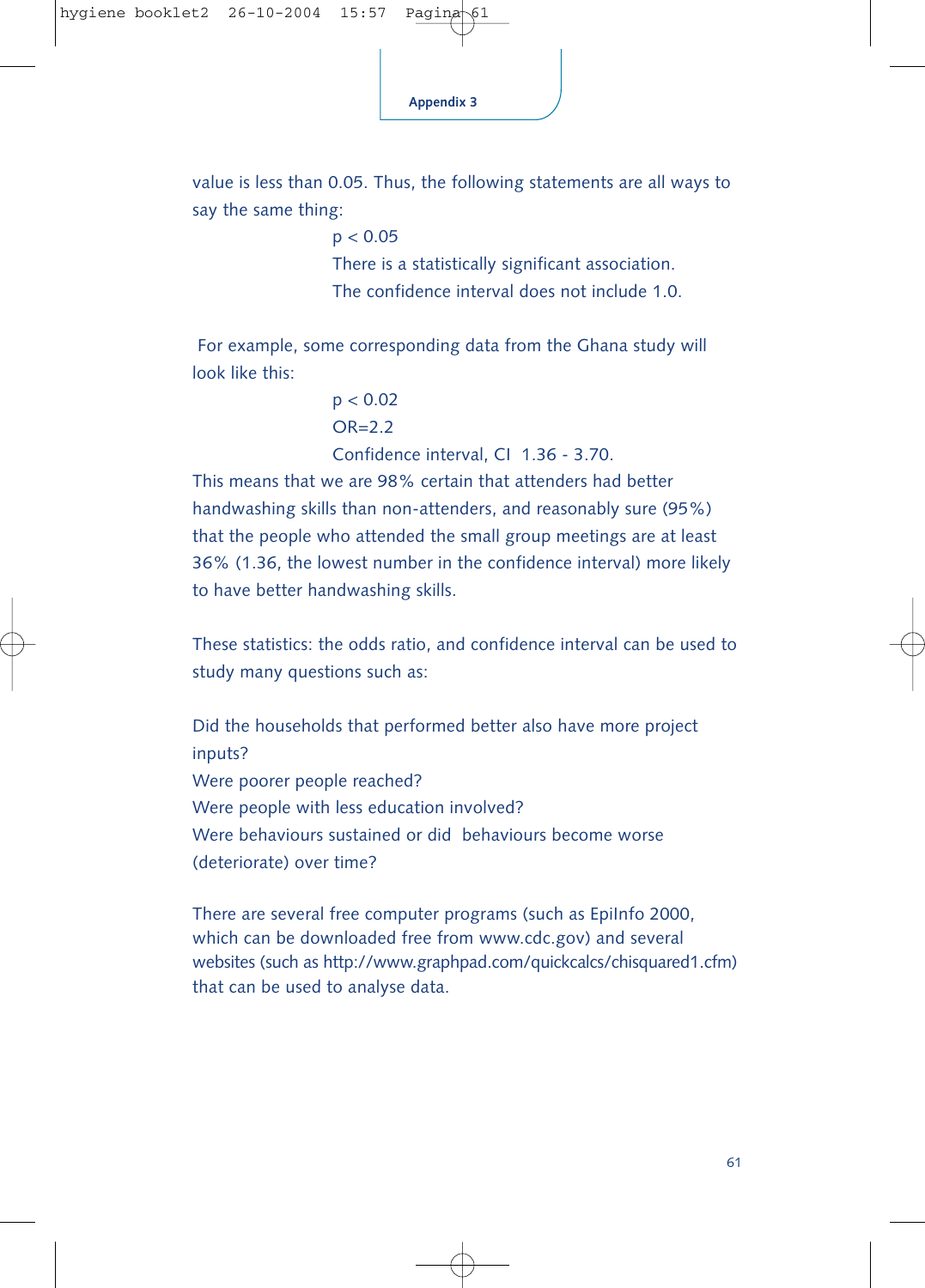hygiene booklet2 26-10-2004 15:57 Pagina 62

╬

 $\oplus$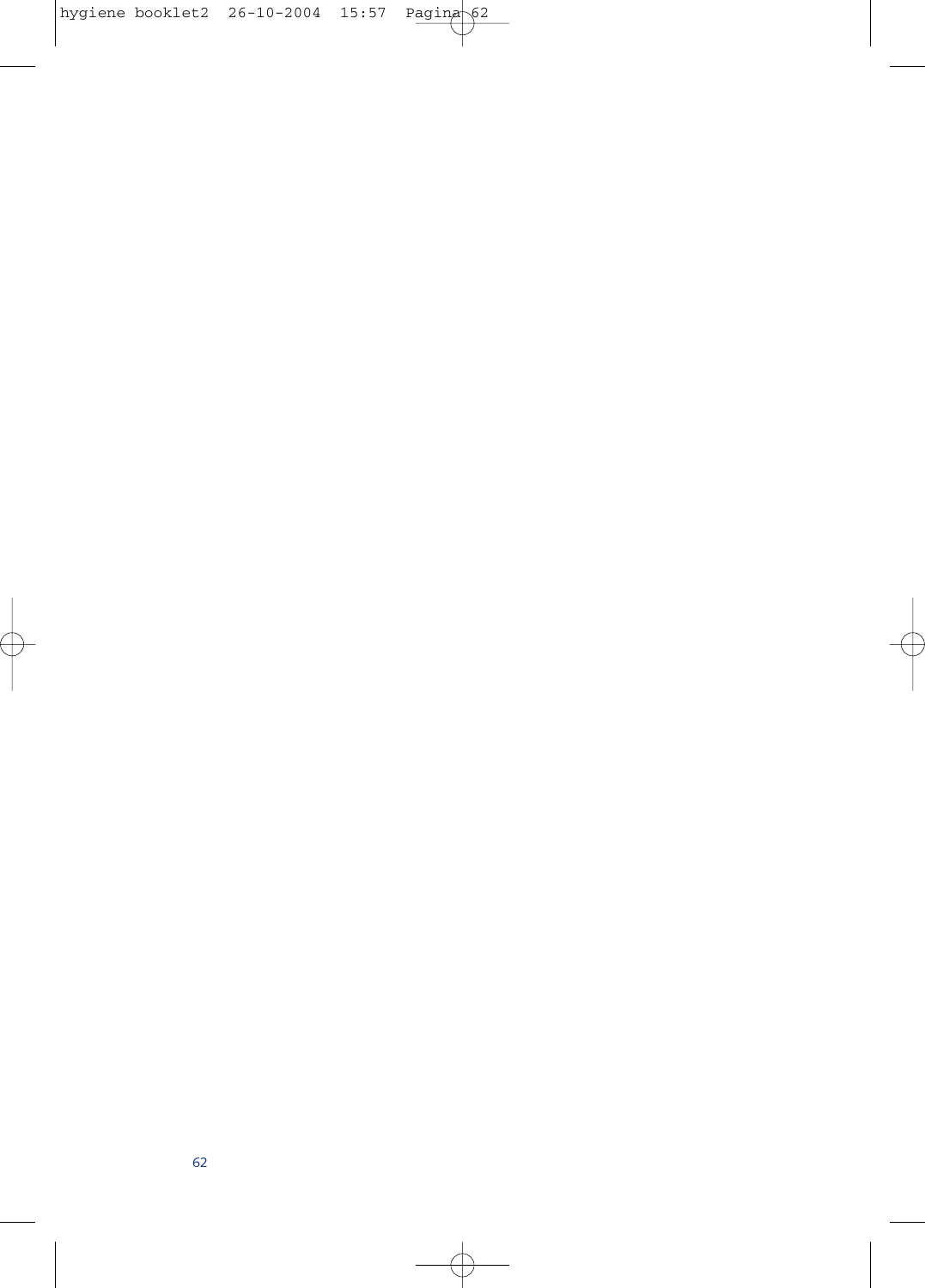hygiene booklet2 26-10-2004 15:57 Pagina  $63$ 

**Appendix 4**

# **Appendix 4 Contacting us**

| Ms. Eveline Bolt           | <b>IRC</b> International Water and Sanitation |
|----------------------------|-----------------------------------------------|
| Ms. Kathleen Shordt        | Centre                                        |
|                            | Westvest 7, 2611 AX, Delft, the               |
|                            | <b>Netherlands</b>                            |
|                            | Tel: + 31 15 2192939                          |
|                            | Fax: +31 15 2190955                           |
|                            | E-mail bolt@irc.nl                            |
|                            | shordt@irc.nl                                 |
|                            | Website: http://www.irc.nl                    |
| Prof. Dr. Sandy Cairncross | Prof. Dr. Sandy Cairncross London             |
|                            | School of Hygiene & Tropical Medicine         |
|                            | Keppel Street, London WC1E 7 HT, UK.          |
|                            | Tel: +44 20 7927 2211                         |
|                            | Fax: +44 20 7636 7843                         |
|                            | E-mail sandy.cairncross@lshtm.ac.uk           |
|                            | Website: http://www.lshtm.ac.uk/              |
| Mr. Palitha Jayaweera      | <b>COSI Foundation for Technical</b>          |
|                            | Cooperation                                   |
|                            | 185/3, Madawala Road, Katugastota             |
|                            | 20800, Sri Lanka                              |
|                            | Tel: + 94 81 2497997                          |
|                            | Fax: + 94 81 2497998                          |
|                            | E-mail: cosi@sltnet.lk                        |
| Mr. John Odolon            | Mr. John Odolon Water Aid Uganda              |
|                            | P.O. Box 11759, Kampala, Uganda               |
|                            | Tel. + 256 41 505 795                         |
|                            | Fax: +256 41 505 796                          |
|                            | E-mail: wateraid@wateraid.or.ug               |
|                            | Website: http://www.wateraid.org              |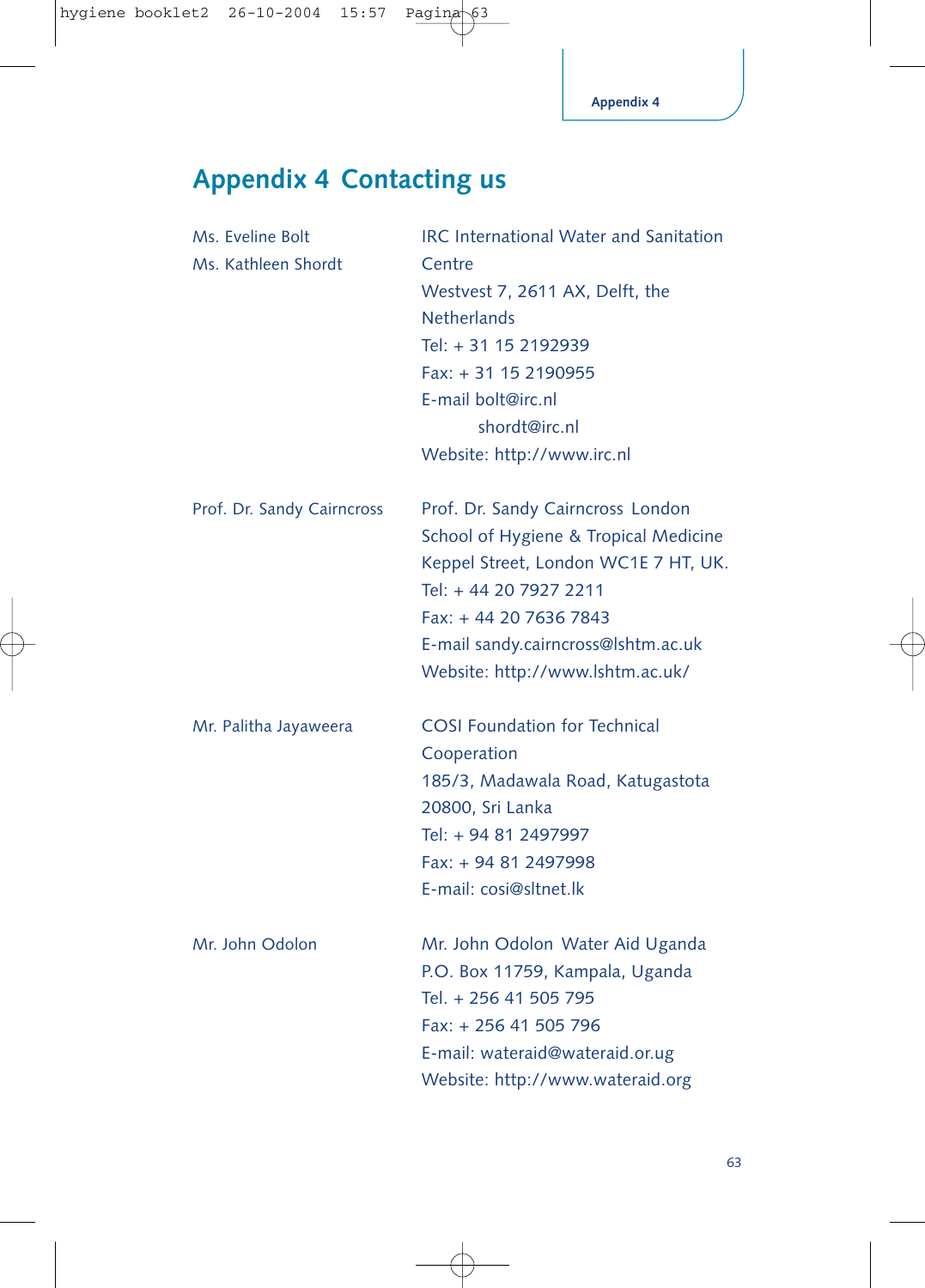hygiene booklet2 26-10-2004 15:57 Pagi

Uganda Association for social economic Progress (USEP) P.O. Box 14369, Mengo-Kampala, Uganda Tel: +256 41 345366 Network for Water and Sanitation (NETWAS) P.O. Box 15614, Nairobi, Kenya Tel: 254 (0)20 890555/6-9 Fax: 254 (0)20 890553/5 E-mail: netwas-international@netwas.org beth-karanja@netwas.org vincent-njuguna@netwas.org Website: http://www.netwas.org Mr. Emmanuel T. Nyavor and Volta Region Community Water and Sanitation Agency (VRCWSA) P.O. Box 508, Ho, Ghana Tel: + 233 91 28186/8189 Fax: + 233 9128266 E-mail: vrcwsa@africaonline.com.gh etnyavor@hotmail.com Nepal Water for Health (NEWAH), Ms. Brenda Nahindu Ms. Beth Karanja and Mr. Vincent Njuguna Ms. Joan Awunyo-Akaba Ms. Renuka Rai and

| ivis. Renuka Rai and | Nepal Water for Health (NEWAH),   |
|----------------------|-----------------------------------|
| Ms. Saraswati Khanal | P.O. Box 4231                     |
|                      | Lohasal, Kathmandu, Nepal         |
|                      | Tel: +977 1 4377107/8             |
|                      | Fax: + 977 1 4370078              |
|                      | E-mail: renukarai@newah.org.np    |
|                      | socnewah@newah.org.np             |
|                      | Website: http:// www.newah.org.np |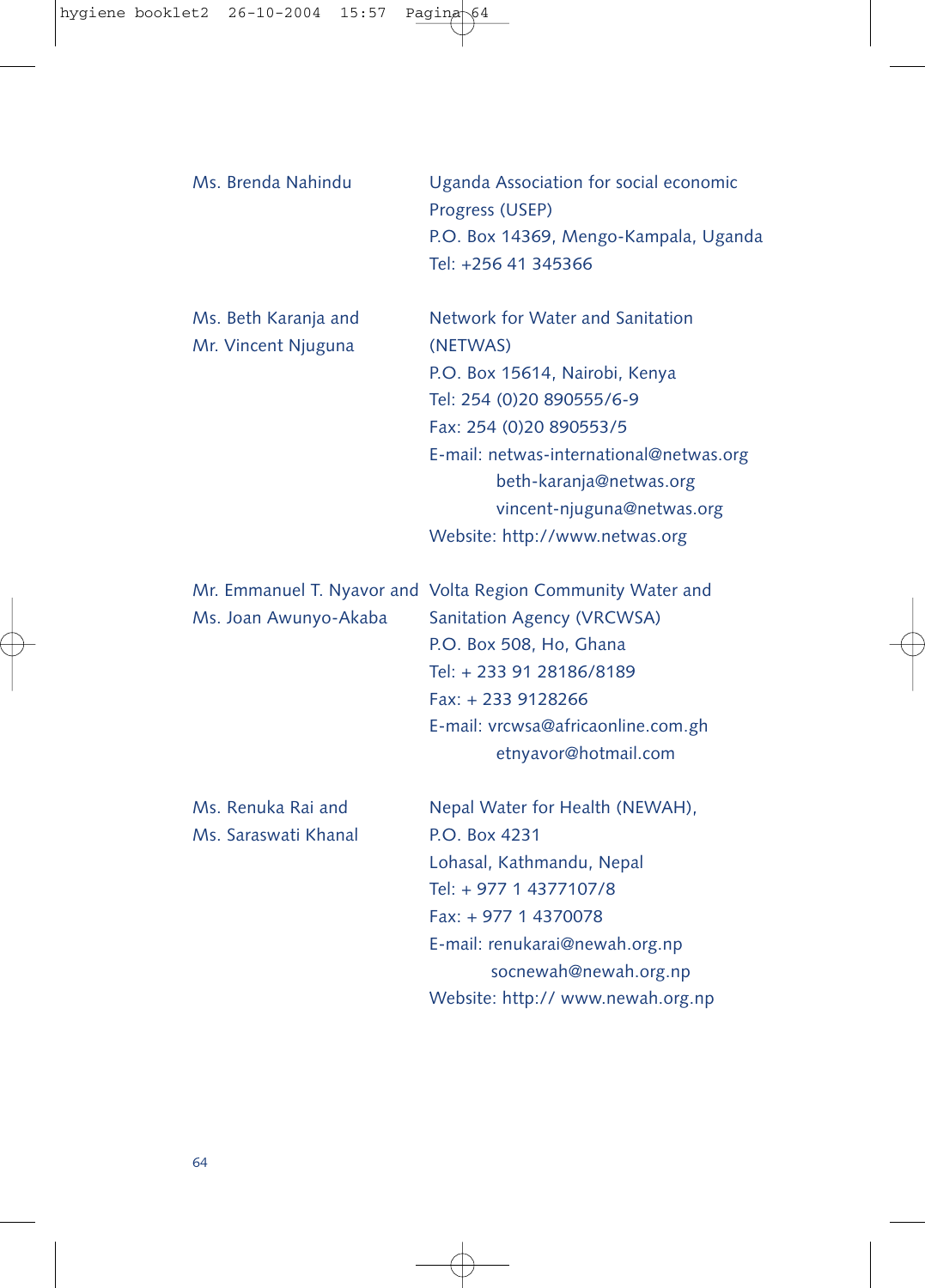hygiene booklet2 26-10-2004 15:57 Pagina

**Appendix 4**

Ms. Suma Zachariah and Ms. Beena Govindan

SEUF (Socio Economic Unit Foundation) Easwara Vilasm Road P.B. No. 507, 695 014 Thycaud, Trivandrum, Kerala, India Tel: + 91 471 325907 Fax: + 91 471 325914 E-mail: seuf@sify.com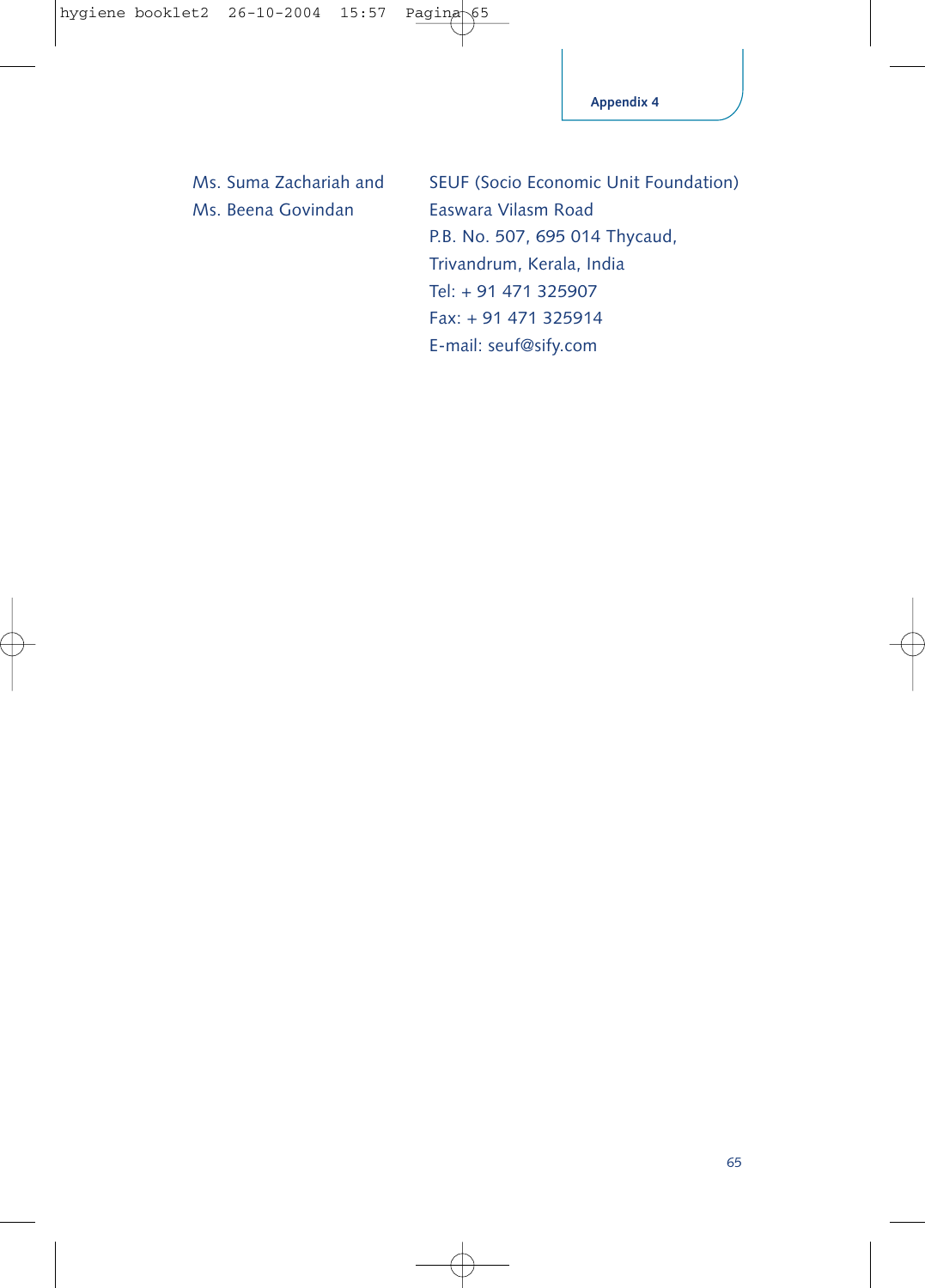hygiene booklet2 26-10-2004 15:57 Pagina 66

╬

 $\oplus$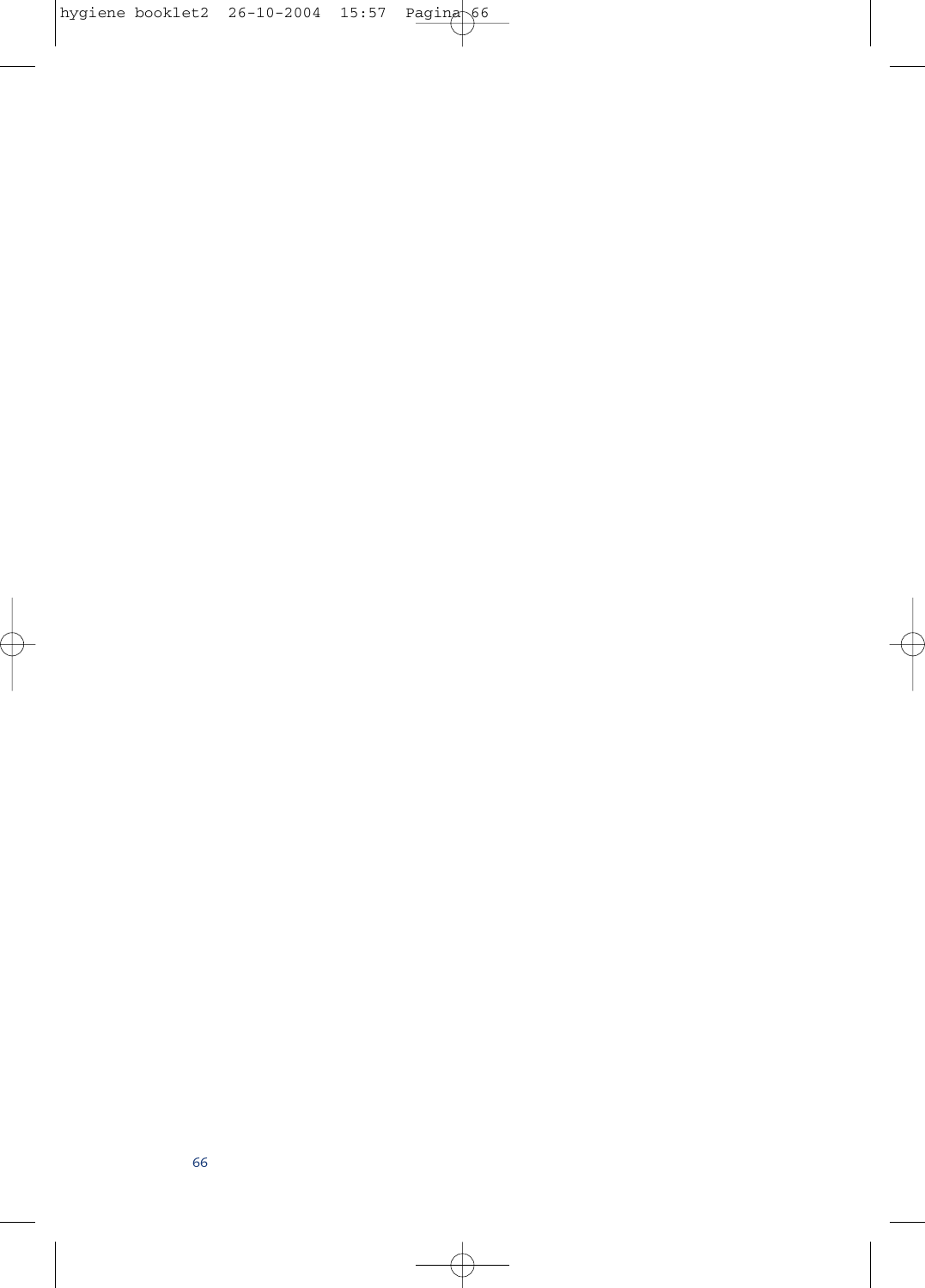

**References**

### **References**

Cairncross, S. (1990). 'Health impacts in developing countries: new evidence and new prospects'. In: *J. Inst. Water & Environ. Man,* vol. 4, no 6, p. 571-577.

Curtis, V., and Cairncross, S. (2003).'Effect of washing hands with soap on diarrhoea risk in the community: a systematic review. In: *The Lancet infectious diseases*, vol. 3, no. 5, p. 275-281.

Curtis, V. and Kanki, B. (1998). *Happy, healthy and hygienic: how to set up a hygiene promotion programme.* 1. Planning a hygiene promotion programme. (Water, environment and sanitation technical guidelines series / UNICEF; no. 5). New York, NY, USA, UNICEF, Water and Environmental Sanitation Section.

Gross, B., Wijk, C. van and Mukerjee, N. (2003). *Linking sustainability with demand, gender and poverty: a study in community managed water supply project in 25 countries.* Washington, DC, USA, World Bank Water and Sanitation Programme. Available at http://www.worldbank.org/gender/resources/briefing/watersanitation.pdf.

James, A., Postma, L., and Otte, C. (2004) *Qualitative information appraisal: using people's perceptions in large development projects.* 13 p. See http://www.irc.nl.

Kanki, B. et al. (2004). 'An approach to studying hygiene behaviour in Burkina Faso'. In*:* Cairncross, S. Kochar, V.J. (eds). *Studying hygiene behaviour; methods, issues and experiences*. Delhi, India, Sage Publications. p. 189-201.

Postma, L, Wijk, C. van, and Otte, C. (2003). 'Participatory quantification in the water and sanitation sector'. In: *PLA Notes*, no 47. p. 13-18.